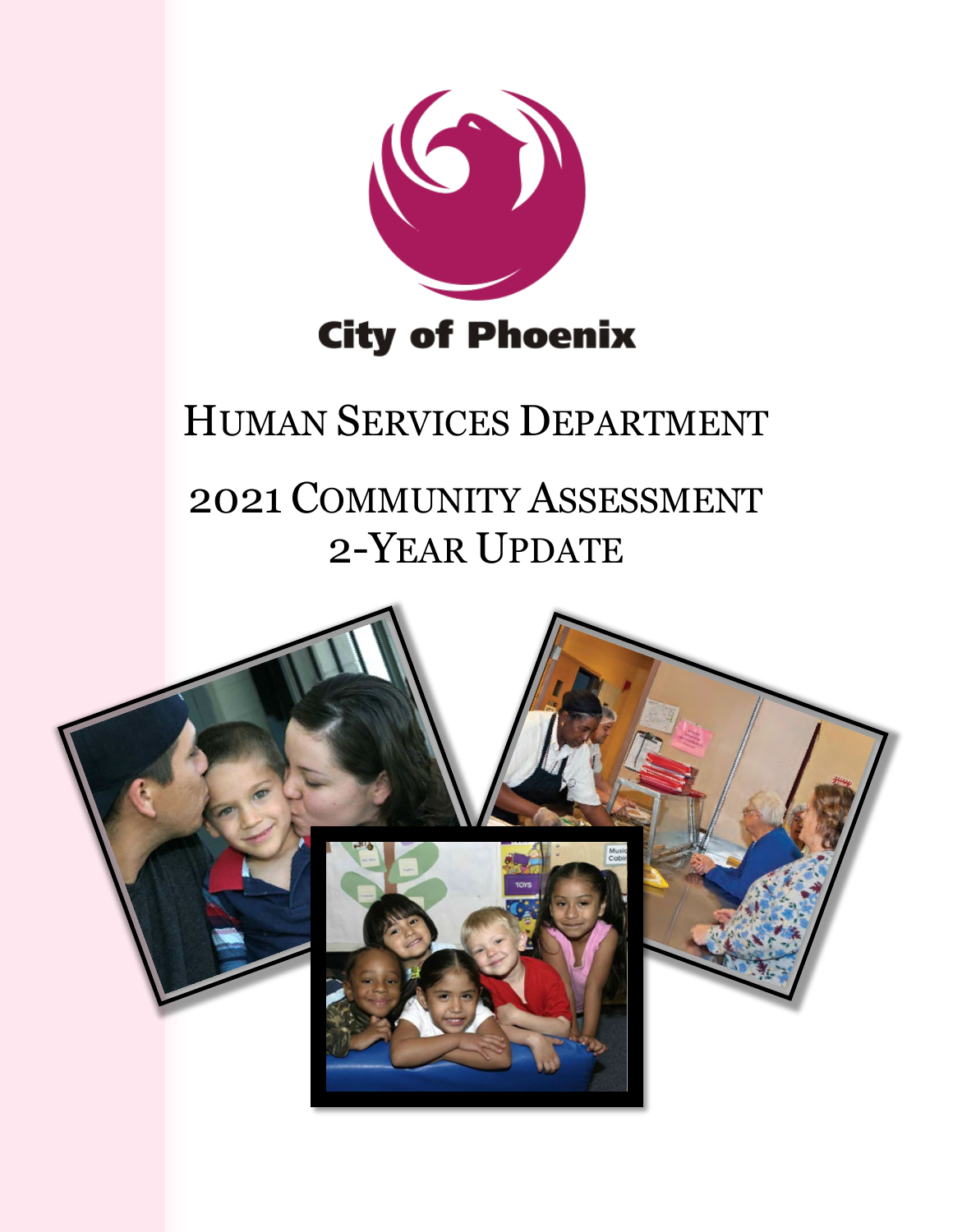# CITY OF PHOENIX HUMAN SERVICES DEPARTMENT 2021 COMMUNITY ASSESSMENT 2-YEAR UPDATE

PREPARED BY:

BURNS & ASSOCIATES A DIVISION OF HEALTH MANAGEMENT ASSOCIATES 3030 NORTH THIRD STREET SUITE 200 PHOENIX, AZ 85012 [WWW.HEALTHMANAGEMENT.COM](https://www.healthmanagement.com/about/burns-associates/) JUNE 29, 2021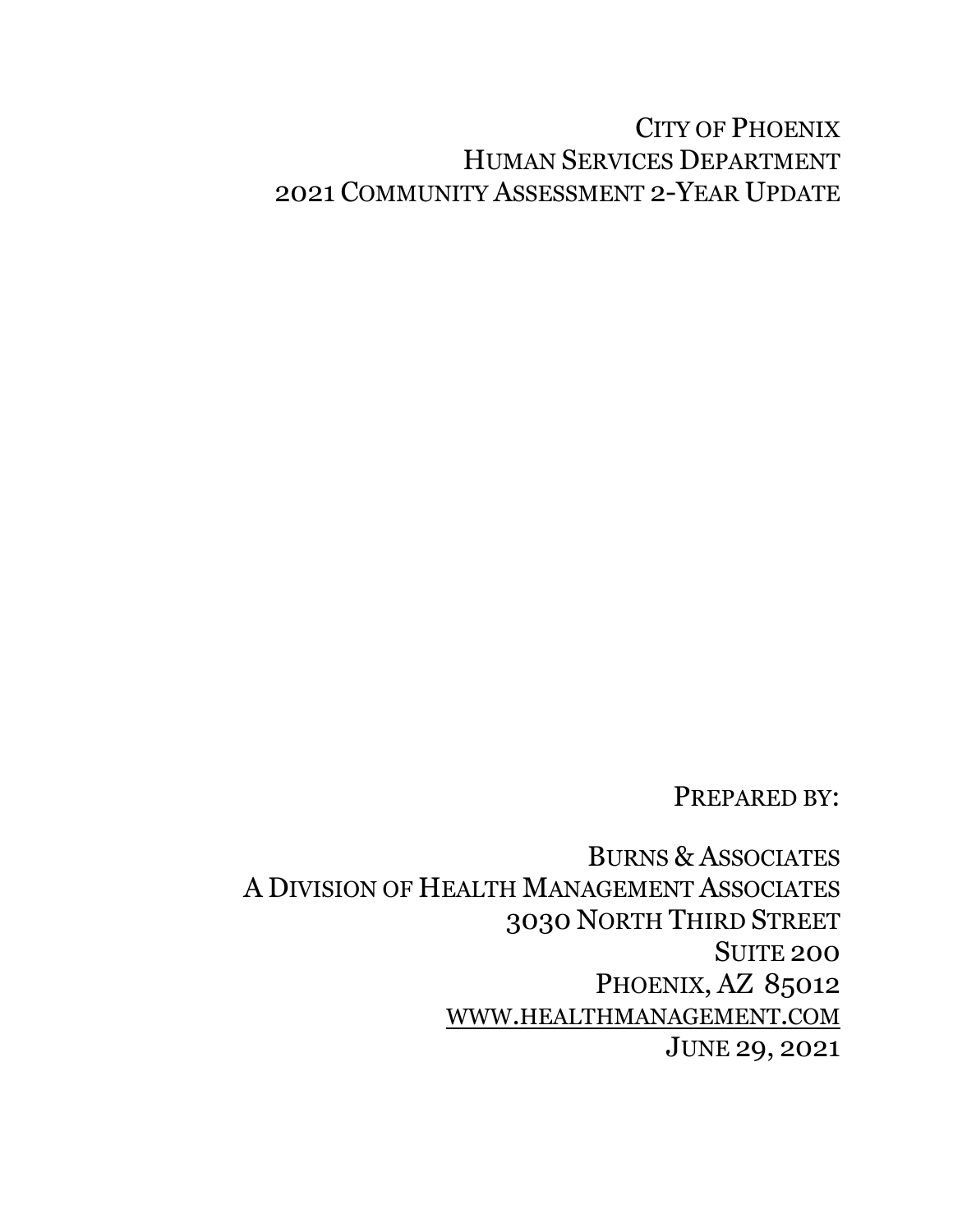# **Table of Contents**

## **List of Appendices**

Appendix A-I: Select Demographics of Phoenix Residents by Village

Appendix A-II: Select Demographics of Phoenix Residents Living in Poverty by Village

Appendix A-III: Calculated Poverty Rates for Select Demographics by Village

Appendix B-I: Select Demographics of Residents in School Districts Served by Phoenix Head Start

Appendix B-II: Select Demographics of Residents in Poverty in School Districts Served by Phoenix Head Start

Appendix B-III: Select Demographics of Children Under 5 Years of Age Living in Poverty in School Districts Served by Phoenix Head Start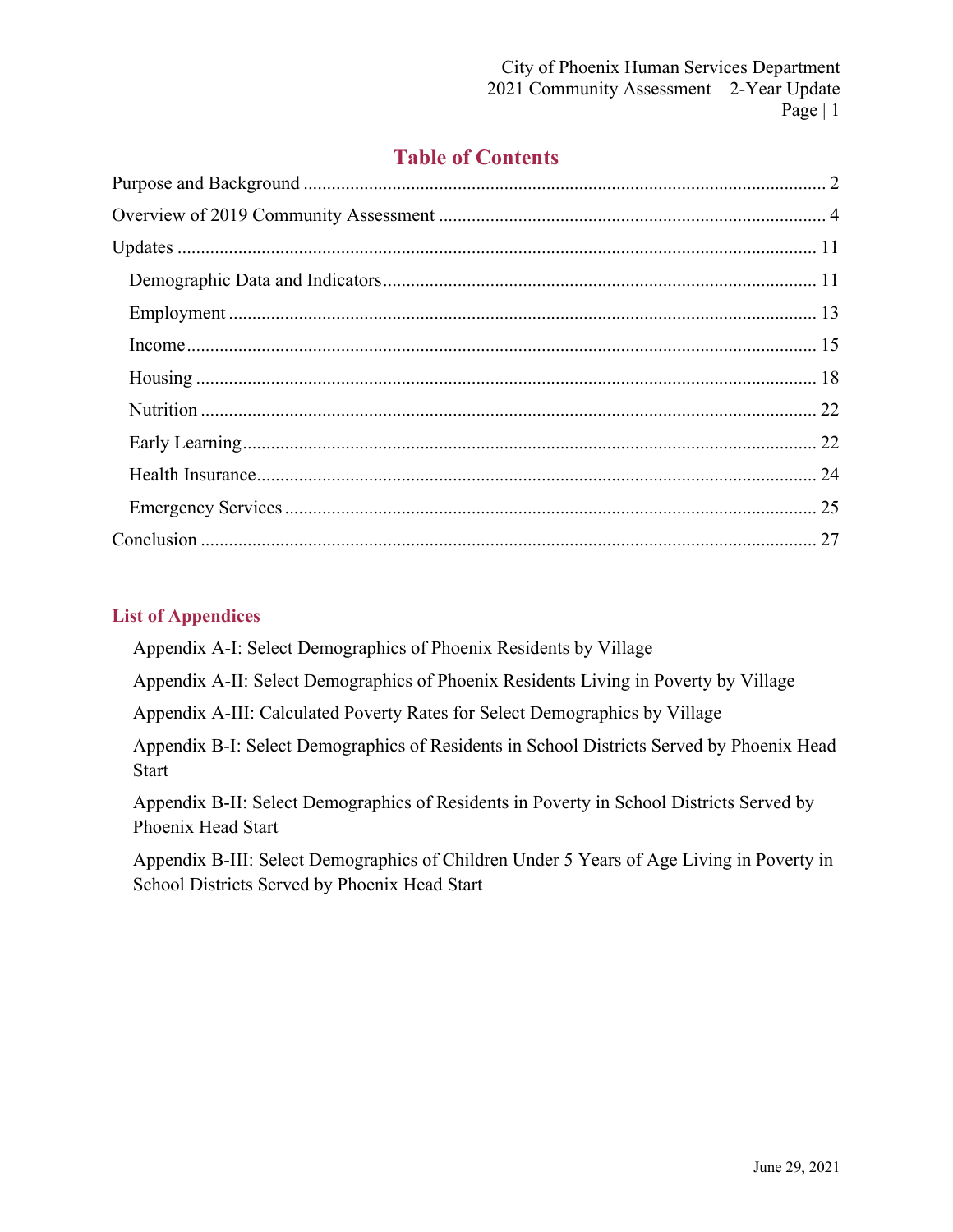## <span id="page-3-0"></span>**Purpose and Background**

The City of Phoenix Human Services Department (HSD) delivers a variety of social services for Phoenix residents. These services range from Early Head Start and Head Start programs to senior centers, from rental and utility assistance for families in crisis to shelter services for those experiencing homelessness, and from assistance for victims of domestic violence and sexual assault to workforce development.

Some of these programs are funded, in part, by federal funds, including Head Start grants and the Community Services Block Grant (CSBG). Both of these funding sources require grantees to conduct periodic community assessments.

Federal Head Start regulations<sup>[1](#page-3-1)</sup> mandate the purpose and requirements of Community-Wide Strategic Planning and Needs Assessments:

(1) To design a program that meets community needs, and builds on strengths and resources, a program must conduct a community assessment at least once over the five-year grant period. The community assessment must use data that describes community strengths, needs, and resources and include, at a minimum:

- (i) The number of eligible infants, toddlers, preschool age children, and expectant mothers, including their geographic location, race, ethnicity, and languages they speak, including:
	- (a) Children experiencing homelessness in collaboration with, to the extent possible, McKinney-Vento Local Education Agency Liaisons (42 U.S.C.  $11432 (6)(A))$ ;
	- (b) Children in foster care; and
	- (c) Children with disabilities, including types of disabilities and relevant services and resources provided to these children by community agencies.
- (ii) The education, health, nutrition and social service needs of eligible children and their families, including prevalent social or economic factors that impact their well-being;
- (iii) Typical work, school, and training schedules of parents with eligible children;
- (iv) Other child development, child care centers, and family child care programs that serve eligible children, including home visiting, publicly funded state and local preschools, and the approximate number of eligible children served;

<span id="page-3-1"></span><sup>&</sup>lt;sup>1</sup> 45 Code of Federal Regulations § 1302.11.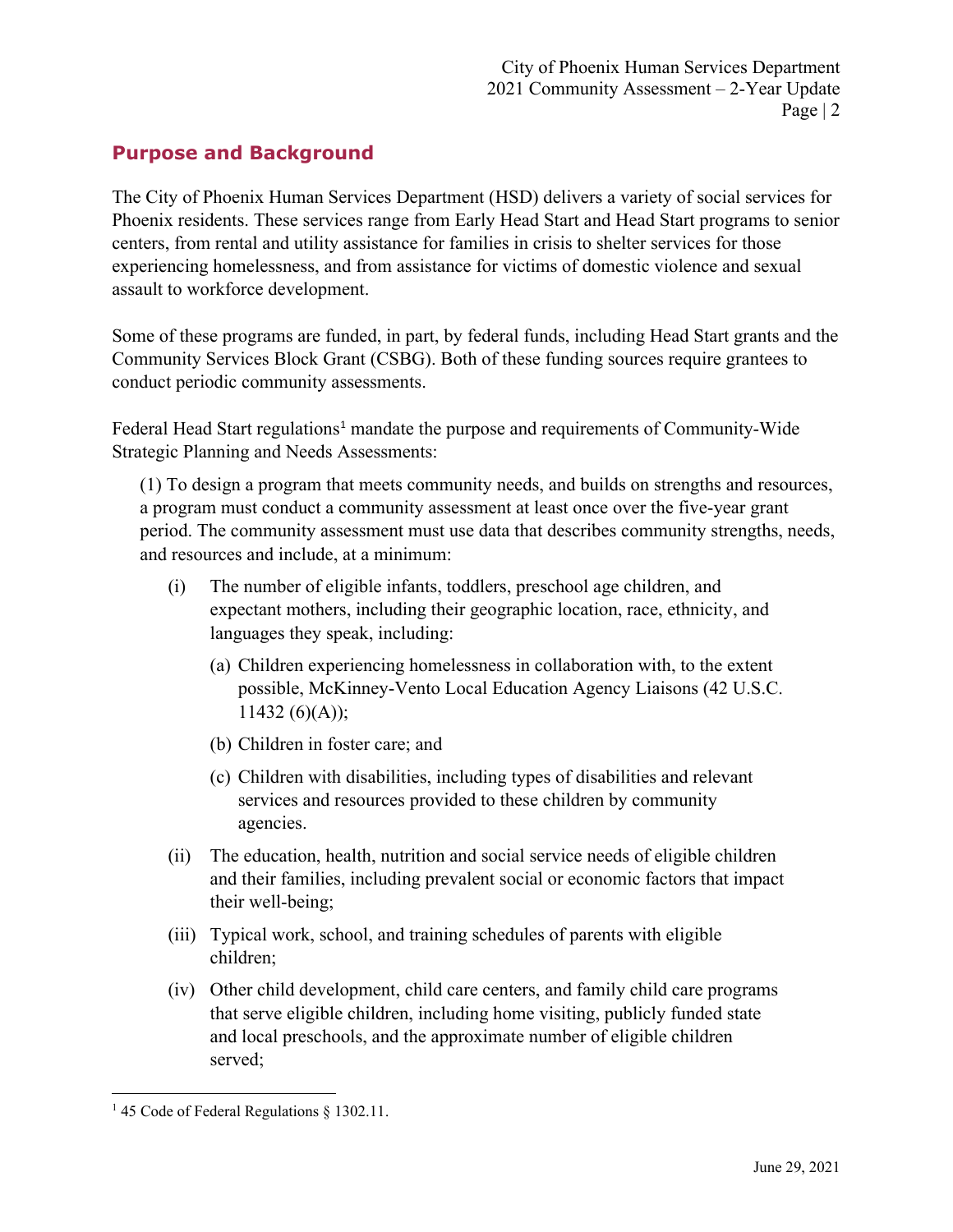- (v) Resources that are available in the community to address the needs of eligible children and their families; and,
- (vi) Strengths of the community.
- (2) A program must annually review and update the community assessment to reflect any significant changes including increased availability of publicly-funded prekindergarten- (including an assessment of how the pre-kindergarten available in the community meets the needs of the parents and children served by the program, and whether it is offered for a full school day), rates of family and child homelessness, and significant shifts in community demographics and resources.
- (3) A program must consider whether the characteristics of the community allow it to include children from diverse economic backgrounds that would be supported by other funding sources, including private pay, in addition to the program's eligible funded enrollment. A program must not enroll children from diverse economic backgrounds if it would result in a program serving less than its eligible funded enrollment.
- CSBG requirements<sup>[2](#page-4-0)</sup> are less prescriptive, requiring (*emphasis added*):

An assurance that the State will secure from each eligible entity in the State, as a condition to receipt of funding by the entity through a community services block grant made under this chapter for a program, *a community action plan* (which shall be submitted to the Secretary, at the request of the Secretary, with the State plan) *that includes a community-needs assessment for the community served*, which may be coordinated with community-needs assessments conducted for other programs;

In conformance with these requirements, HSD conducted a complete community assessment in late 2018 and early 2019, culminating in a May 2019 report.<sup>[3](#page-4-1)</sup> As an interim assessment, this report:

- Provides highlights from the 2019 Community Assessment,
- Updates Census figures and key economic data,
- Discusses significant trends in programs for low-income and other in-need populations served by HSD; and
- Summarizes the impacts of the COVID-19 pandemic on HSD clients and services.

<span id="page-4-0"></span> $2$  42 United States Code § 9908(b)(11).

<span id="page-4-1"></span><sup>&</sup>lt;sup>3</sup> City of Phoenix Human Services Department. (May 2019). 2019 Community Assessment. Retrieved from https://www.phoenix.gov/humanservicessite/Documents/2018-

<sup>2019%20</sup>City%20of%20Phoenix%20Community%20Needs%20Assessment%20w%20Appendices- %20%28Final%29.pdf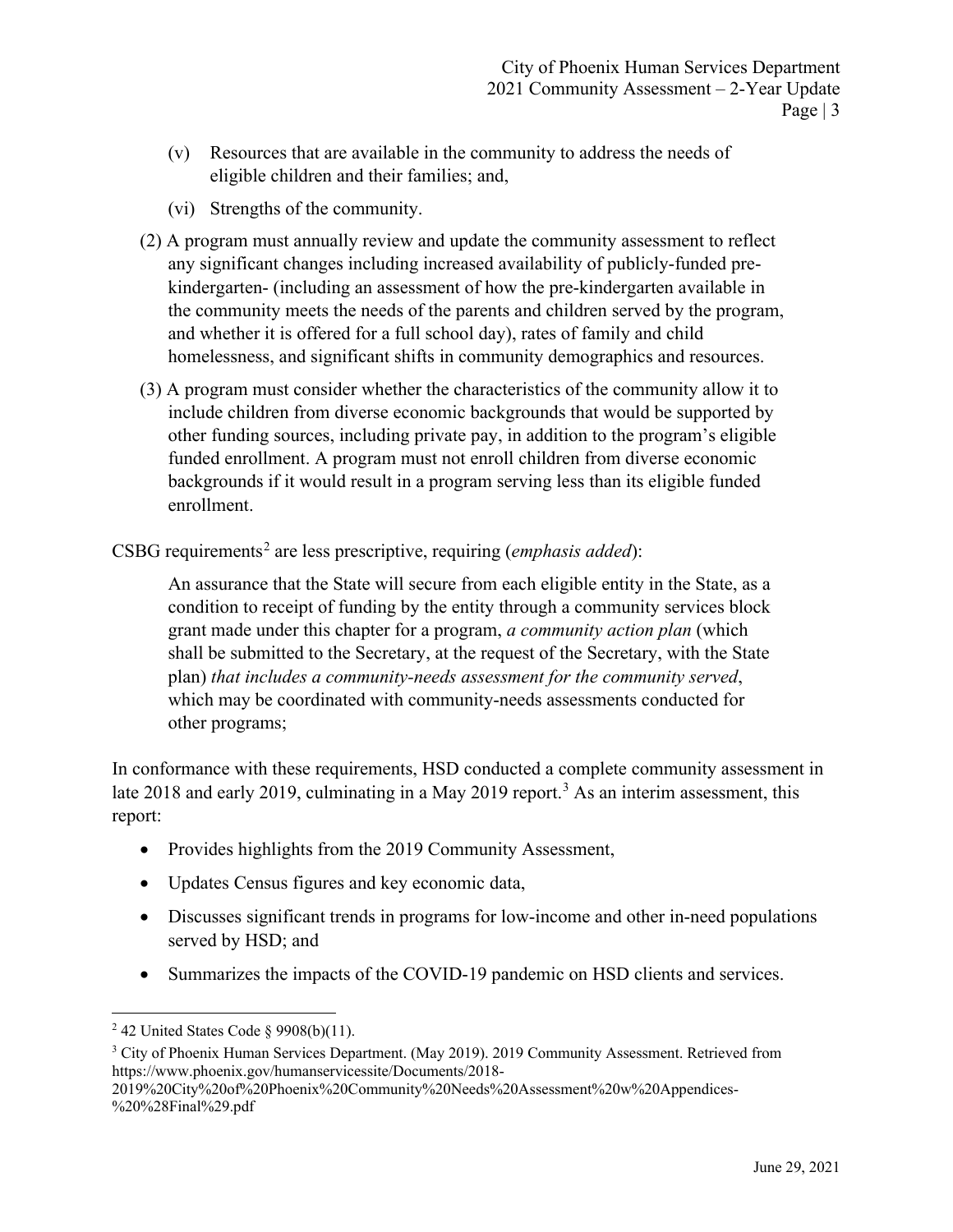# <span id="page-5-0"></span>**Overview of 2019 Community Assessment**

The 2019 Community Assessment included an overview of the demographic profile of the City, and an assessment of community needs and strengths across eleven domains. Highlights from each section are provided below.

### *Demographic Overview*

This section provided information about the City's residents, the population distribution by age, race and ethnicity, household income, poverty status, and educational attainment.

Since the 2016 Community Assessment, Phoenix gained more the 86,000 residents, and regained its ranking as the fifth-most populous city in the United States. The growth in population was likely to produce additional demand for HSD services and to influence the types of services that are needed and how these services are delivered. For example, individuals of Hispanic descent represented the fastest growing racial or ethnic group in the City, and this population was more likely to live in non-English-speaking households, necessitating bilingual staffing and English language instruction.

A strong economy helped to reduce the City's poverty rate by two percentage points compared to the 2016 Community Assessment, while increasing the median household income from \$46,881 to \$52,080. However, one-in-five residents – including a third of children – continued to live below the federal poverty level.

#### *Domain 1: Early Learning*

This section described preschool enrollment rates across the City, the Early Head Start and Head Start eligible population, the availability of licensed child care options, and programs that assist families to access child care.

Early care and education programs are integral to children's readiness for school and essential to allowing parents to work or attend school. However, only 32.7 percent of three and four-year olds in Phoenix attended preschool, a rate that significantly lagged the 47.5 percent nationwide rate.

One barrier was the cost of child care, which can rival university tuition. There are a number of programs that assist families to access early learning and child care programs, but many of these programs have limited reach.

HSD had funding to support enrollment of less than a quarter of the City's children eligible for Head Start and less than five percent of children eligible for Early Head Start. Those families who participated in the Early Head Start and Head Start programs reported a high level of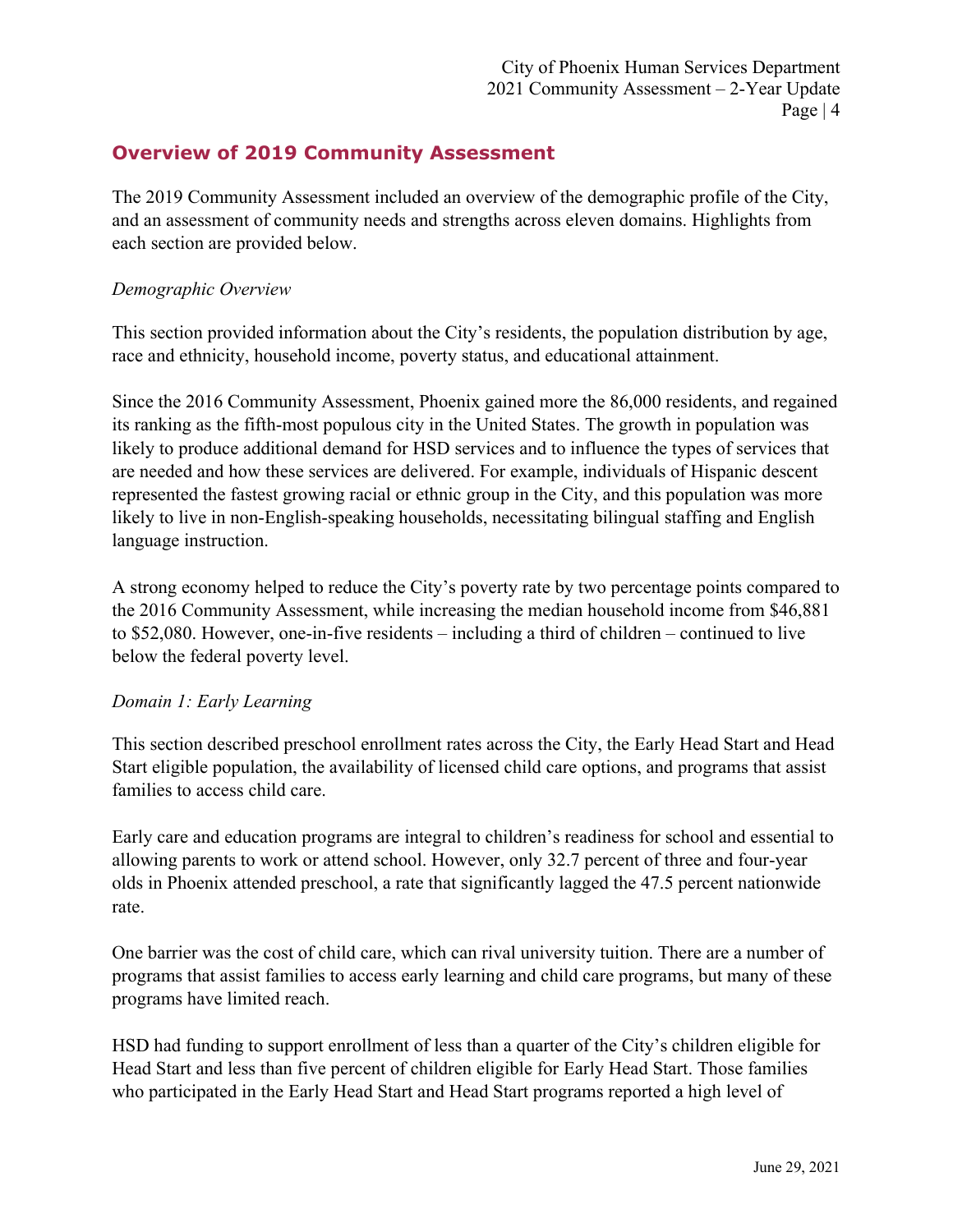satisfaction with the quality of instruction received, quality of child care offered, and convenience of location.

In addition to Early Head Start and Head Start, there were more than 335 licensed child care providers with capacity for more than 37,000 children within the City's Head Start service area. However, public assistance for child care programs, including the Department of Economic Security's child care subsidy and First Things First's Quality First scholarship program provided funding to fewer than 5,300 children under five years of age in the Phoenix Head Start service area in 2018.

## *Domain 2: Education*

This section described the number and performance of public district and charter schools in the City as well as information regarding the availability and cost of post-secondary education for Phoenix residents.

The 270 district schools and 165 charter schools located in the City served more than 250,000 students. The proportion of children attending charter schools increased from 16.7 percent of total enrollment since the 2016 Community Assessment to 20.7 percent. In the 2017-18 school year, 63 percent of charter schools received a school letter grade of 'A' or 'B', compared to 47 percent of district schools. For the 2017-18 school year, charter schools performed somewhat better than district schools in both the English Language Arts (ELA) and math components of the AzMERIT standardized test. Specifically, 41.9 percent of charter school students achieved proficiency in ELA compared to 35.0 percent of district school students, while 39.6 percent of charter school students achieved proficiency in math, compared to 36.0 percent of district school students.

## *Domain 3: Employment*

This section highlighted unemployment rates since 2010, job growth in the City by major industry, projected job growth through 2026, and some of the public and community job placement services available to job seeking residents, including the City's youth. Since 2015, the City added nearly 200,000 jobs; in addition, the unemployment rate continued to improve since exceeding nine percent in 2010 and was about 4.2 percent in 2018.

Participants in the 2019 Provider and Partner Survey identified the availability of job training and wrap-around employment services among the most effective programs to help low-income individuals break free of poverty. However, 32 percent of the residents surveyed at ARIZONA@WORK Job Centers as part of the assessment indicated employment assistance and job training were services they desired but had difficulty accessing. Among the primary barriers to employment cited by survey participants were transportation and child care.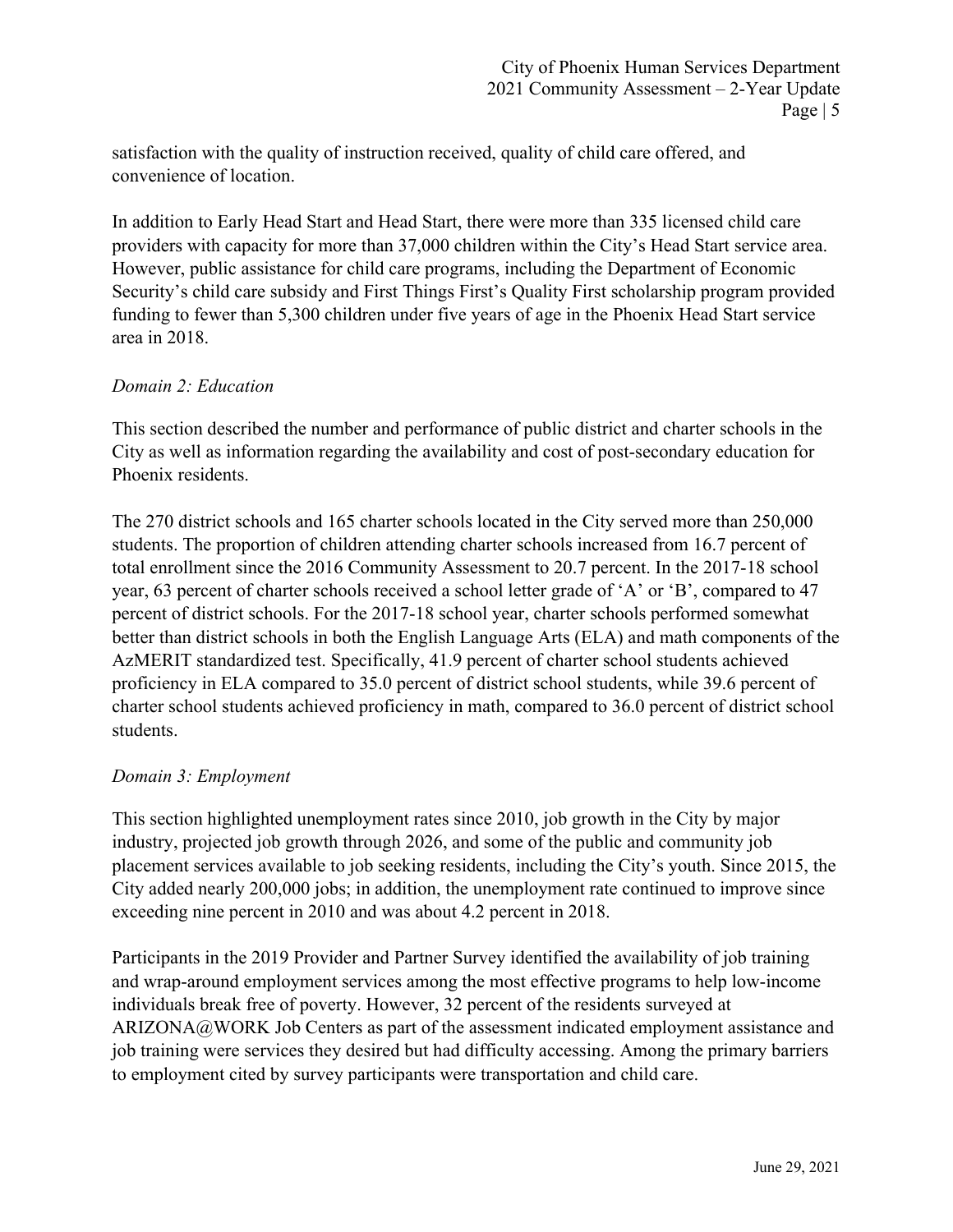#### *Domain 4: Income Management and Self Sufficiency*

This section included an overview of household incomes of City residents, an overview of the living wage estimates for City residents of various household compositions, and public assistance programs for individuals and families.

Since the 2016 Community Assessment, there was a four-percentage point decrease in the number of households with incomes less than \$35,000 and a corresponding increase in the number of households with incomes over \$50,000. Despite these gains, 1 in 6 Phoenix households lived in poverty. Programs such as cash assistance, Social Security, Supplemental Nutrition Assistance Program (SNAP), Women, Infants and Children (WIC), Low Income Home Energy Assistance Program (LIHEAP), and rental assistance represented important supports for many Phoenix families that struggle to acquire their basic necessities, including housing, food, and transportation.

#### *Domain 5: Housing*

This section discussed changes in the affordability of housing in the City, including changes in housing sales volumes and prices, changes in the fair market value of rents in the City since the 2016 Community Assessment, and trends in evictions.

From 2010 to 2018, the median sales price of single family homes increased from \$84,900 to \$221,000. While the increased median sales price demonstrated a strong recovery for the Phoenix housing market, it exacerbated the issue of affordable housing for low-income Phoenix residents. In 2010, 83 percent of the homes were affordable for families earning the City's median income, but in 2018 only 56 percent of the homes were affordable. At the time, the Phoenix area's rental housing supply had only 21 affordable units for every 100 low-income households.

As rents in the City continued to rise, the risk of eviction also increased. In both 2017 and 2018, more than 22,000 Phoenix individuals and families received eviction notices, representing nearly four percent of the total number of Phoenix households. The risk of evictions in the City threatened the housing stability of those affected, and as recently as 2017, Phoenix was ranked second among major U.S. metropolitan areas in the highest number of apartment evictions.

#### *Domain 6: Nutrition*

This section discussed the various public and community programs in place to reduce hunger and improve nutrition, including free and reduced price meals for students, SNAP, WIC, the home delivered meals program, and food banks and pantries located across the City.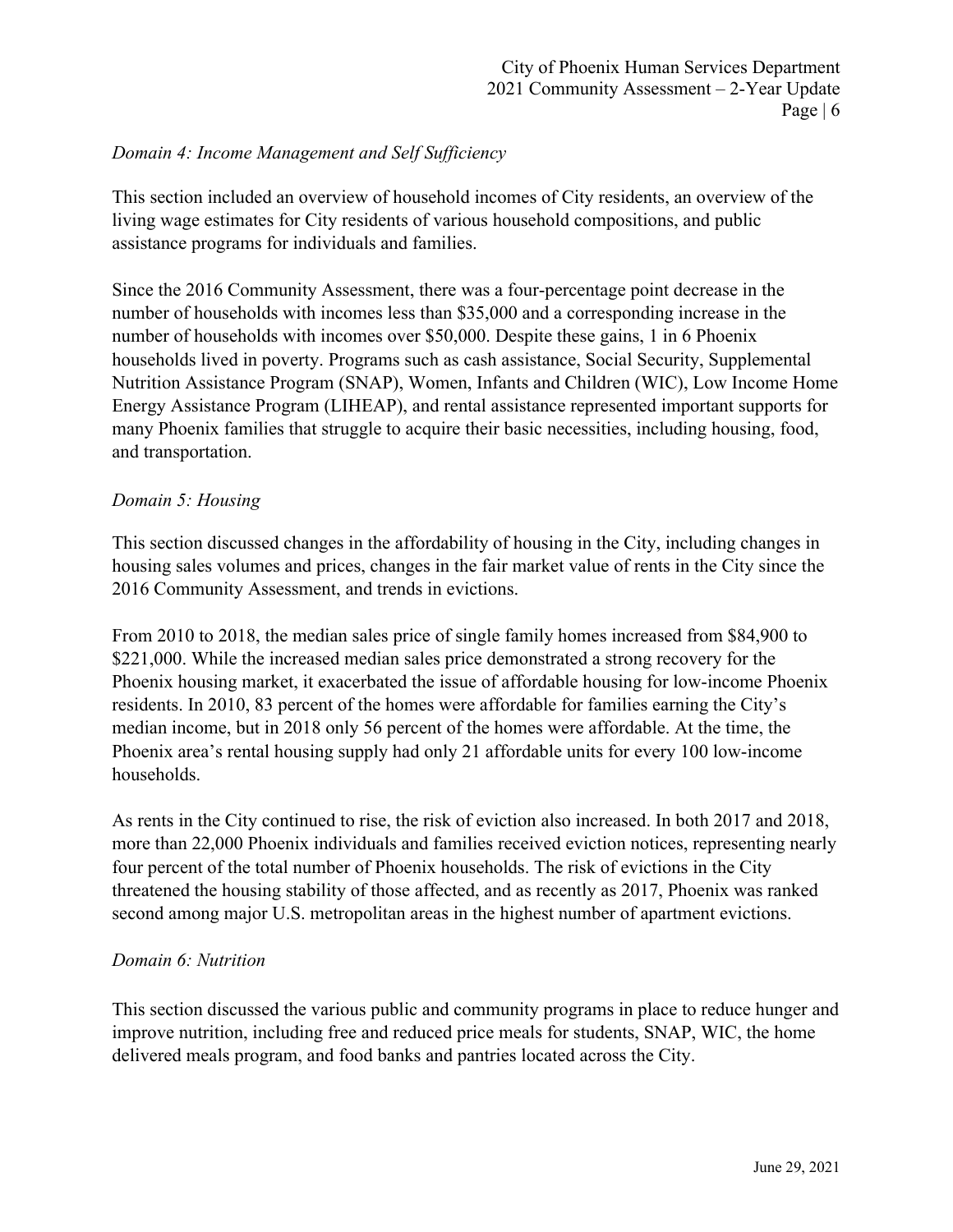Nearly a third of Phoenix residents lived more than a mile from a supermarket or grocery store that provides affordable and healthful foods. Additionally, although food insecurity rates were not measured at the city level, more than one-in-eight residents across Maricopa County were considered food insecure in the most recently published data. Lack of access to sufficient and nutritious food contributes to hunger for some and promotes obesity for others when their primary foods are non-nutritious. Food assistance programs, therefore, remained critical to the City's low-income individuals and families.

Almost 70 percent of students attending a district school in Phoenix received a free or reduced price lunch in the 2017-18 school year, while nearly a third of all households in the Alhambra, Central City, Estrella, Maryvale, and South Mountain planning villages receive SNAP benefits. The City was also home to 40 foods banks, food pantries, soup kitchens, and emergency food box distributors, which were an important asset to the City's residents.

#### *Domain 7: Health*

This section described health insurance rates in the City, the type and availability of healthcare providers in the City, birth and maternity statistics of Phoenix mothers and their newborns, statistics related to the primary causes of death of Phoenix residents, and other health-related data.

The percentage of Phoenix residents with health insurance improved from 82 percent in 2014 to 87 percent in 2017, while almost 95 percent of the City's children had health insurance. However, ten of the City's planning villages were designated by the Arizona Department of Health Service as medically underserved areas meaning the area had some combination of too few primary care providers, a high infant mortality rate, high poverty, or a high elderly population.

Birth rates for teen mothers decreased to 7.4 percent in 2016, an improvement since 2013 when 9.5 percent of births in Phoenix were to teen mothers. Meanwhile, the percentage of births paid for by a public payer (generally, AHCCCS), decreased from 64.1 percent in 2013 to 61.7 percent in 2016.

Mental and behavioral health supports are as important as physical healthcare for low-income individuals, especially because rates of mental illness are highest among adults living below the federal poverty level. Arizona ranked below average for mental health supports for adults, and  $42<sup>nd</sup>$  among all states for mental health supports for children. Unsheltered homeless populations in the City and across Maricopa County cited substance abuse and mental health issues as the primary barriers to holding a job or living in stable housing.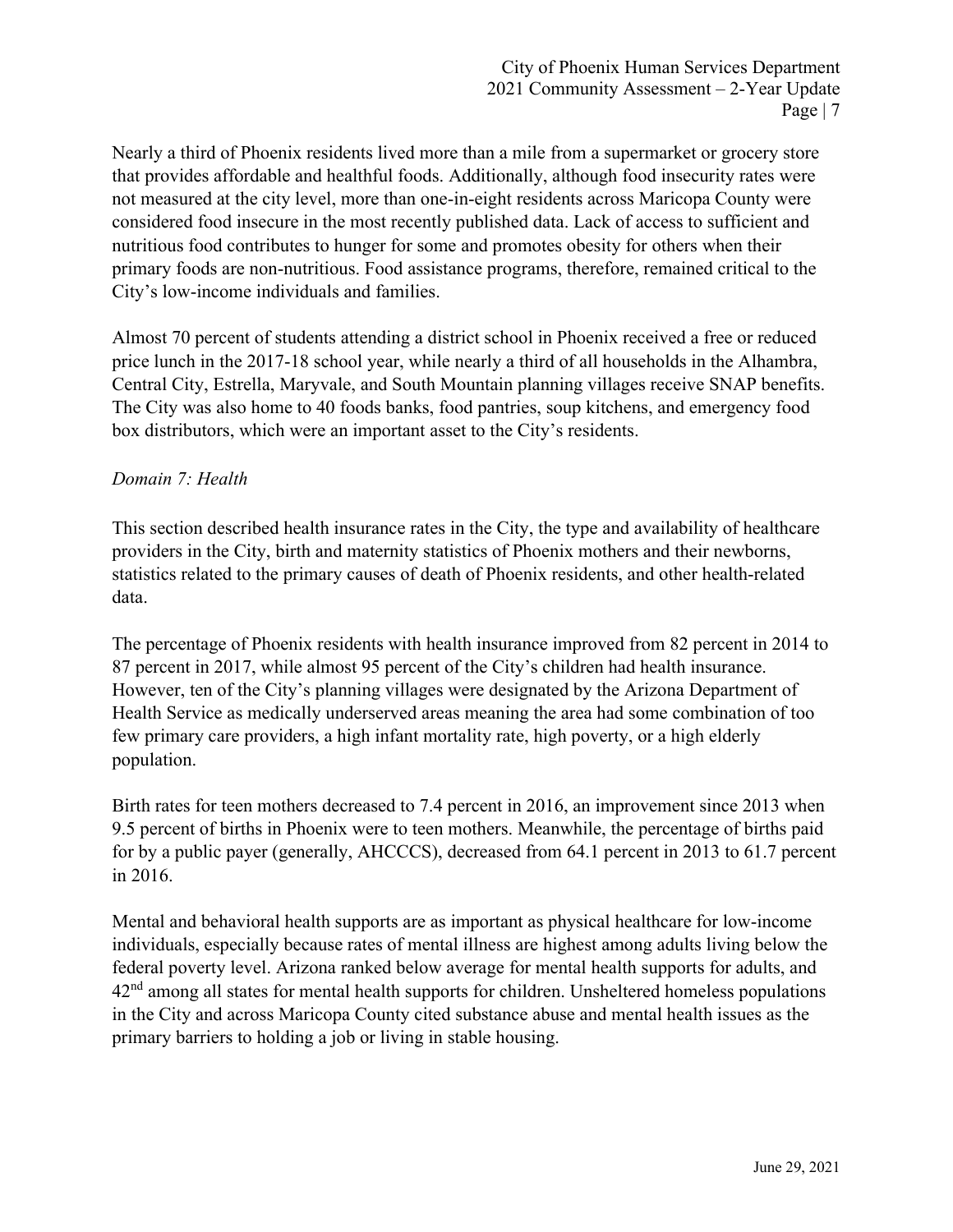#### *Domain 8: Safety*

This section discussed changes in crime rates since the 2016 Community Assessment, as well as data regarding the City's police and fire services, staffing, and call types and volumes in the previous year.

Property crime rates in the City decreased by nearly 30 percent in the past decade, although the City ranked third highest in property crime rates across the 10 largest U.S. cities. Violent crime reached a 10-year high in the City in 2017. Residents participating in the 2019 Resident and Client Community Survey identified drug use as the greatest challenge and property crime as the second greatest challenge in their neighborhoods.

#### *Domain 9: Emergency Services*

This section discussed emergency assistance available to Phoenix residents, including the City's Low Income Home Energy Assistance Program (LIHEAP), CSBG case management services, and homeless services available to homeless and transient populations.

As recently as 2017, Phoenix was ranked second among major U.S. metropolitan areas in apartment evictions. Participants in the family services centers focus group identified rental and utility assistance offered through family services centers among the top services to help them meet their basic needs. However, LIHEAP funding serves less than 3 percent of the eligible population.

According to the 2018 point-in-time homeless street count, there were over 2,500 homeless unsheltered individuals living in Phoenix and other areas of Maricopa County, continuing a multi-year increase in the number of unsheltered individuals with a nearly 150 percent increase since 2014.

#### *Domain 10: Services for Seniors*

This section described the demographics of Phoenix residents older than 60 and select supports available to this group through HSD senior centers, income supports available through Social Security, and services available through the Area Agency on Aging.

As a group, older individuals were more affluent than other age groups. The poverty rate of seniors was 12.2 percent, which is significantly less than the City's overall 21.0 percent poverty rate. Income supports for older residents in the City included Social Security, which more than 130,000 retirees in the City received in 2017.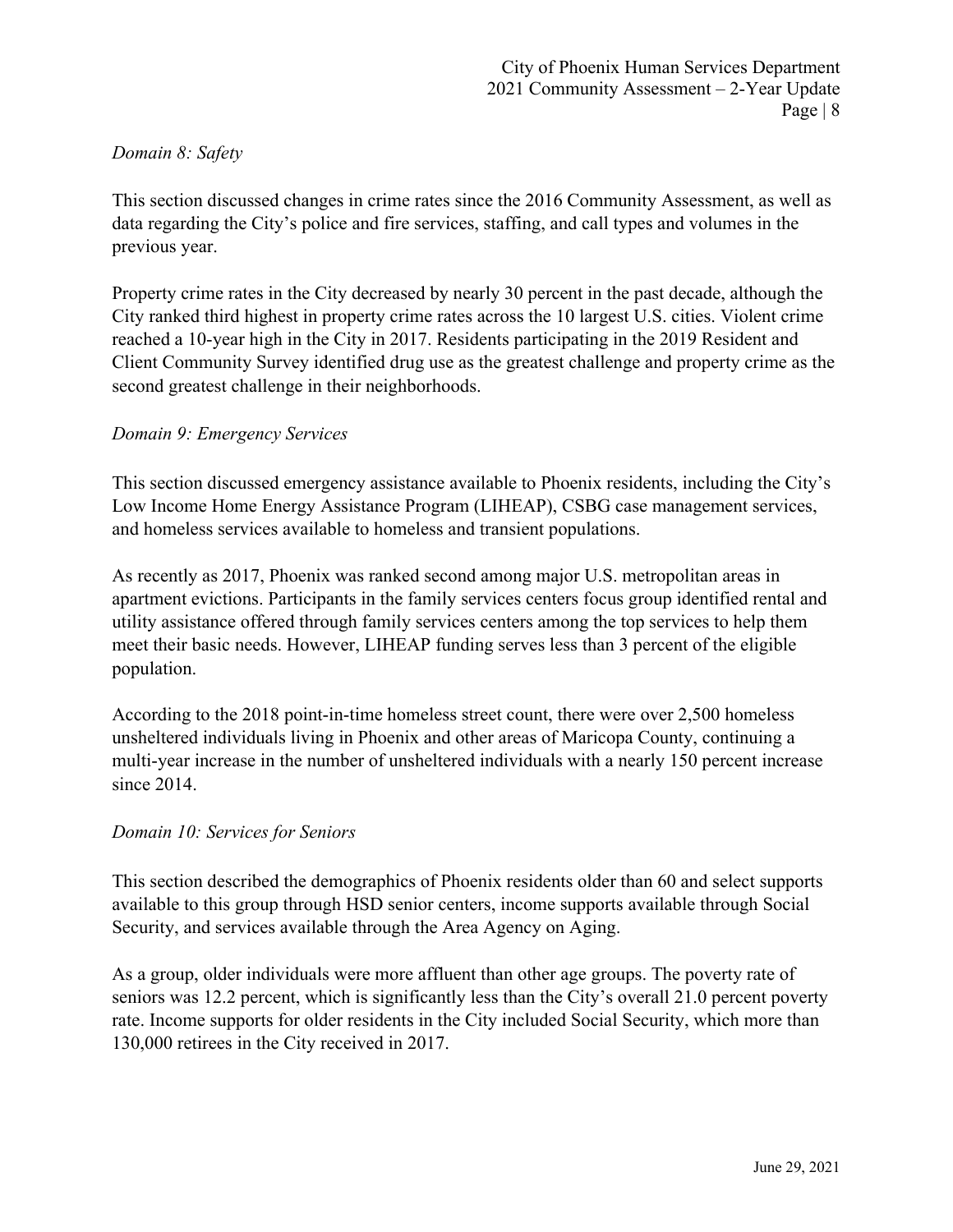Residents that attended the City's senior centers reported a high degree of satisfaction with the hours, professionalism of staff, and quality of programs and activities. Seniors who participated in the senior center focus group conducted as part of this assessment felt that the program provided balance to their lives while providing important opportunities for socialization, but expressed a need for improved afternoon programming and more opportunities for exercise activities, including better exercise equipment and amenities.

## *Domain 11: Services for Youth*

This section described the various community amenities available to the City's youth and their families as well as select services available to youth, including those offered by the City and other community partners.

The City offered a host of opportunities for the City's youth to access recreational, athletic, artistic, and educational pursuits outside of school hours, including more than 40 Phoenix afterschool center sites, 181 parks, 29 pools, seven museums, and five sports complexes. In addition, non-profit and charitable organizations such as the YMCA and Boys and Girls Club offered additional services to the City's youth, including sports and recreation, job training, and other structured activities

#### *Resident and Client Community Survey Key Results*

The 2019 Community Assessment sought input from community stakeholders, including residents, HSD clients, community providers, and HSD partners, about the community's greatest strengths and most significant needs. Input was gathered through a series of focus groups and two surveys that were administered to community stakeholders.

The 2019 Resident and Client Community Survey sought to gauge participants' opinions about the greatest strengths and needs of their local Phoenix community. As illustrated in Figure 1, participants identified City services and transportation among their communities' greatest strengths, while reporting drug use and a lack of after school activities were among their communities' greatest needs.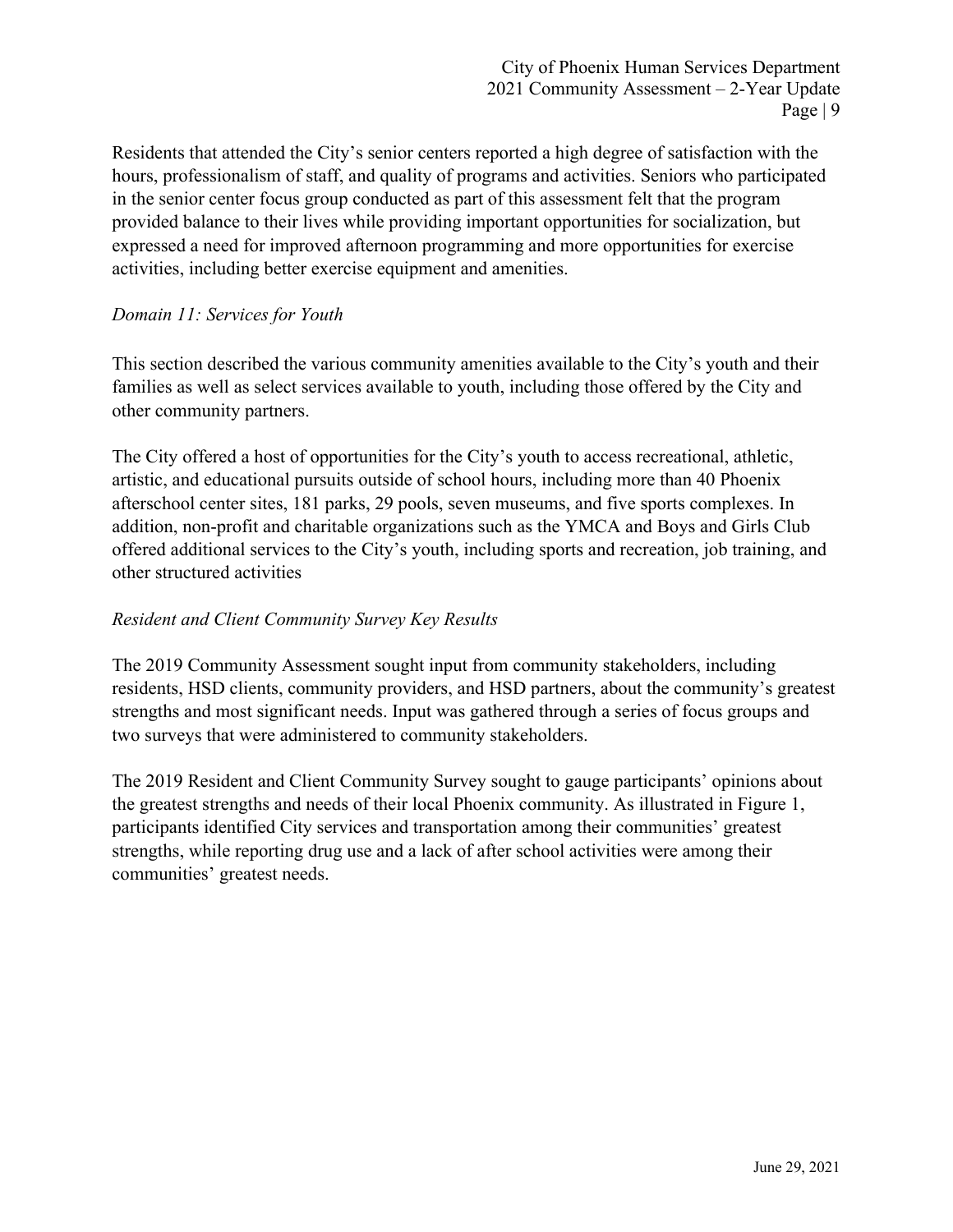

**Figure 1: Top 3 Strengths and Challenges Reported by Residents and Clients**

The 2019 Provider and Partner Survey was completed by 83 individuals or organizations representing a variety of sectors, including education, government, and healthcare. Figure 2 illustrates the three greatest strengths and challenges reported by participants.



**Figure 2: Top 3 Strengths and Challenges Reported by Providers and Partners**

The remainder of this report provides updates to key data reported in the 2019 Community Assessment, and includes additional information about changes to key programs designed to provide some form of support to low income individuals and families.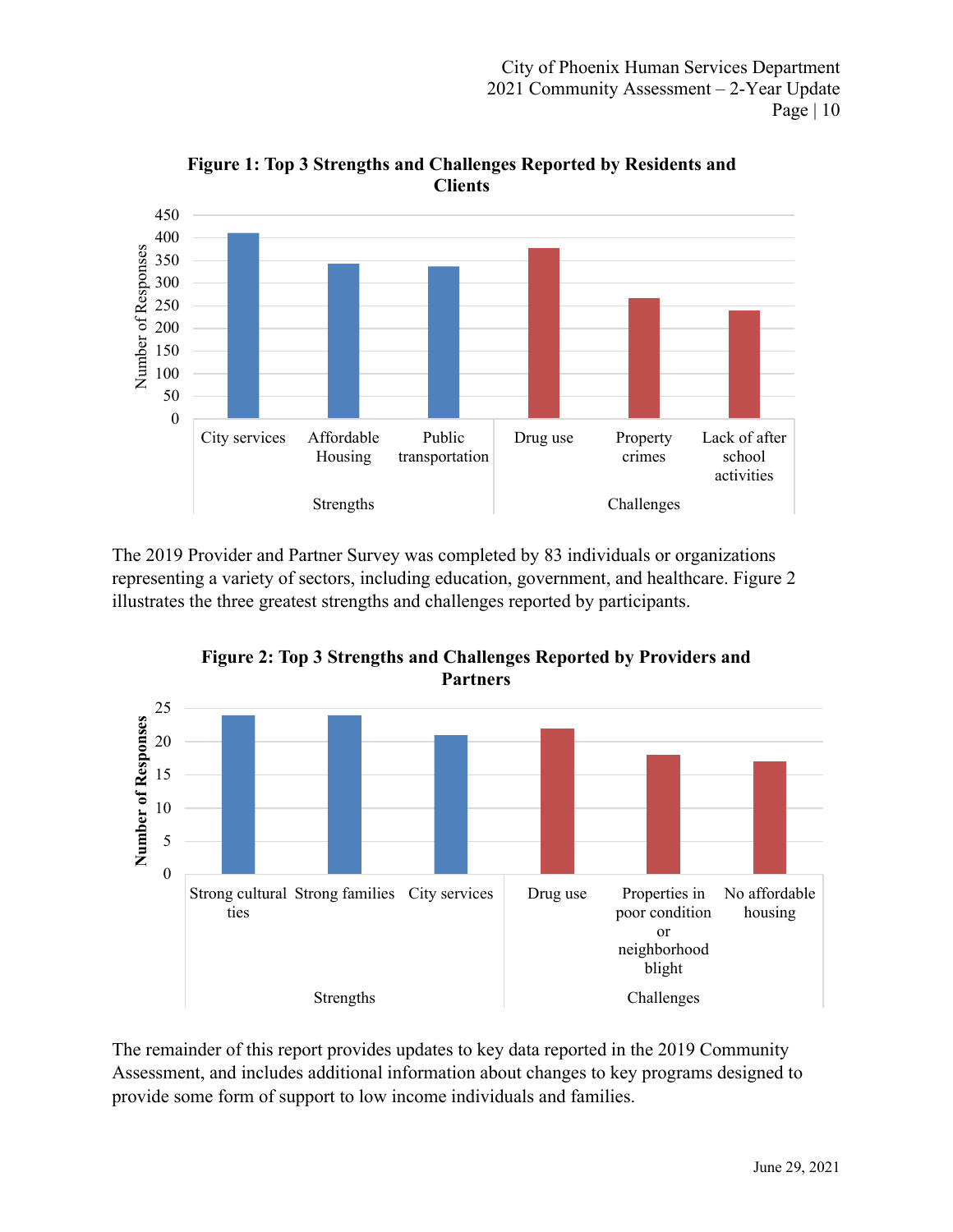# <span id="page-12-0"></span>**Updates**

As part of this interim assessment, the following sections provide updated information about the City's demographic makeup, employment rates, and income levels; affordable housing; nutrition assistance and food costs; early learning programs; health insurance; projected funding for relevant programs; and the availability of emergency services. As applicable and available, impacts related to the COVID-19 are described throughout.

# <span id="page-12-1"></span>Demographic Data and Indicators

This update reflects the most recent data from the Census Bureau's American Community Survey, covering the five-year period from 2015 to 2019, since detailed city-level data from the 2020 decennial census has not yet been released. This data predates the COVID-19 pandemic, so any related impacts are not represented.

Between 2017 and 2019, the City's population grew from 1,597,866 residents to 1,659,508 residents, a 3.8 percent growth rate.<sup>[4](#page-12-2)</sup> This growth occurred primarily amongst the older age groups. The number of children under 5 remained relatively constant between 2017 and 2019, with about 119,000 children. However, between 2010 and 2019, the rate of births per 1,000 residents in Maricopa County declined from  $14.2$  in 2010 to  $11.7$  in 2019.<sup>[5](#page-12-3)</sup> The number of adults 65 years and older increased 10.3 percent. from 161,470 in 2017 to 178,088 in 2019.

The City's racial and ethnic composition was similar to the composition reported in the 2019 Community Assessment. Figure 3 reveals that 42.5 percent of the City's total residents and 55.2 percent of children under five are of Hispanic descent.



## **Figure 3: Racial and Ethnic Composition of the City's Residents Compared to Residents Under 5 Years-Old**

<span id="page-12-2"></span><sup>4</sup> American Community Survey. (2015-2019 5-Year Estimates). Table S0101: Age and Sex (Phoenix City).

<span id="page-12-3"></span><sup>5</sup> Arizona Department of Health Services. (n.d.). Table T1: Number and Rate of Births and Deaths by County of Residence (2010 and 2019). Retrieved June 2021 from [https://pub.azdhs.gov/health-stats/report/avs/index.php.](https://pub.azdhs.gov/health-stats/report/avs/index.php)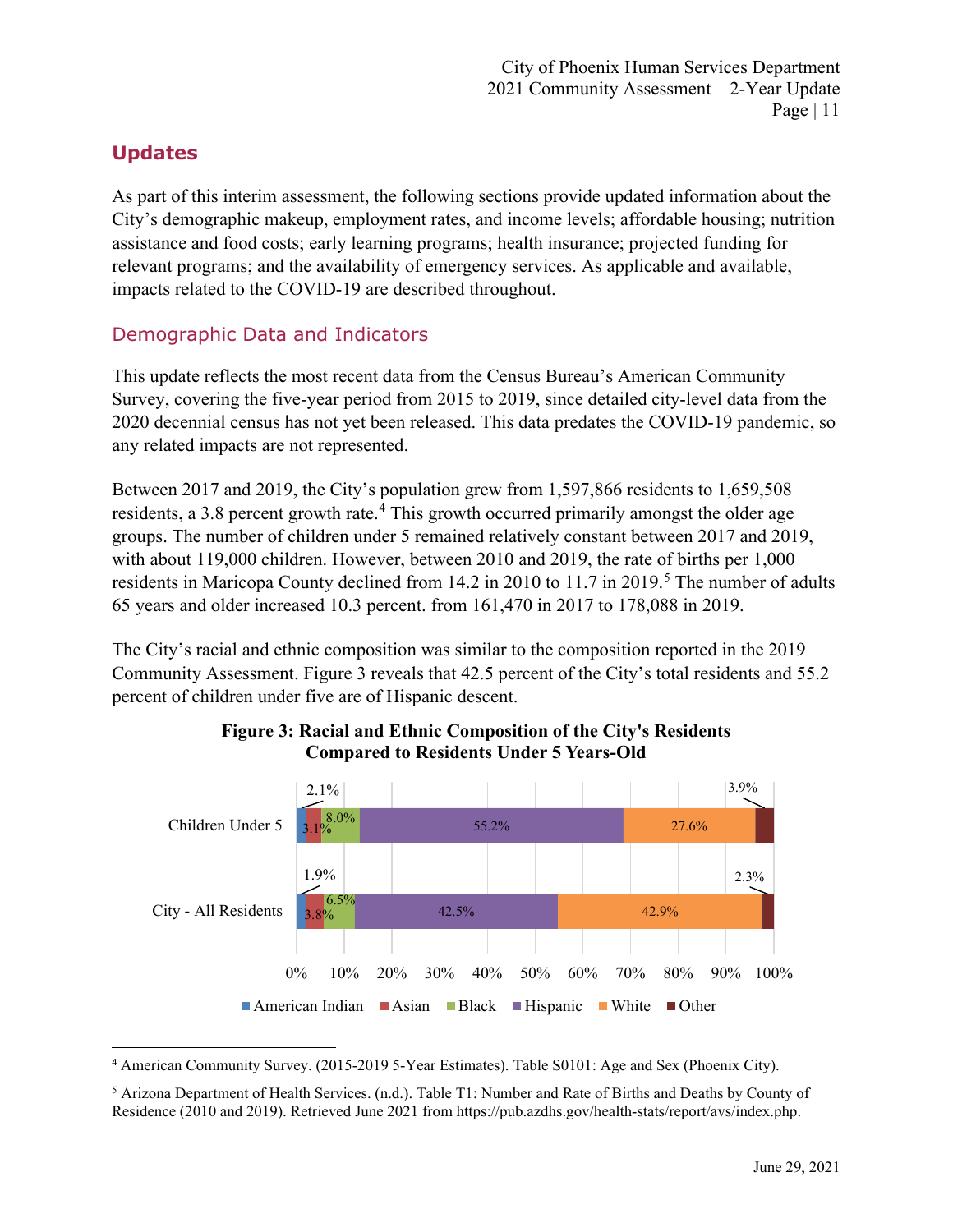The number of residents living in poverty decreased by 3.1 percentage points between 2017 and 2019. As illustrated in Figure 4, all Phoenix villages saw decreases in poverty rates, ranging from less than one-tenth of a percentage point decrease in Rio Vista to a 11.6 percentage point decrease in Central City.

| Figure 4: Change in Rates of Poverty for the City and Planning Villages |                                            |                                             |                                     |                                     |                                       |  |  |  |  |  |  |  |  |  |
|-------------------------------------------------------------------------|--------------------------------------------|---------------------------------------------|-------------------------------------|-------------------------------------|---------------------------------------|--|--|--|--|--|--|--|--|--|
| Village                                                                 | <b>Total</b><br><b>Residents</b><br>(2019) | <b>Total</b> in<br><b>Poverty</b><br>(2019) | Pct. In<br><b>Poverty</b><br>(2019) | Pct. In<br><b>Poverty</b><br>(2017) | Pct. Pt.<br>Change<br>$(2017 - 2019)$ |  |  |  |  |  |  |  |  |  |
| <b>Phoenix</b>                                                          | 1,659,508                                  | 297,682                                     | 17.9%                               | 21.0%                               | $(3.1\%)$                             |  |  |  |  |  |  |  |  |  |
| Ahwatukee Foothills                                                     | 82,775                                     | 4,734                                       | 5.7%                                | 5.9%                                | $(0.2\%)$                             |  |  |  |  |  |  |  |  |  |
| Alhambra                                                                | 144,302                                    | 39,113                                      | 27.1%                               | 34.5%                               | $(7.4\%)$                             |  |  |  |  |  |  |  |  |  |
| Camelback East                                                          | 147,711                                    | 23,480                                      | 15.9%                               | 21.7%                               | $(5.8\%)$                             |  |  |  |  |  |  |  |  |  |
| Central City                                                            | 57,880                                     | 21,655                                      | 37.4%                               | 49.0%                               | $(11.6\%)$                            |  |  |  |  |  |  |  |  |  |
| Deer Valley                                                             | 186,422                                    | 20,015                                      | 10.7%                               | 11.3%                               | $(0.6\%)$                             |  |  |  |  |  |  |  |  |  |
| Desert View                                                             | 59,871                                     | 2,154                                       | 3.6%                                | 5.9%                                | $(2.3\%)$                             |  |  |  |  |  |  |  |  |  |
| Encanto                                                                 | 58,363                                     | 12,347                                      | 21.2%                               | 28.9%                               | $(7.7\%)$                             |  |  |  |  |  |  |  |  |  |
| Estrella                                                                | 98,028                                     | 20,814                                      | 21.2%                               | 30.0%                               | $(8.8\%)$                             |  |  |  |  |  |  |  |  |  |
| Laveen                                                                  | 64,157                                     | 9,398                                       | 14.6%                               | 14.9%                               | $(0.3\%)$                             |  |  |  |  |  |  |  |  |  |
| Maryvale                                                                | 246,386                                    | 63,091                                      | 25.6%                               | 35.3%                               | $(9.7\%)$                             |  |  |  |  |  |  |  |  |  |
| North Gateway                                                           | 22,250                                     | 646                                         | 2.9%                                | 5.2%                                | $(2.3\%)$                             |  |  |  |  |  |  |  |  |  |
| North Mountain                                                          | 177,474                                    | 34,009                                      | 19.2%                               | 21.8%                               | $(2.6\%)$                             |  |  |  |  |  |  |  |  |  |
| Paradise Valley                                                         | 180,191                                    | 18,612                                      | 10.3%                               | 13.2%                               | $(2.9\%)$                             |  |  |  |  |  |  |  |  |  |
| Rio Vista                                                               | 5,928                                      | 403                                         | $6.8\%$                             | 6.8%                                | $(0.0\%)$                             |  |  |  |  |  |  |  |  |  |
| South Mountain                                                          | 127,771                                    | 27,211                                      | 21.3%                               | 30.9%                               | $(9.6\%)$                             |  |  |  |  |  |  |  |  |  |

Poverty rates for different demographic groups in the City vary significantly. For example, 27.9 percent of children under 5 years old live in poverty compared to only 11.1 percent of those 65 years and older.[6](#page-13-0) Poverty rates for the American Indian, Hispanic, and Black populations are at or above 23 percent, compared to 9.8 percent for the Asian population and 10.6 percent for the White population.<sup>[7](#page-13-1)</sup> Among residents 25 years and older, 30.1 percent those who did not complete high school live in poverty compared to 5.0 percent of those with a bachelor's degree or higher.<sup>[8](#page-13-2)</sup>

<span id="page-13-0"></span><sup>6</sup> Analysis of American Community Survey. (2015-2019 5-Year Estimates). Table B01001: Sex by Age and Table B17001: Poverty Status in the Past 12 Months by Sex by Age.

<span id="page-13-1"></span><sup>&</sup>lt;sup>7</sup> Analysis of the B17020A – B17020I (Poverty Status in the Past 12 Months by Age [and Race/ Ethnicity]) and B17001: Poverty Status in the Past 12 Months by Sex by Age.

<span id="page-13-2"></span><sup>8</sup> Analysis of American Community Survey. (2015-2019 5-Year Estimates). Table B17003: Poverty Status in the Past 12 Months of Individuals by Sex by Educational Attainment.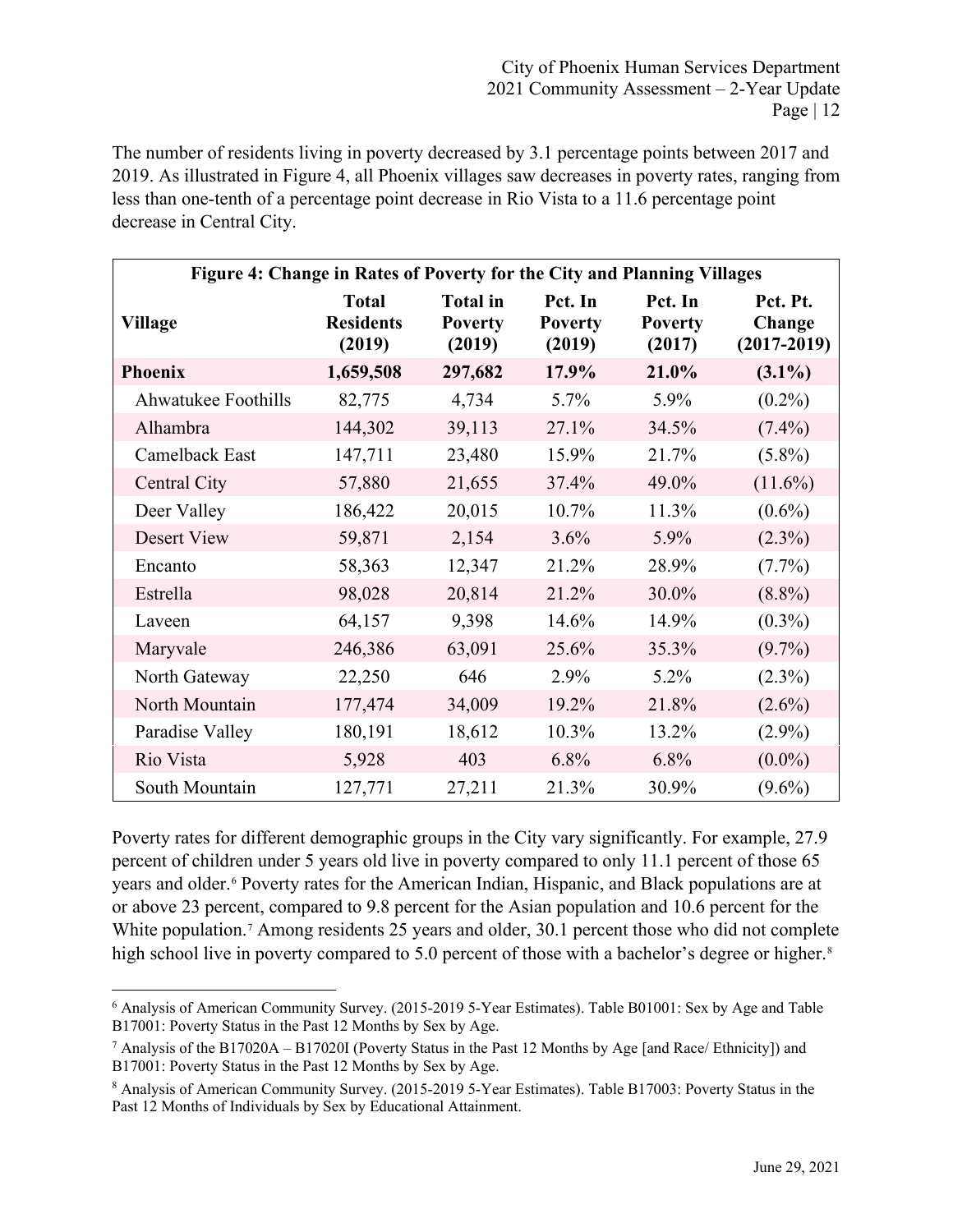## <span id="page-14-0"></span>Employment

As described in the 2019 Community Assessment, from 2015 to 2018, the greater Phoenix region added nearly 200,000 jobs, with the construction, education and health, and financial services sectors growing the fastest.<sup>[9](#page-14-1),[10](#page-14-2)</sup> In February 2020, there were 2,225,500 jobs in the greater Phoenix region, an all-time high. By April 2020, the Phoenix had lost 244,300 jobs as a result of the COVID-19 pandemic. In March 2021, there were a total of 2,154,100 available jobs, 3.2 percent less than February 2020. Figure 5 presents these this data.



**Figure 5: Number of Jobs in Phoenix Metropolitan Area, January 2019 - March 2021**

The pandemic has had varying impacts on different job industries. Figure 6 illustrates the jobs available in March 2021 by industry as a percentage of the jobs available within the same industries in February 2020, immediately prior to the onset of the pandemic. As the figure illustrates, jobs in the trade, transportation, and utilities industry now exceed the number that were available in February 2020, while jobs in leisure and hospitality have only recovered 84 percent of the jobs available in February  $2020$ .<sup>[11,](#page-14-3)[12](#page-14-4)</sup>

<span id="page-14-1"></span><sup>9</sup> Employment figures from the Arizona Commerce Authority are presented at different geographic area levels, where the Phoenix-Mesa-Scottsdale metropolitan area is applied for these estimates (Phoenix-only data is not available).

<span id="page-14-2"></span><sup>&</sup>lt;sup>10</sup> Arizona Commerce Authority. (n.d.). Industry Employment and Wages. Retrieved May 2021 from https://www.azcommerce.com/oeo/labor-market/industry-employment/.

<span id="page-14-3"></span><sup>&</sup>lt;sup>11</sup> Arizona Commerce Authority. Nonfarm Employment (January 2020 – March 2021). Retrieved May 2021 from [https://www.azcommerce.com/oeo/labor-market/industry-employment/.](https://www.azcommerce.com/oeo/labor-market/industry-employment/)

<span id="page-14-4"></span><sup>&</sup>lt;sup>12</sup> Arizona Commerce Authority. Average Hours and Earnings (All Employees). Retrieved May 2021 from https://www.azcommerce.com/media/1547109/ces-allemp-04st-2020to2029.pdf.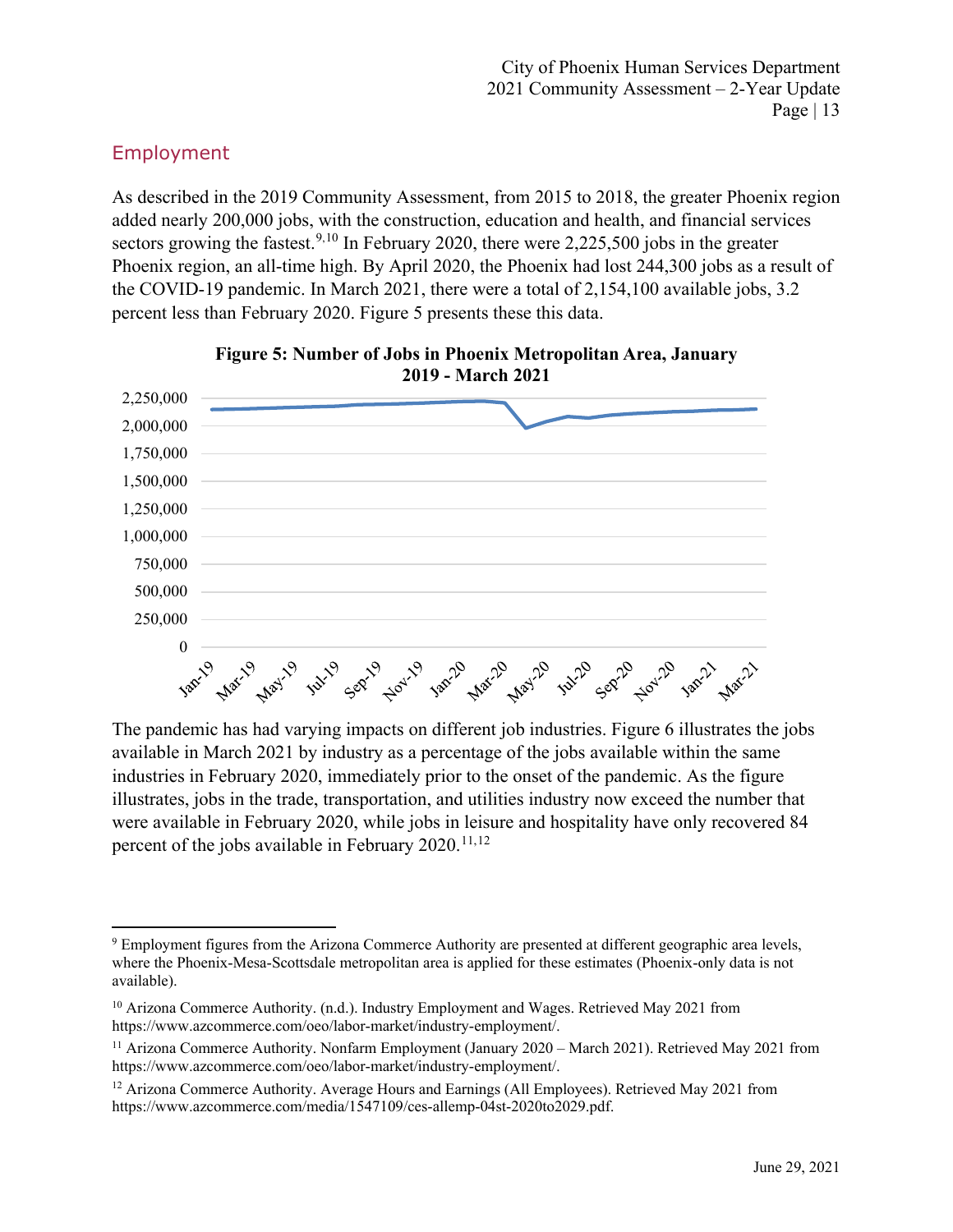

**Figure 6: Jobs Available in Phoenix Metropolitan Area by Industry, as Percentage of Jobs in February 2020**

The average unemployment rate in Phoenix for 2019 was 4.3 percent. Immediately prior to the pandemic in February 2020, the unemployment rate had decreased to 4.0 percent.<sup>[13](#page-15-0)</sup> By April 2020, unemployment reached a peak of 13.9 percent, and has since gradually declined to 6.5 percent as of April 2021.<sup>[14](#page-15-1)</sup>

The Arizona Commerce Authority projects that the City of Phoenix will add more than 100,000 jobs by 2022 (compared to the number of jobs in 2020). [15](#page-15-2) Figure 7 lists the ten occupations with the largest projected job gains through 2022 within the City.

<span id="page-15-0"></span><sup>&</sup>lt;sup>13</sup> Arizona Commerce Authority. (n.d.). Monthly Unemployment Trends (for City of Phoenix, not seasonally adjusted). Retrieved from [https://www.azcommerce.com/oeo/labor-market/unemployment/.](https://www.azcommerce.com/oeo/labor-market/unemployment/)  <sup>14</sup> Ibid.

<span id="page-15-2"></span><span id="page-15-1"></span><sup>15</sup> Arizona Commerce Authority. (n.d.). 2020-2022 Arizona Occupational Projections (for the City of Phoenix). Retrieved from https://www.azcommerce.com/oeo/labor-market/unemployment/.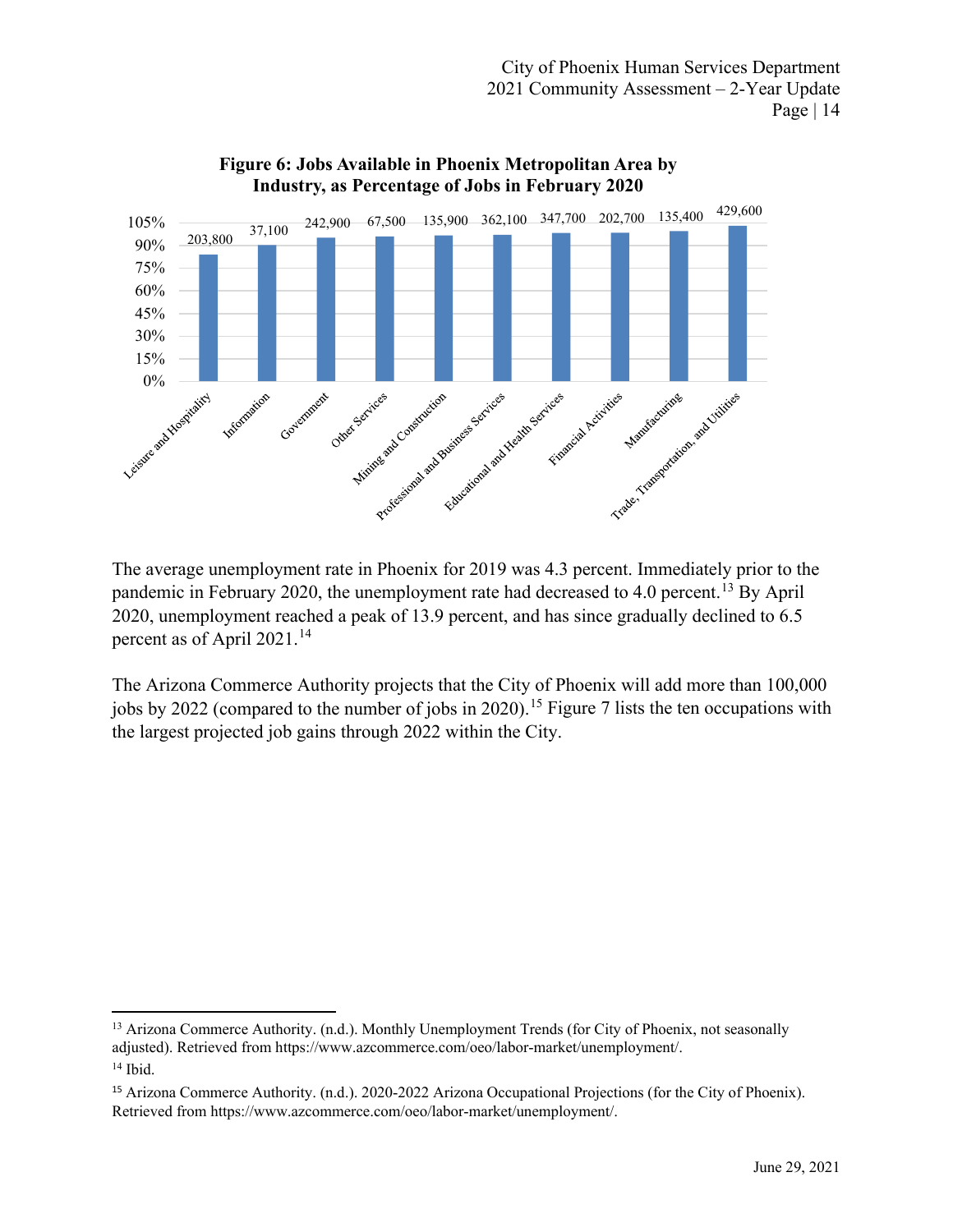| <b>Figure 7: Occupations with Largest Projected Job Growth,</b><br>$2020 - 2022$ |                                |
|----------------------------------------------------------------------------------|--------------------------------|
| Occupation                                                                       | Projected<br><b>Job Growth</b> |
| <b>Transportation and Material Moving Occupations</b>                            | 16,502                         |
| Food Preparation and Serving Related Occupations                                 | 13,837                         |
| Office and Administrative Support Occupations                                    | 12,131                         |
| <b>Material Moving Workers</b>                                                   | 10,629                         |
| Sales and Related Occupations                                                    | 9,350                          |
| Food and Beverage Serving Workers                                                | 6,748                          |
| <b>Management Occupations</b>                                                    | 6,424                          |
| Healthcare Practitioners and Technical Occupations                               | 5,573                          |
| Information and Record Clerks                                                    | 5,266                          |
| <b>Retail Sales Workers</b>                                                      | 4,990                          |

## <span id="page-16-0"></span>Income

Prior to the pandemic, incomes continued to rise. As shown in Figure 8, the overall percentage of households with income less than \$35,000 decreased by 4.2 percentage points while residents with incomes above \$75,000 increased by 4.5 percentage points.<sup>[16](#page-16-1)</sup>



**Figure 8: Distribution of Households by Income Level in 2017 and 2019**

<span id="page-16-1"></span><sup>16</sup>Analysis of American Community Survey. (2015-2019 5-Year Estimates). Table CP03: Comparative Economic Characteristics.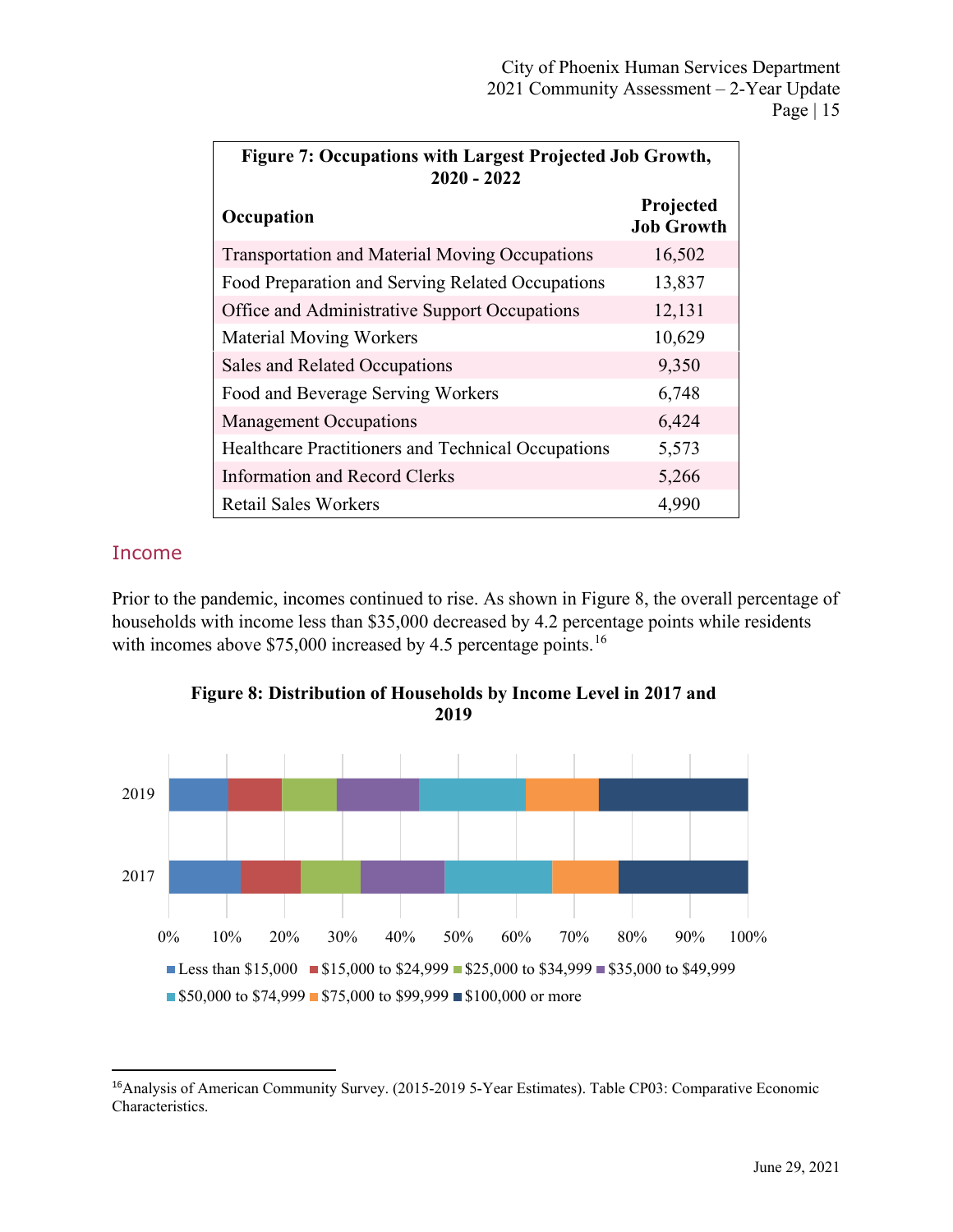However, as described in the previous section, the pandemic caused a significant increase in unemployment. Figure 9 illustrates the number of unemployment claims across Maricopa County since February 2020. As the figure shows, initial unemployment claims increased sharply in April 2020, but have returned to pre-pandemic levels as of May 2021.<sup>[17](#page-17-0)</sup> However, the number of continuing claims across Arizona is still three times the pre-pandemic levels.[18](#page-17-1) In addition to the 56,000 individuals receiving state unemployment insurance in April 2021, more than 130,000 Arizona residents received federal Pandemic Unemployment Assistance (PUA).<sup>[19](#page-17-2)</sup>



#### **Figure 9: Initial Unemployment Claims in Maricopa County**

Unemployment insurance is an important income supplement for individuals and families struggling with unemployment, providing an average of 14.2 weeks of benefits at an average weekly amount \$239 as of March [20](#page-17-3)21.<sup>20</sup> Between March 2020 and July 2020, eligible individuals also benefitted from the Federal Pandemic Unemployment Compensation supplement, which provided an additional \$600 per week. This supplement ended in July 2020 and was replaced with the federal Pandemic Unemployment Assistance stipend of \$300 per week.<sup>[21](#page-17-4)</sup> In May 2021, the state announced that this supplement would end effective July  $10^{th}$ , 2021. Subsequently, the state will provide a \$2,000 bonus for eligible individuals that return to

<span id="page-17-0"></span><sup>17</sup> Arizona Commerce Authority. (n.d.). Unemployment Insurance Statistics (for Maricopa County). Retrieved from https://www.azcommerce.com/oeo/labor-market/unemployment/.

<span id="page-17-1"></span><sup>&</sup>lt;sup>18</sup> Ibid. The average weekly continued claims in Arizona in February 2020, prior to the pandemic, was 18,437. In April 2021, the average weekly continued claims in Arizona reached 50,719, which is 2.75 times the February 2020 average.

<span id="page-17-2"></span><sup>&</sup>lt;sup>19</sup> Arizona Department of Economic Security. May 29, 2021. Weekly Unemployment Insurance Dashboard. Retrieved June 2021 from<br>https://des.az.gov/sites/default/files/media/Unemployment Insurance Dashboard.pdf?time=1622570725192.

<span id="page-17-3"></span><sup>&</sup>lt;sup>20</sup> Arizona Commerce Authority. (n.d.). Unemployment Insurance Statistics (Monthly UI Claims report). Retrieved from https://www.azcommerce.com/oeo/labor-market/unemployment/.

<span id="page-17-4"></span><sup>&</sup>lt;sup>21</sup> Arizona Department of Economic Security. (n.d.). Unemployment Insurance Under CARES Act. Retrieved May 2021 from https://des.az.gov/services/employment/unemployment-individual/ui-extension-caresact#:~:text=PUA%20provides%20up%20to%2039,a)(3)(A.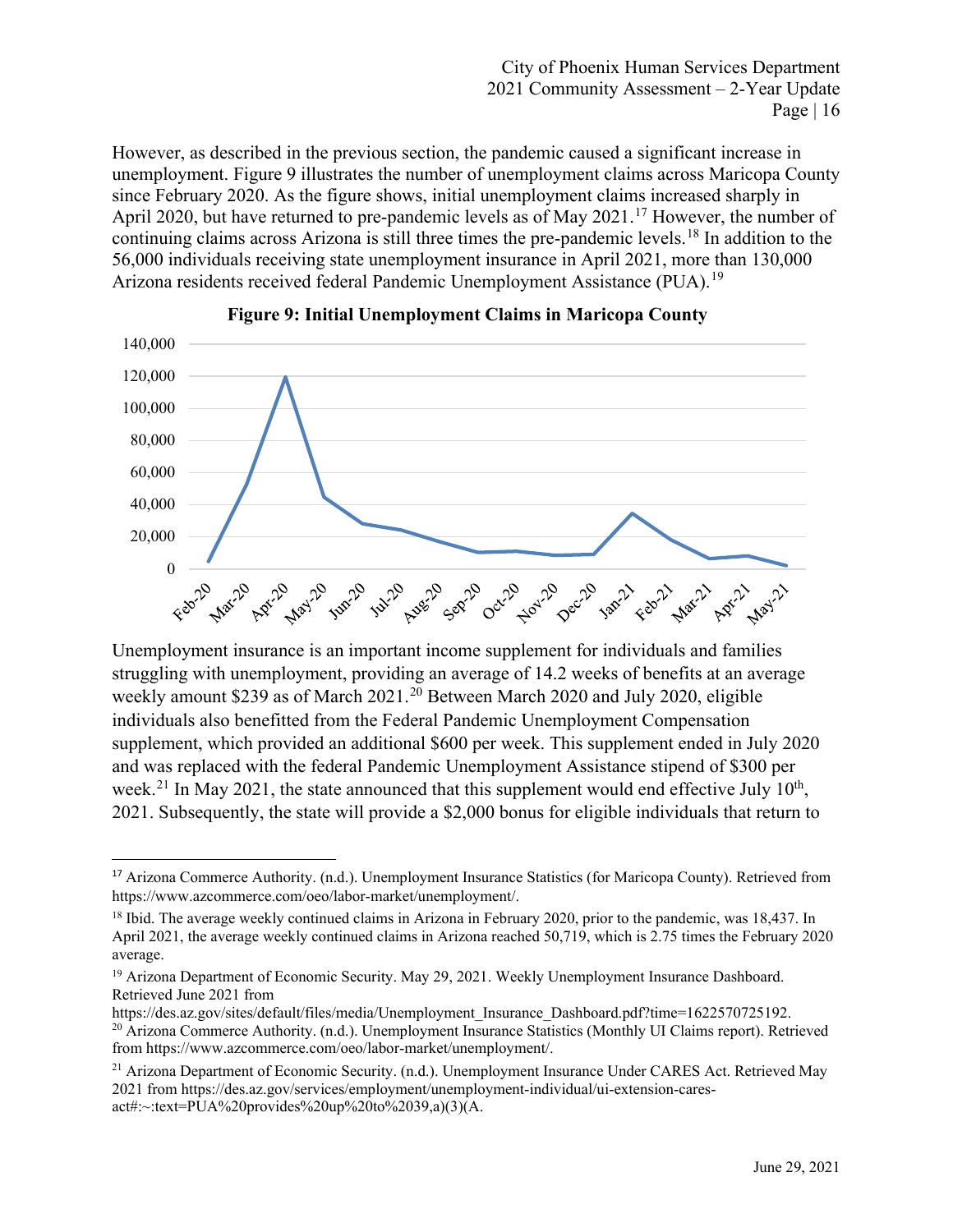full-time employment, and a \$1,000 bonus for eligible individuals that return to part-time employment.<sup>[22](#page-18-0)</sup> Additionally, the state reinstated the requirement that unemployment insurance beneficiaries would be required to search for work. [23](#page-18-1)

In addition to unemployment-related supplements, three rounds of stimulus checks have been paid to eligible taxpayers in Phoenix based on tax filing status and income limitations: [24](#page-18-2)

- The first round of stimulus checks was authorized by the federal CARES Act in March 2020, with distributions including \$1,200 per adult and \$500 per child for eligible households which were defined as single individuals with incomes of less than \$99,000, heads of household with incomes of less \$136,500, and married couples with incomes of less than \$198,000.
- The second round of stimulus checks was authorized by the federal Consolidated Appropriations Act in December 2020, and included \$600 per adult and \$600 per child for eligible households which were defined as single individuals with incomes of less than \$87,000, heads of household with incomes of less \$124,500, and married couples with incomes of less than \$174,000.
- The third round of stimulus checks was authorized by the federal American Rescue Plan Act in March 2021, and included \$1,400 per adult and \$1,400 per child for eligible households which were defined as single individuals with incomes of less than \$80,000, heads of household with incomes of less \$120,000, and married couples with incomes of less than \$160,000.

In order to provide living wage estimates for various household compositions, the Massachusetts Institute of Technology (MIT) developed a calculator that estimates the income that would be necessary to meet basic needs, including food, childcare, health insurance, housing, transportation, and other basic necessities such as clothing and personal care items. The table in Figure 10 compares MIT's 2021 current annual living wage estimate for the Phoenix-Mesa-Scottsdale metropolitan statistical area (MSA) to MIT's living wage estimate presented in the 2019 Community Assessment.

<span id="page-18-0"></span><sup>&</sup>lt;sup>22</sup> Arizona Office of the Governor. (May 13, 2021). Governor Ducey Announces "Arizona Back to Work." Retrieved May 2021 from https://azgovernor.gov/governor/news/2021/05/governor-ducey-announces-arizona-backwork.

<span id="page-18-1"></span><sup>&</sup>lt;sup>23</sup> Arizona Office of the Governor. (n.d.). Executive Order 2021-12 Resuming Work Search Requirements for Unemployment Recipients. Retrieved May 2021 from

https://azgovernor.gov/file/37567/download?token=6Kc3GYgB.

<span id="page-18-2"></span><sup>&</sup>lt;sup>24</sup> Peterson G. Foundation. (March 15, 2021). What to Know About All Three Rounds of Coronavirus Stimulus Checks. Retrieved May 2021 from https://www.pgpf.org/blog/2021/03/what-to-know-about-all-three-rounds-ofcoronavirus-stimulus-checks.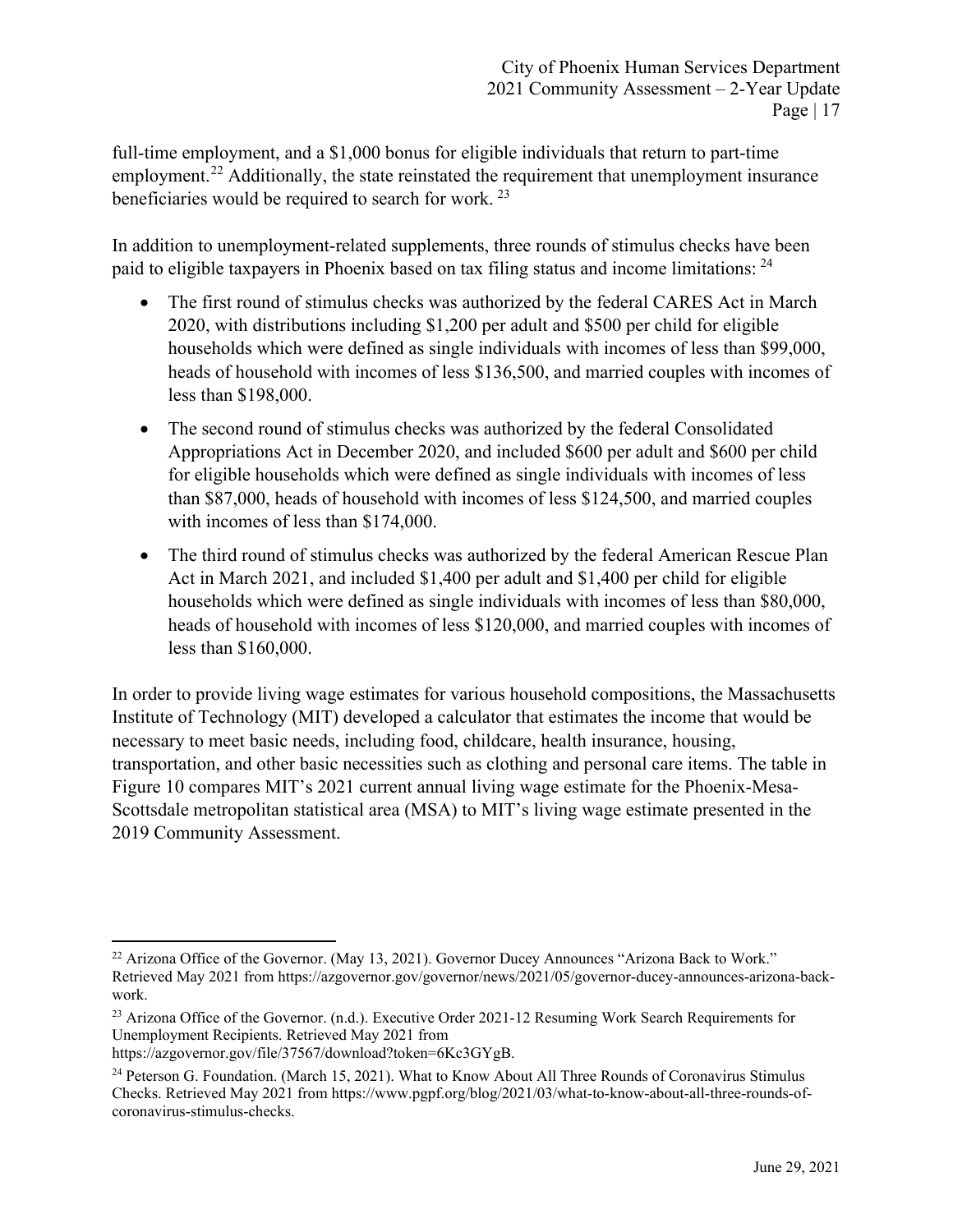| Figure 10: Current Living Wage Estimates in Phoenix-Mesa-Scottsdale | Compared to 2019 Living Wage Estimates <sup>25</sup>                                                                                                     |          |          |  |  |  |  |  |  |  |  |  |  |  |
|---------------------------------------------------------------------|----------------------------------------------------------------------------------------------------------------------------------------------------------|----------|----------|--|--|--|--|--|--|--|--|--|--|--|
|                                                                     | <b>Current Living</b><br>Living Wage $-$<br>Percent<br>2019 Needs<br>Wage*<br><b>Change since</b><br>Assessment*<br>2019<br><b>Household Composition</b> |          |          |  |  |  |  |  |  |  |  |  |  |  |
| 1 Adult                                                             | \$30,245                                                                                                                                                 | \$24,752 | $22.2\%$ |  |  |  |  |  |  |  |  |  |  |  |
| 1 Adult, 1 Child                                                    | \$57,341                                                                                                                                                 | \$51,854 | 10.6%    |  |  |  |  |  |  |  |  |  |  |  |
| 1 Adult, 2 Children                                                 | \$70,085                                                                                                                                                 | \$63,669 | $10.1\%$ |  |  |  |  |  |  |  |  |  |  |  |
| 1 Adult, 3 Children                                                 | \$91,583                                                                                                                                                 | \$83,034 | 10.3%    |  |  |  |  |  |  |  |  |  |  |  |
| 2 Adults (1 works)                                                  | \$47,801                                                                                                                                                 | \$39,686 | 20.4%    |  |  |  |  |  |  |  |  |  |  |  |
| 2 Adults (1 works), 1 Child                                         | \$57,278                                                                                                                                                 | \$48,797 | 17.4%    |  |  |  |  |  |  |  |  |  |  |  |
| 2 Adults (1 works), 2 Children                                      | \$64,469                                                                                                                                                 | \$54,413 | 18.5%    |  |  |  |  |  |  |  |  |  |  |  |
| *Required annual income before taxes.                               |                                                                                                                                                          |          |          |  |  |  |  |  |  |  |  |  |  |  |

The table indicates the required living wage in the region has increased significantly over the past two years, ranging from 10.1 percent for households with 1 adult and 2 children to 22.2 percent for households with 1 adult and no children. The largest estimated increases in expenses were for housing and transportation. For example, the annual housing cost for a single adult with one child is estimated to have increased by \$1,920 (15.8 percent) and transportation-related expenses increased by more than \$1,300 per year (17.3 percent) since the 2019 Community Assessment.

A single parent with two children working full-time and the earning minimum wage (\$12.15 per hour or \$25,272 per year) would make only 36.1 percent of the living wage. This gap demonstrates the importance of programs such as LIHEAP, SNAP, cash assistance, and child care subsidies to supplement the income of lower-wage workers.

## <span id="page-19-0"></span>**Housing**

A review of the City's housing market found that both the sales and rental markets continue to become less affordable for low-income families and residents. The median sales price for a single-family home increased from \$273,000 in May 2020 to \$340,341 in May 2021, an increase of 24.6 percent. [26](#page-19-2)

<span id="page-19-1"></span><sup>&</sup>lt;sup>25</sup>Massachusetts Institute of Technology. (n.d.). Living Wage Calculation for Phoenix-Mesa-Scottsdale, AZ. Retrieved from https://livingwage.mit.edu/metros/38060. The recent MIT living wage estimates adds a line item to family expenses for 'civic' activities that did not appear in prior estimates for items expenses related to pets, reading material, movie and museum attendance, children's sports, clubs, and outdoor recreation activities. Since this expense did not appear in prior estimates, it was removed from the current living wage to ensure comparability across years.

<span id="page-19-2"></span><sup>26</sup> Zillow. (June 2021). Phoenix Home Prices & Values. Retrieved from https://www.zillow.com/phoenix-az/homevalues/.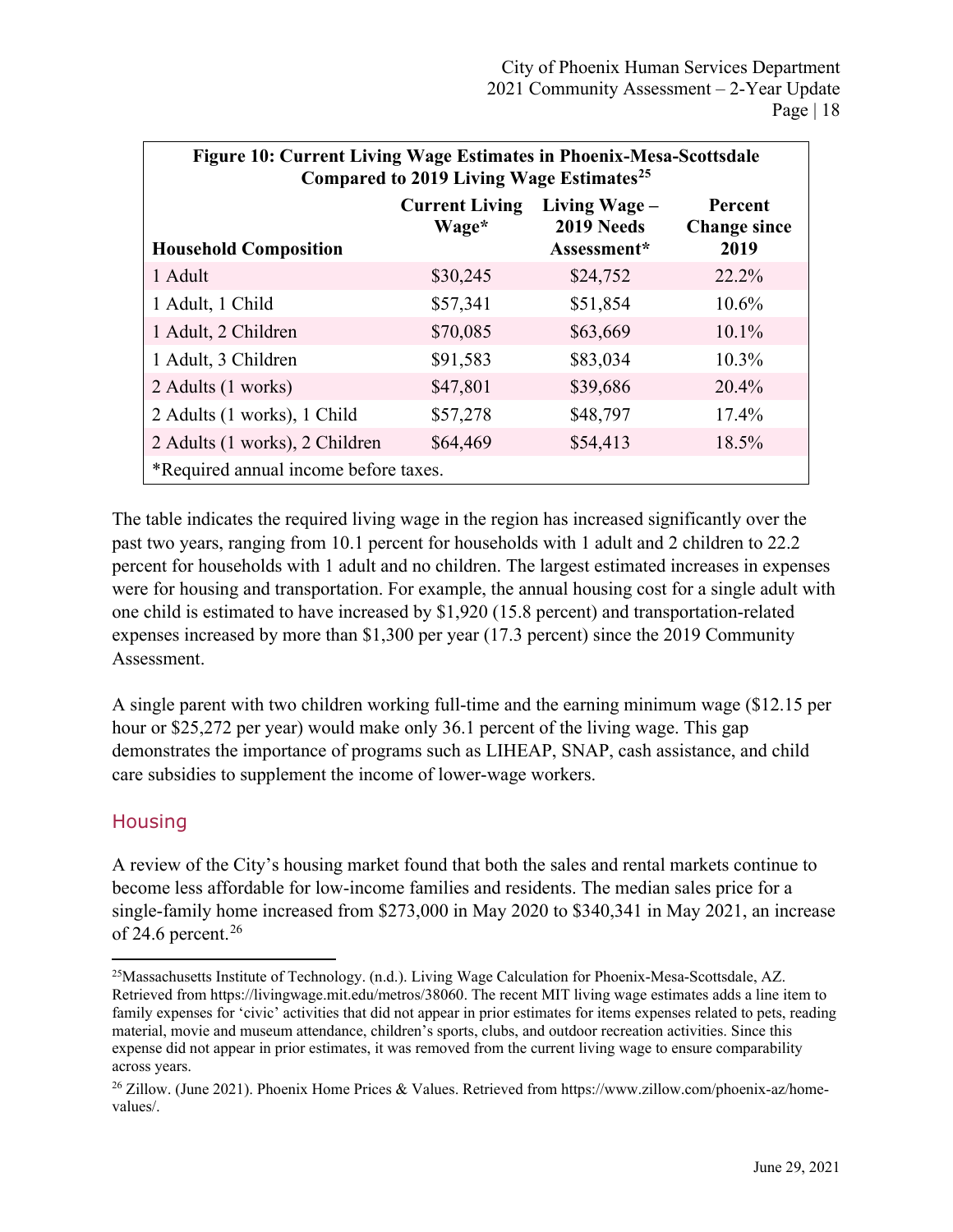Further exacerbating the issue of a lack of affordable housing, the monthly fair market rent (FMR) for a two-bedroom home in the Phoenix MSA increased to \$1,251 in 2021 compared to \$1,073 in 2019, an increase of 16.6 percent. Figure 11 demonstrates how FMRs have increased for all home sizes between 2016 and 2021.<sup>[27](#page-20-0)</sup>



**Figure 11: Fair Market Rents by Home Size, 2016 - 2021 (Phoenix MSA)**



The United States Department of Housing and Urban Development (HUD) identifies a "severe rent burden" as more than 50 percent of a household's income spent on rent, making it more difficult to afford other expenses, such as food, clothing, transportation, and medical care.<sup>[28](#page-20-1)</sup> The monthly income for a family of four living at the 2021 poverty level is \$2,208, which means that a family would have to use nearly 57 percent of their income to rent a 2-bedroom home at the current FMR, while a 3-bedroom home would require nearly 80 percent of the family's monthly income. Further, the Phoenix MSA's rental housing supply as of March 2021 had only 21 affordable units (defined by HUD as housing that costs no more than 30 percent of household income) for every 100 low-income households.<sup>[29](#page-20-2)</sup> This is the same level as the 2019 Community Assessment, making the Phoenix metropolitan area the fourth least affordable housing market in the 50 largest metropolitan areas, behind only Las Vegas, Houston, and Los Angeles.<sup>[30](#page-20-3)</sup>

<span id="page-20-0"></span><sup>&</sup>lt;sup>27</sup> U.S. Department of Housing and Urban Development. (2021). Fair Market Rents. Retrieved from https://www.huduser.gov/portal/datasets/fmr/fmrs/FY2021\_code/2021summary.odn. Note: the FMR is currently set at the 40<sup>th</sup> percentile, which is the dollar amount below which 40 percent of the standard-quality rental housing units are rented.

<span id="page-20-1"></span><sup>&</sup>lt;sup>28</sup> U.S. Department of Housing and Urban Development. (n.d.). Rental Burdens: Rethinking Affordability Measures. Retrieved from

https://www.huduser.gov/portal/pdredge/pdr\_edge\_featd\_article\_092214.html#:~:text=HUD%20defines%20cost%2 Dburdened%20families,of%20one's%20income%20on%20rent.

<span id="page-20-3"></span><span id="page-20-2"></span> $29$  National Low Income Housing Coalition. (March 2021). The Gap – A Shortage of Affordable Homes. Retrieved from https://reports.nlihc.org/sites/default/files/gap/Gap-Report\_2021.pdf.  $30$  Ibid.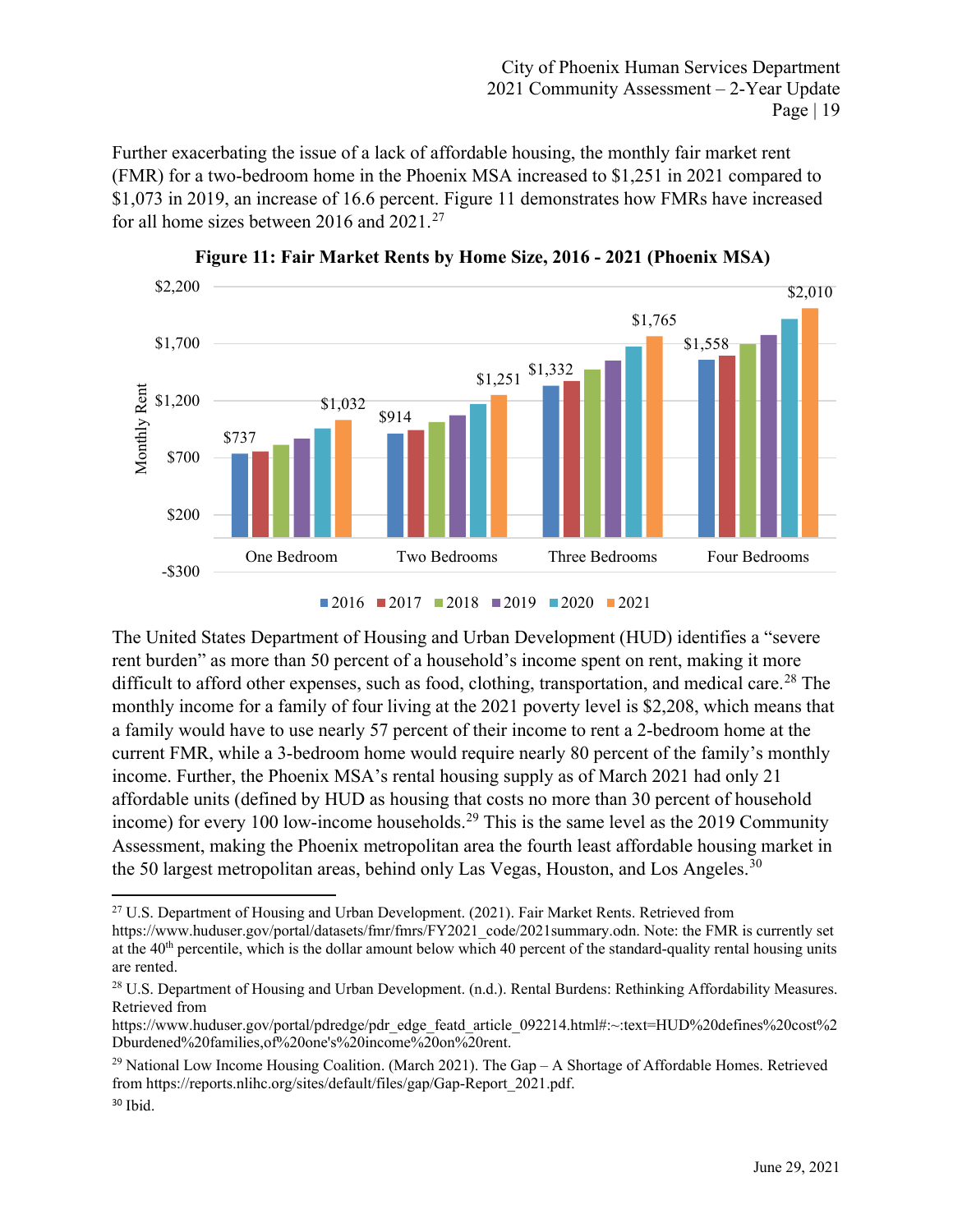The Housing Opportunity Index (HOI) measures the share of homes sold in an area that are affordable for a family earning the local median income, based on standard mortgage underwriting criteria.<sup>[31](#page-21-0)</sup> Since 2011, when more than 83 percent of the homes were affordable for families earning the City's median income, the index has declined by 20 percentage points. As of the first quarter of 2021, fewer than 63 percent of available housing was affordable for families earning the City's median income. It is anticipated that the percentage of available affordable houses will continue to decline through 2021 as Phoenix housing prices have increased by over 10 percent since the beginning of year, and are projected to continue increasing through 2021.<sup>[32](#page-21-1)</sup>

The City's Housing Department manages almost 1,700 public housing units and more than 2,600 affordable housing units, and provides almost 7,000 Section 8 housing vouchers annually. However, the demand for affordable housing continues to exceed the supply the City is able to support. For example, as of May 2021, there were approximately 15,000 individuals on the waiting list for the City's Section 8 vouchers.

As shown in Figure 12, the number of individuals experiencing homeless in Maricopa County grew from 5,702 in 2016 to 7,419 in 2020, a 30 percent increase based on the annual point-in-time count.<sup>[33](#page-21-2)</sup> The number of unsheltered individuals increased by 129 percent, from 1,646 in 2016 to 3,767 in 2020, an indication that additional shelter supports are needed. In February 2021, the City Council voted to add 275 additional beds to the Central

**Figure 12: Point-in-Time Homeless Count, Maricopa County, 2016-2020**



Arizona Shelter Services (CASS) shelter in central Phoenix. Additionally, during fiscal year 2021, the City devoted \$10 million to purchase a hotel that houses military veterans experiencing homelessness, supported heat relief at the Phoenix Convention Center, and devoted \$20 million

<span id="page-21-0"></span><sup>&</sup>lt;sup>31</sup>Wells Fargo and the National Association of Home Builders. Housing Opportunity Index (1<sup>st</sup> Quarter Reports – 2021). Retrieved from https://www.nahb.org/News-and-Economics/Housing-Economics/Indices/Housing-Opportunity-Index.

<span id="page-21-1"></span><sup>32</sup> Zillow. (June 2021). Phoenix Home Prices & Values. Retrieved from https://www.zillow.com/phoenix-az/homevalues/

<span id="page-21-2"></span><sup>33</sup> Point-in-Time Count. Retrieved from http://azmag.gov/Programs/Homelessness/Point-In-Time-Homeless-Count. Numerous changes related to timing, methodology, and the number of volunteers participating in the count occurred during the time period presented, which likely impacts year-to-year changes, particularly related to unsheltered totals. Due to the pandemic, the 2021 Point-in-Time Count was canceled.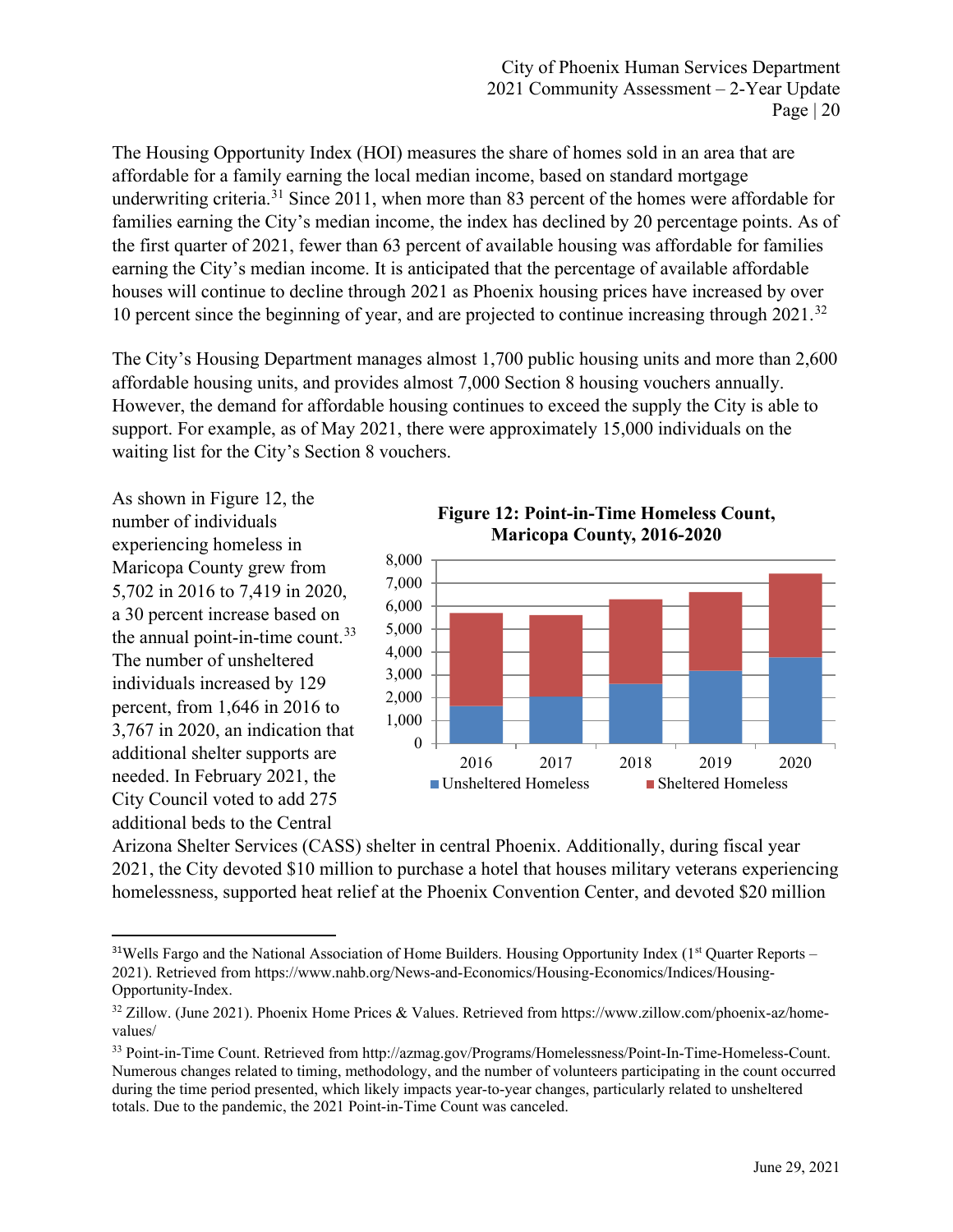for services related to homelessness, including shelter services for more than 5,400 individuals and families.[34](#page-22-0)

The Census Bureau's Household Pulse Survey measures weekly data to report information about how the pandemic has impacted families across the United States. Household Pulse Survey data published for the Phoenix metropolitan area in June 2021 found that 8.1 percent of survey respondents who rent their homes indicated they were not caught up on rent payments, and of these, 58.3 percent felt it was at least somewhat likely they would leave their home in the subsequent two months due to eviction.<sup>[35](#page-22-1)</sup> At the same time, 8.4 percent of home owners reported being behind on mortgage payments, and of these, 34.9 percent felt it was at least somewhat likely they would leave their home in the subsequent two months due to foreclosure.<sup>[36](#page-22-2)</sup>

The Centers for Disease Control and Prevention's (CDC) moratorium on evictions was most recently extended through July 2021, preventing landlords from evicting tenants if the tenant meets certain criteria, such as recently losing a job, incurring extraordinary out-of-pocket medical expenses, and when eviction might result in homelessness.<sup>[37](#page-22-3)</sup> Evictions during the pandemic have largely been prevented by the moratorium, but are expected to increase significantly once the moratorium expires. Figure 13 illustrates the number of eviction filings in Maricopa County between March 2020 and May 2021.<sup>[38](#page-22-4)</sup>

https://www.census.gov/data/tables/2021/demo/hhp/hhp28.html.

<span id="page-22-0"></span><sup>&</sup>lt;sup>34</sup> City of Phoenix. (February 3, 2021). Mayor, Council Approve Additional Beds for Those Experiencing Homelessness. Retrieved from https://www.phoenix.gov/humanservices/homelesshelp.

<span id="page-22-1"></span><sup>35</sup> United States Census Bureau. June 2, 2021. Week 30 Household Pulse Survey: May 12 – May 24, 2021 (Phoenix Metro Area data). Table 1b (Last Month's Payment Status for Renter-Occupied Housing Units), Table 3b (Likelihood of Having to Leave this House in Next Two Months Due to Eviction), Table 1a (Last Month's Payment Status for Owner-Occupied Housing Units), and Table 3a (Likelihood of Having to Leave this House in Next Two Months Due to Foreclosure). Retrieved May 2021 from

<span id="page-22-2"></span><sup>36</sup> Ibid.

<span id="page-22-3"></span><sup>37</sup> Arizona Supreme Court. (n.d.). COVID-19 Processing Eviction Matters. Retrieved May 2021 from https://www.azcourts.gov/selfservicecenter/Landlord-Tenant-Disputes-Eviction-Actions/COVID-19-Processing-Eviction-Matters (see also form AOC EAGN23F-040521 – Declaration to Landlord for a Temporary Halt in Residential Eviction).

<span id="page-22-4"></span><sup>38</sup> Eviction Lab. (n.d.). Changes in Eviction Filings in Maricopa County. Retrieved June 2021 from [https://evictionlab.org/eviction-tracking/phoenix-az/.](https://evictionlab.org/eviction-tracking/phoenix-az/)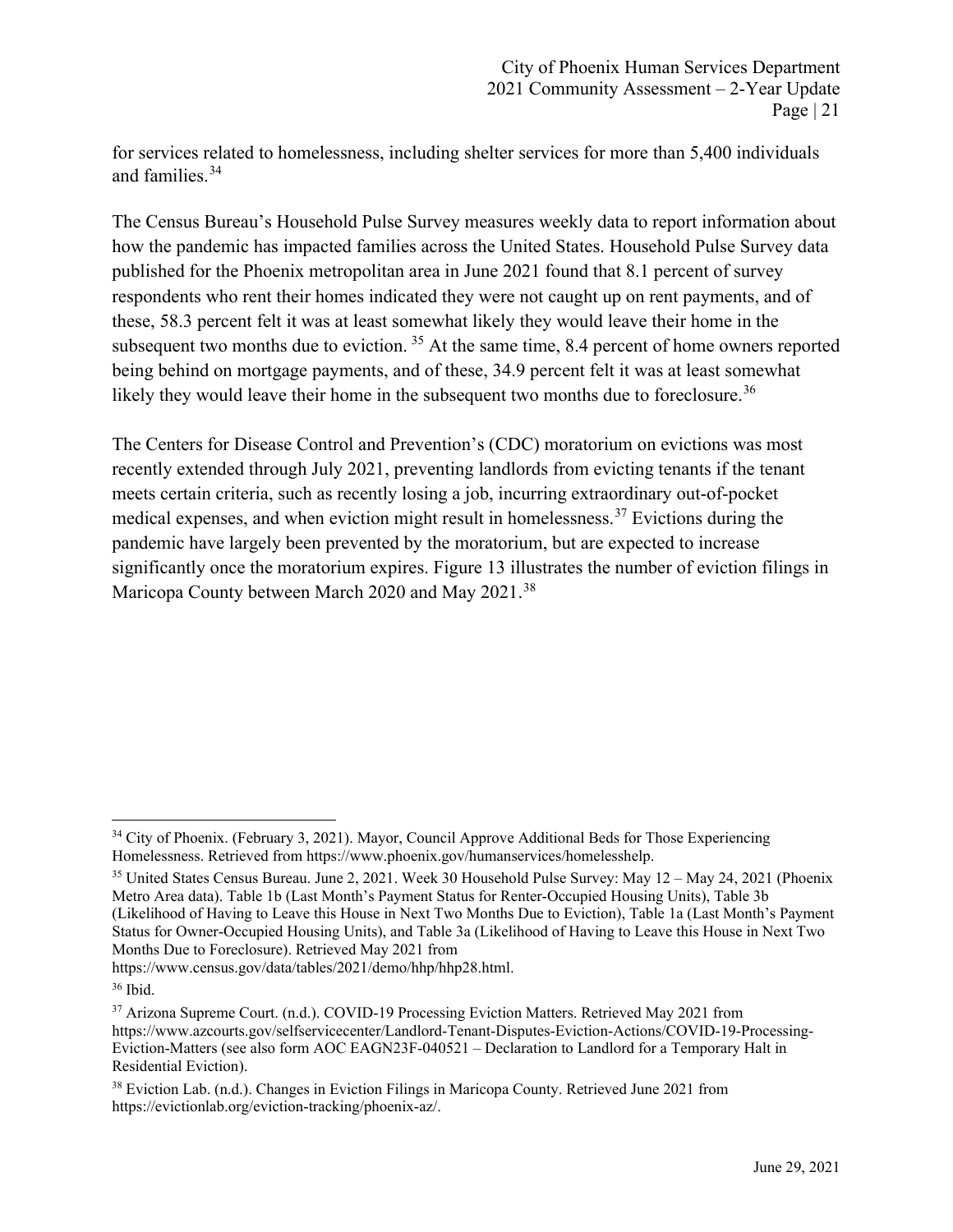

**Figure 13: Eviction Filings in Maricopa County (March 2020 - May 2021)**

## <span id="page-23-0"></span>Nutrition

One area that demonstrates the continuing impact of the COVID-19 pandemic is the significant increase in the number of families receiving Supplemental Nutritional Assistance Program (SNAP) benefits. Prior to the pandemic in February 2020, 193,844 households in Maricopa County received SNAP benefits; as of April 2021, there were 240,532 households receiving benefits, an increase of 24.1 percent.<sup>[39](#page-23-2)</sup> Additionally, in April 2021, prices for food prepared at home increased by 2.7 percent compared to costs in April 2020, while food purchased away from home increased by 3.4 percent.<sup>[40](#page-23-3)</sup>

## <span id="page-23-1"></span>Early Learning

Preschool enrollment rates in Phoenix and in the State continue to lag national preschool enrollment rates. Nationally, 48.3 percent of 3 and 4-year-olds were enrolled in preschool in 2019, compared to only 38.8 percent across the State and 34.1 percent in the City.<sup>[41](#page-23-4)</sup> Rates of preschool attendance have increased somewhat since the 2019 Community Assessment, when 38.1 percent of preschoolers were enrolled statewide, and 32.7 percent were enrolled in the City.

<span id="page-23-2"></span><sup>&</sup>lt;sup>39</sup> Arizona Department of Economic Security. Family Assistance Administration Statistical Bulletins for February 2020 and April 2021. Retrieved June 2021 from https://des.az.gov/documents-center?qt-content-tab=1.

<span id="page-23-3"></span><sup>40</sup> United States Bureau of Labor Statistics. (April 2021). Consumer Price Index, Phoenix Area – April 2021. Retrieved from https://www.bls.gov/regions/west/news-release/consumerpriceindex\_phoenix.htm#table1.

<span id="page-23-4"></span><sup>&</sup>lt;sup>41</sup> American Community Survey. (2015-2019 5-Year Estimates). Table S1401: School Enrollment (3 to 4-year-olds enrolled in school).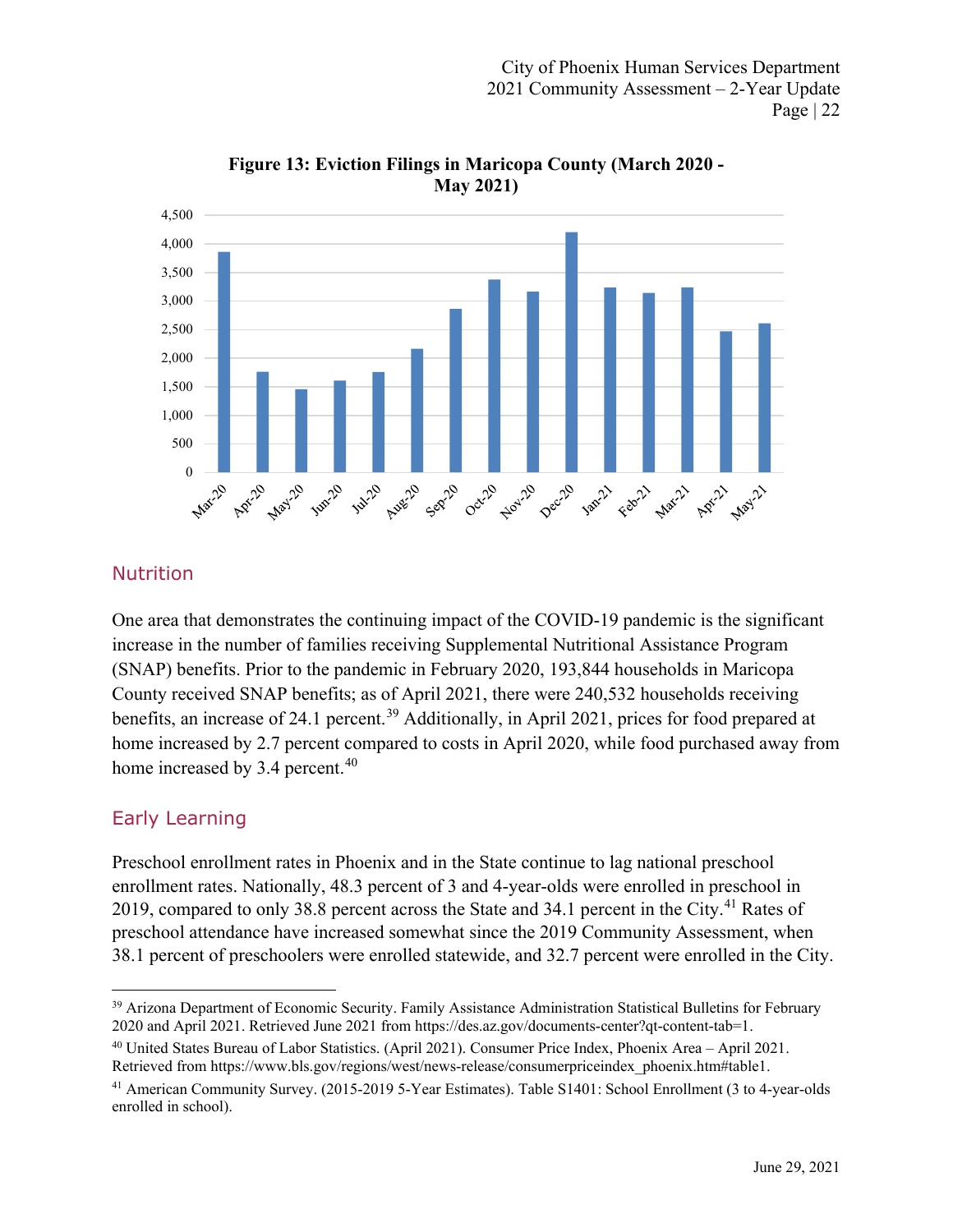The child care subsidy program, administered by the Arizona Department of Economic Security, remains an important resource for children of low-income families to access child care. The State FY2021 budget included funding to continue the suspension of a waiting list through June 2022. [42](#page-24-0)

In June 2019, DES increased both its subsidy reimbursement levels and provided for tiered reimbursement that recognizes the importance of child care quality as measured by a provider's participation in an accrediting program or Arizona's Quality First program administered by Arizona First Things First (FTF).<sup>[43](#page-24-1)</sup> The current rate schedule includes enhanced reimbursement rates over the standard rates, as follows:

- 5 percent increase for providers with a three-star Quality First rating
- 10 percent increase for providers with a four-star Quality First rating
- 20 percent increase for providers with a five-star Quality First rating or that are nationally accredited

Figure 14 illustrates the distribution of providers by star rating.<sup>[44](#page-24-2)</sup>



## **Figure 14: Distribution of Quality First Providers in Phoenix by Star Rating in 2021**

<span id="page-24-2"></span><span id="page-24-1"></span><sup>43</sup> Arizona Department of Economic Security. (March 2021). Maximum Reimbursement Rates for Child Care. Retrieved from https://des.az.gov/sites/default/files/dl/CCA-1227A.pdf?time=1620670517718. <sup>44</sup> Ibid.

<span id="page-24-0"></span> $42$  Arizona State Legislature, Joint Legislative Budget Committee. (July 2020). FY2021 Appropriations Report. Retrieved May 2021 from https://www.azleg.gov/jlbc/21AR/FY2021AppropRpt.pdf.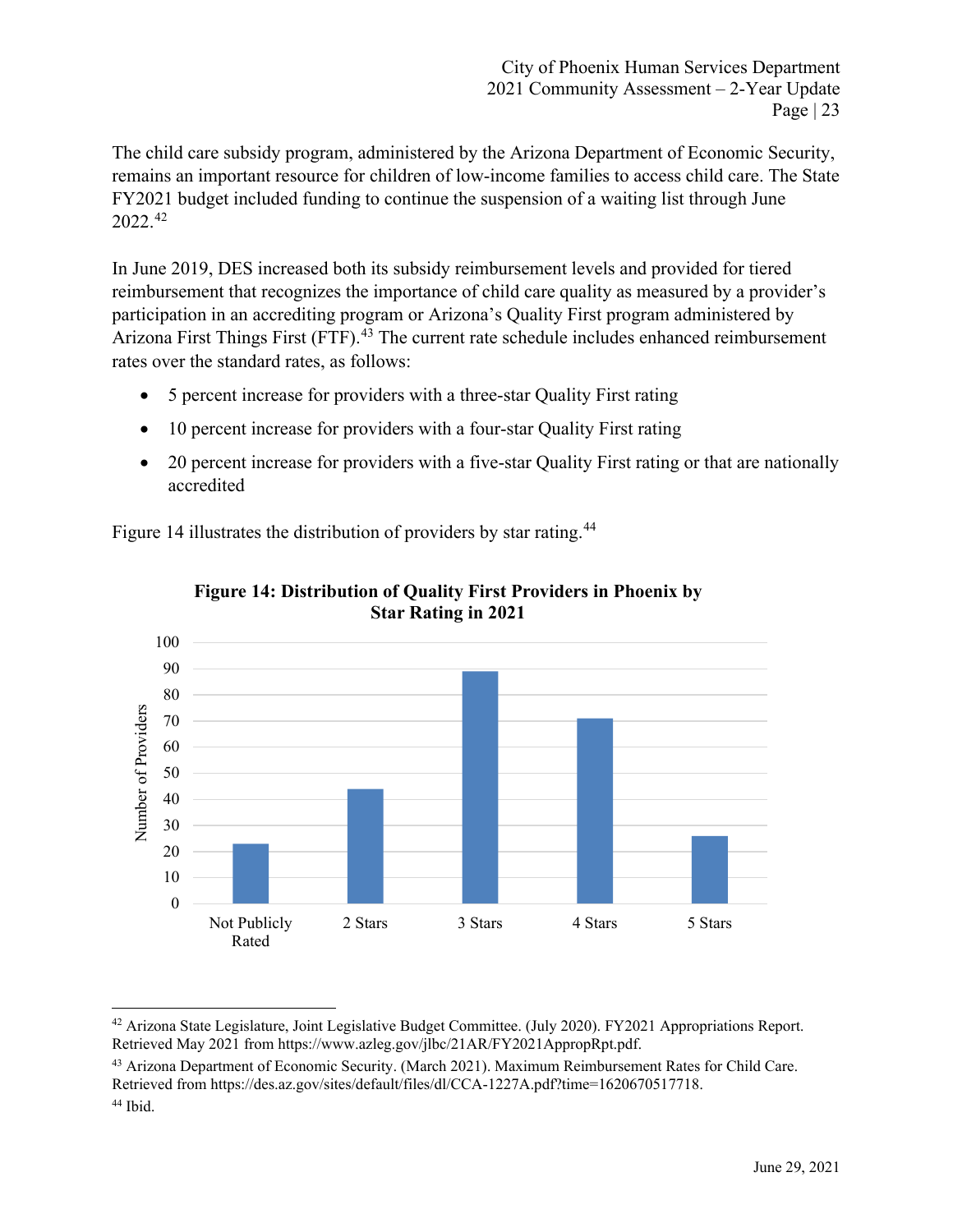FTF funds scholarships for children of low-income families to attend a Quality First-rated provider's program. In 2020, FTF funded 2,429 Quality First scholarships in the Phoenix.<sup>[45](#page-25-1)</sup>

As a result of the pandemic, the State of Arizona received \$88 million in supplemental Child Care and Development Fund (CCDF) funding to support Arizona's child care system as part of the federal Coronavirus Aid, Relief, and Economic Security (CARES) Act. Of this, \$47 million was used to help regulated child care providers to remain safely open or to reopen, \$31 million was provided to the Arizona Enrichment Center to provide priority care for essential workers, and to increase the number of paid absences from 2 to 5 days for DES contracted child care providers, and the remaining balance was held in reserve to address unforeseen needs as they arise. [46](#page-25-2) Additional funding of \$254 million was appropriated to Arizona in December 2020 to assist child care providers with preventing, preparing for, and responding to COVID-19.<sup>[47](#page-25-3)</sup>

The President's American Families Plan, which has not yet been adopted, includes a provision for publicly funding preschool for all three and four-year-olds, while providing additional economic support to families to ensure no more than 7 percent of family income is spent on child care, saving families a projected average of \$13,000 per year on child care expenses.<sup>[48](#page-25-4)</sup>

The City of Phoenix Head Start and Early Head Start are comprehensive school readiness programs which serve low-income families with children under 6 years old. Funding in fiscal year 2021 was \$43.9 million and was projected to be \$44.7 million in fiscal year 2022. Head Start funds 3,451 HSD slots (including 2,963 Head Start slots and 488 Early Head Start slots).<sup>[49](#page-25-5)</sup> HSD has funding to support enrollment of less than a third of the City's children eligible for Head Start and less than five percent of children eligible for Early Head Start.

## <span id="page-25-0"></span>Health Insurance

Since the 2019 Community Assessment when it was reported that 86.9 percent of all Phoenix residents, and nearly 94.9 percent of all children under 6 had health insurance, the health insurance rates among all residents declined by 2.3 percentage points, to 84.6 percent, and by 3.4

<span id="page-25-5"></span><sup>49</sup> City of Phoenix. (n.d.). FY2020-21 Adopted Budget & FY2021-22 Preliminary Budget - Citywide Inventory of Programs. Retrieved from https://www.phoenix.gov/budgetsite/budget-books/2020-

21 Citywide Inventory Of Programs.pdf.

<span id="page-25-1"></span><sup>45</sup> First Things First. (2019). 2019 Impact Reports for Phoenix South Region and Phoenix North Region. Retrieved from https://www.firstthingsfirst.org/wp-content/uploads/2020/12/Impact-Report-2020-Phoenix-South.pdf (Phoenix South) and https://www.firstthingsfirst.org/wp-content/uploads/2020/12/Impact-Report-2020-Phoenix-North.pdf (Phoenix North).

<span id="page-25-2"></span><sup>46</sup> Arizona Department of Economic Security. (n.d.). COVID-19 and CARES Act Updates. Retrieved May 2021 from https://des.az.gov/services/child-and-family/child-care.

<span id="page-25-3"></span> $47$  Ibid.

<span id="page-25-4"></span><sup>48</sup> The White House. (April 28, 2021). Fact Sheet: The American Families Plan. Retrieved May 2021 from https://www.whitehouse.gov/briefing-room/statements-releases/2021/04/28/fact-sheet-the-american-families-plan/.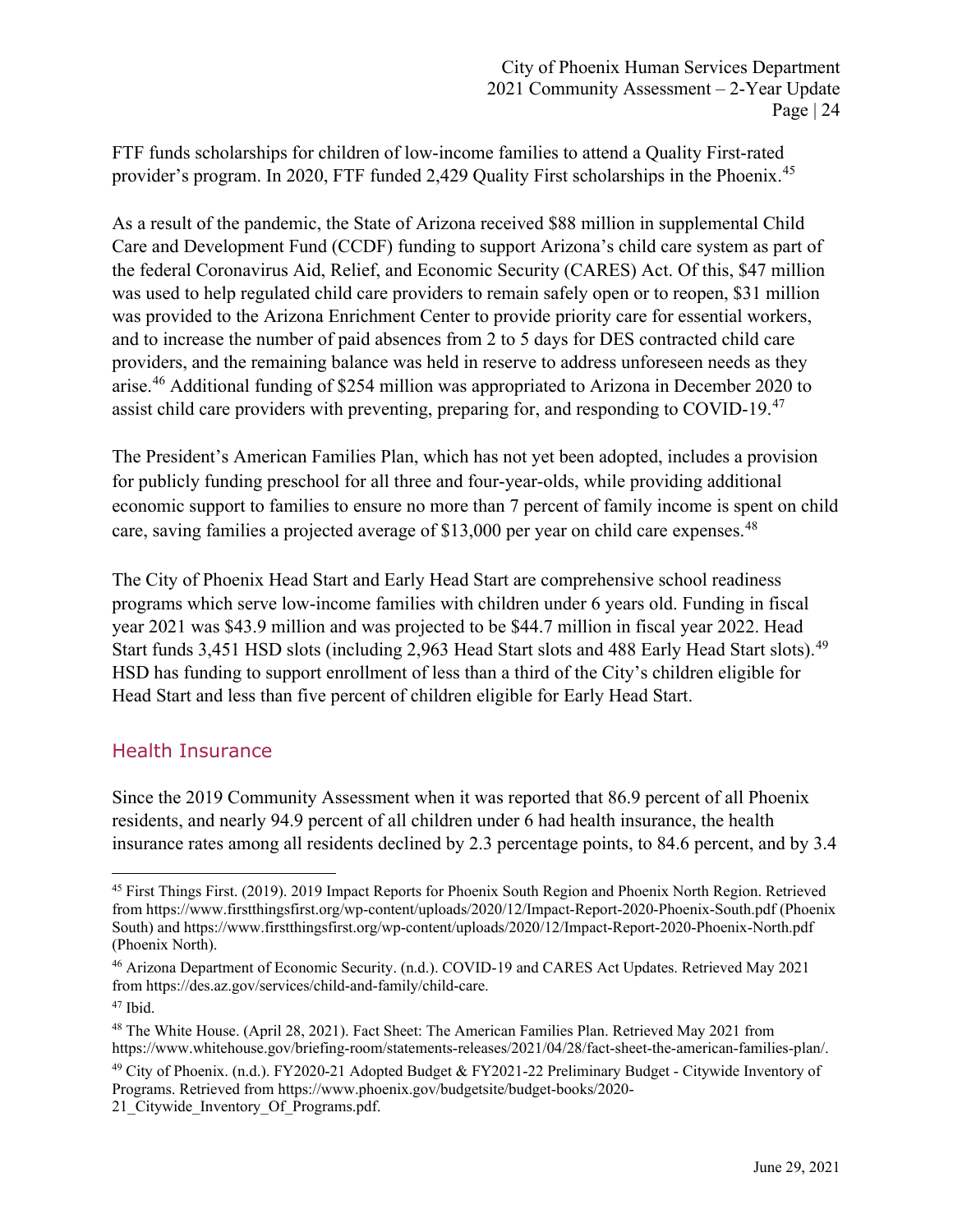percentage points to 91.5 percent for children under  $6<sup>50</sup>$  $6<sup>50</sup>$  $6<sup>50</sup>$  According to the Kaiser Family Foundation, in 2019, there were declines in Medicaid and non-group coverage "resulting in an increase in the number of nonelderly people without insurance"<sup>[51](#page-26-2)</sup>

Enrollment in AHCCCS among residents of Maricopa County was relatively stable between January 2019 and March 2020, when total enrollment was just under 1.1 million residents. As a result of the pandemic, enrollment continually increased each month from April 2020 through May 2021, when total enrollment reached 1.3 million residents which is an increase of 19.8 percent, as illustrated in Figure 15.<sup>[52](#page-26-3)</sup>



**Figure 15: AHCCCS Enrollment of Maricopa County Residents, January 2019 - May 2021**

# <span id="page-26-0"></span>Emergency Services

The need for HSD services has always been significantly greater than available resources. The COVID-19 pandemic's impact on low-income residents has exacerbated these needs. The federal government responded by providing additional funding in several program areas including utility, rent, and mortgage assistance. The following are the current fiscal year 2021 and projected fiscal year 2022 funding for the major emergency service HSD grants:

<span id="page-26-1"></span><sup>50</sup> American Community Survey. (2019 1-Year Estimate). Table S2701: Selected Characteristics of Health Insurance Coverage in the United States (Phoenix City).

<span id="page-26-2"></span><sup>51</sup> Kaiser Family Foundation. (November 6, 2020). Key Facts About the Uninsured Population. Retrieved May 2021 from https://www.kff.org/uninsured/issue-brief/key-facts-about-the-uninsured-population/.

<span id="page-26-3"></span><sup>&</sup>lt;sup>52</sup> Arizona Health Care Cost Containment System. Population by County reports (as of May 2021). Retrieved from https://www.azahcccs.gov/Resources/Reports/population.html.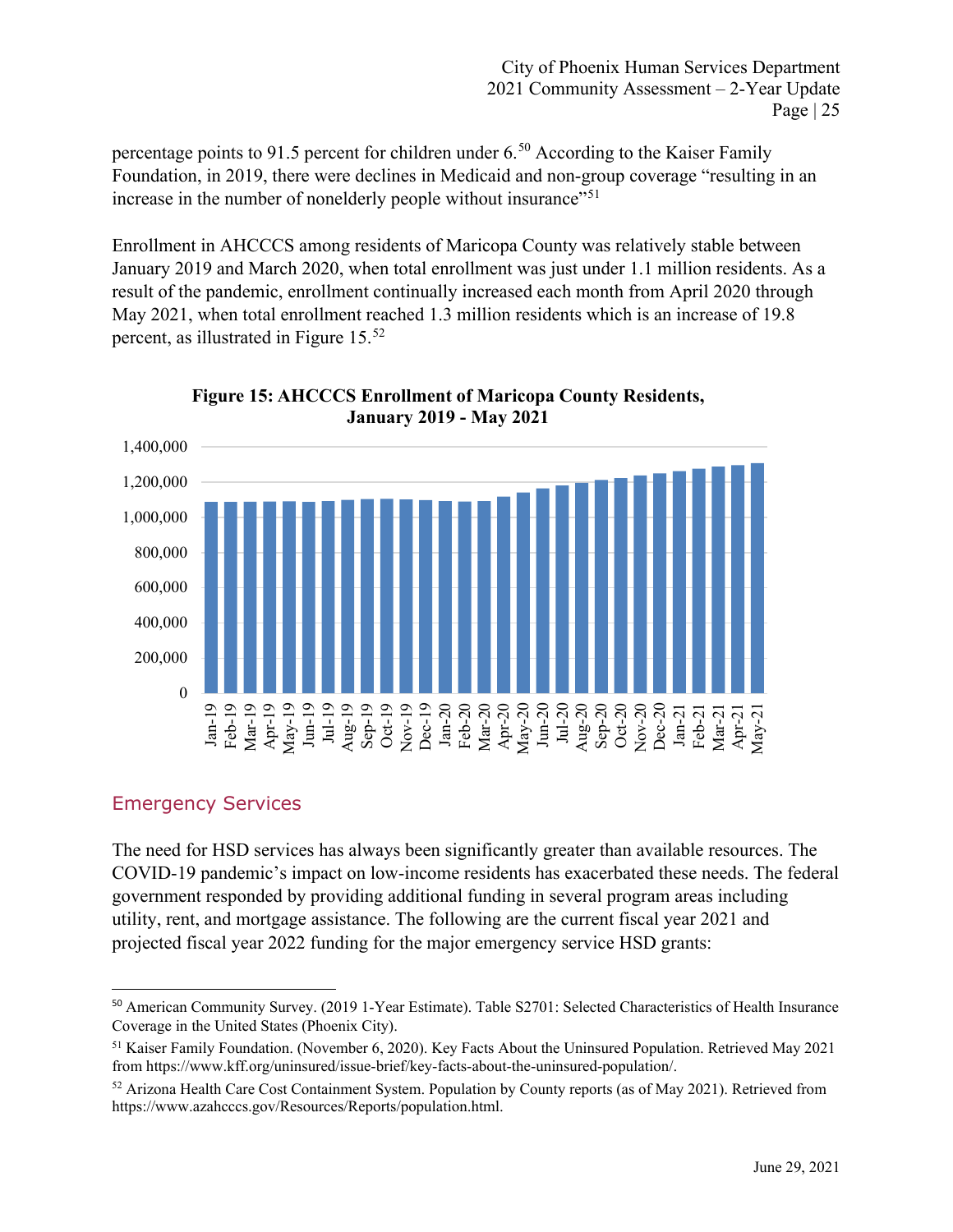- The Low Income Home Energy Assistance Program (LIHEAP), which is administered by the City of Phoenix HSD, helps elderly and low-income people pay their heating and power bills. LIHEAP base funding was \$7.35 million in fiscal year 2021, and is projected to be \$7.04 million in fiscal year 2022.<sup>[53](#page-27-0)</sup> Additionally, DES provided \$4.05 million, and the City dedicated \$3.16 million in one-time funds from the CARES Act. The increased funding will allow HSD to serve approximately 11,241 additional households.<sup>[54](#page-27-1)</sup>
- The Community Services Block Grant (CSBG) funds various anti-poverty services, including assistance with rent and utility payments. CSBG base funding was \$1.73 million in fiscal year 2021. In addition, \$2.49 million of one-time CARES Act funding was provided by DES and the City provided \$1.06 million for rent/mortgage assistance which allowed HSD to serve an additional 2,938 households.<sup>[55](#page-27-2)</sup>
- Temporary Assistance for Needy Families (TANF) provides rent and utility assistance to low-income families in order to help them meet their living expenses. This funding has remained constant at \$985,710 annually with no funding increase projected for fiscal year 2022.
- In February 2021, the City of Phoenix approved the distribution of \$51 million in federal Emergency Rental Assistance (ERA) funding to further assist residents with the cost of rent and home utilities, which allowed HSD to serve an additional 12,962 households.<sup>[56](#page-27-3)</sup> Residents may receive up to 15 months of assistance on past due rent, while utility assistance includes funding for past due water, gas, and electric utilities.<sup>[57](#page-27-4)</sup> Another \$55.3 million will be available in fiscal year 2022.
- The Low Income Household Water Assistance Program provides funds to assist lowincome households with water and wastewater bills. This is a new grant and the funding is \$225,000 for fiscal years 2021 and 2022.
- In fiscal year 2021, Phoenix created a distribution plan for \$293 million in CARES Act funding, of which \$45 million was allocated to various community investments, including \$30 million to utility and rent/ mortgage assistance, \$10 million for homelessness and domestic violence programs, and \$5 million to food delivery for seniors, schools, and food banks.<sup>[58](#page-27-5)</sup>

<span id="page-27-0"></span><sup>&</sup>lt;sup>53</sup> [Arizona](file://fileserv.hlthmgt.com/Working/Projects/72_Phoenix%20Community%20Assessment/2020-21%20Year%202%20Update/03.%20Report/Arizona) Department of Economic Security. State Fiscal Year 2021 and 2022 Community Action Alerts (December 11, 2020 and April 2, 2021). Retrieved May 2021 from [https://des.az.gov/.](https://des.az.gov/)

<span id="page-27-1"></span><sup>54</sup> Based on HSD internal cost per case estimates of \$641 for LIHEAP.

<span id="page-27-2"></span><sup>55</sup> Based on HSD internal cost per case estimates of \$1,206 for CSBG.

<span id="page-27-3"></span><sup>56</sup> Based on HSD internal cost per case estimates of \$3,935 for Emergency Rental Assistance.

<span id="page-27-4"></span><sup>57</sup> City of Phoenix. (February 9, 2021). Phoenix Approves \$51 Million in Emergency Rental and Utility Assistance. Retrieved May 2021 from https://www.phoenix.gov/humanservices/rental-assistance.

<span id="page-27-5"></span><sup>58</sup> City of Phoenix. (July 1, 2020). City of Phoenix Coronavirus Relief Fund Strategic Plan (Attachment A). Retrieved May 2021 from

https://www.phoenix.gov/Documents/CARES%20Act%20Fund%20Strategic%20Plan%207.1.20.pdf.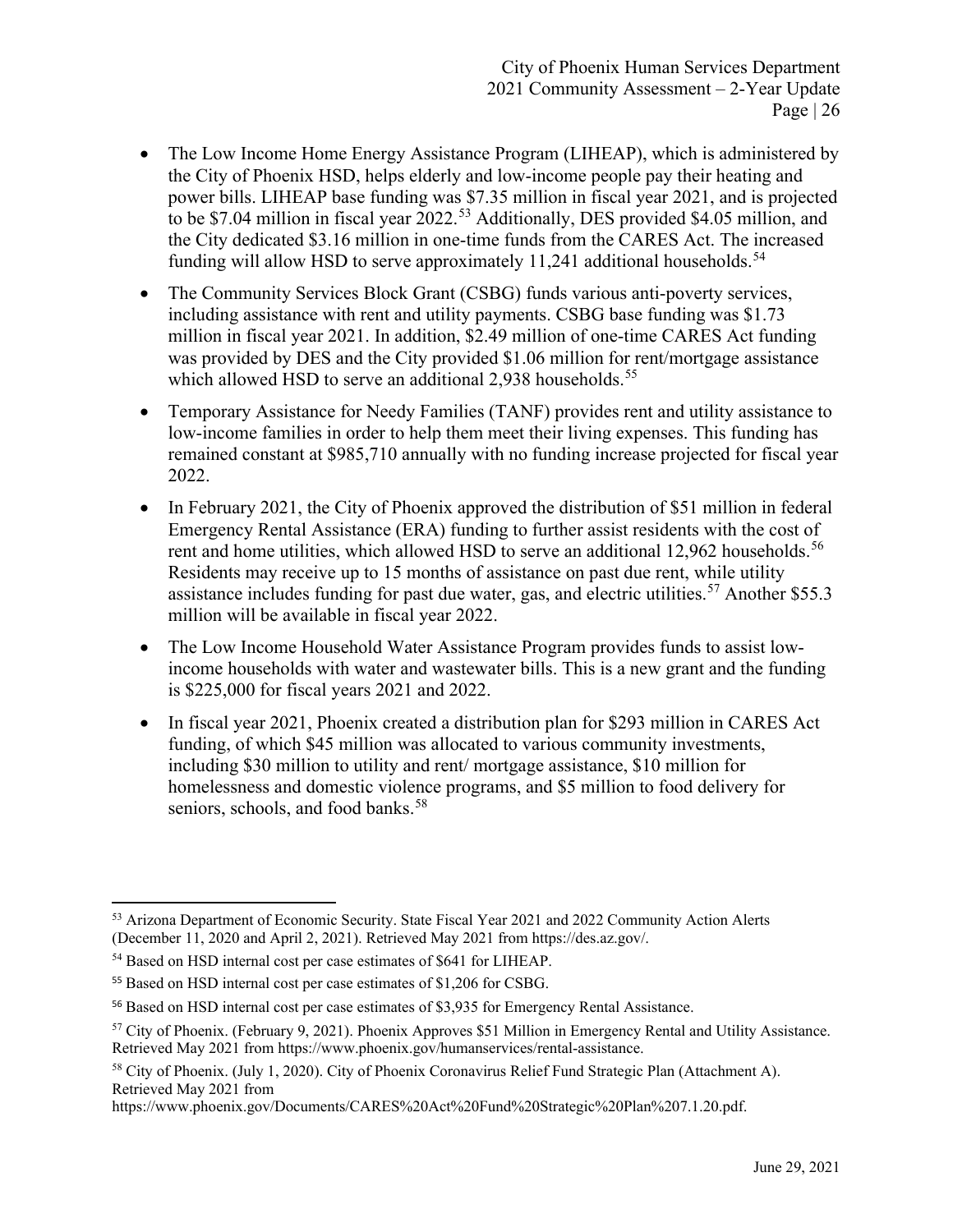# <span id="page-28-0"></span>**Conclusion**

The COVID-19 pandemic has had a large impact on the City and its residents. At its peak in April 2020, unemployment reached nearly 14 percent, with close to 250,000 residents displaced from their jobs. Since then, unemployment has decreased to 6.5 percent, but some industries, such as leisure and hospitality, have been slower to recover. Despite high unemployment, the cost of housing in the Phoenix metropolitan area has continued to significantly increase, with only 21 affordable housing units for every 100 low income individuals, rendering Phoenix the fourth least affordable market among the 50 largest metropolitan areas in the country. Eviction rates are likely to climb steeply following the expiration of a moratorium on evictions in July 2021. Housing supports, such as federal Emergency Rental Assistance, will play a central role in supporting the City's residents.

During the pandemic, a variety of publicly funded income supports have been distributed to the City's residents, including CARES Act funding for rent, mortgage, and utility assistance; Pandemic Unemployment Assistance; and three federal stimulus payments. However, these were one-time resources for low-income individuals and beginning in fiscal year 2022, HSD resources will be limited to its previous LIHEAP and CSBG funding which can only meet a small percentage of the need.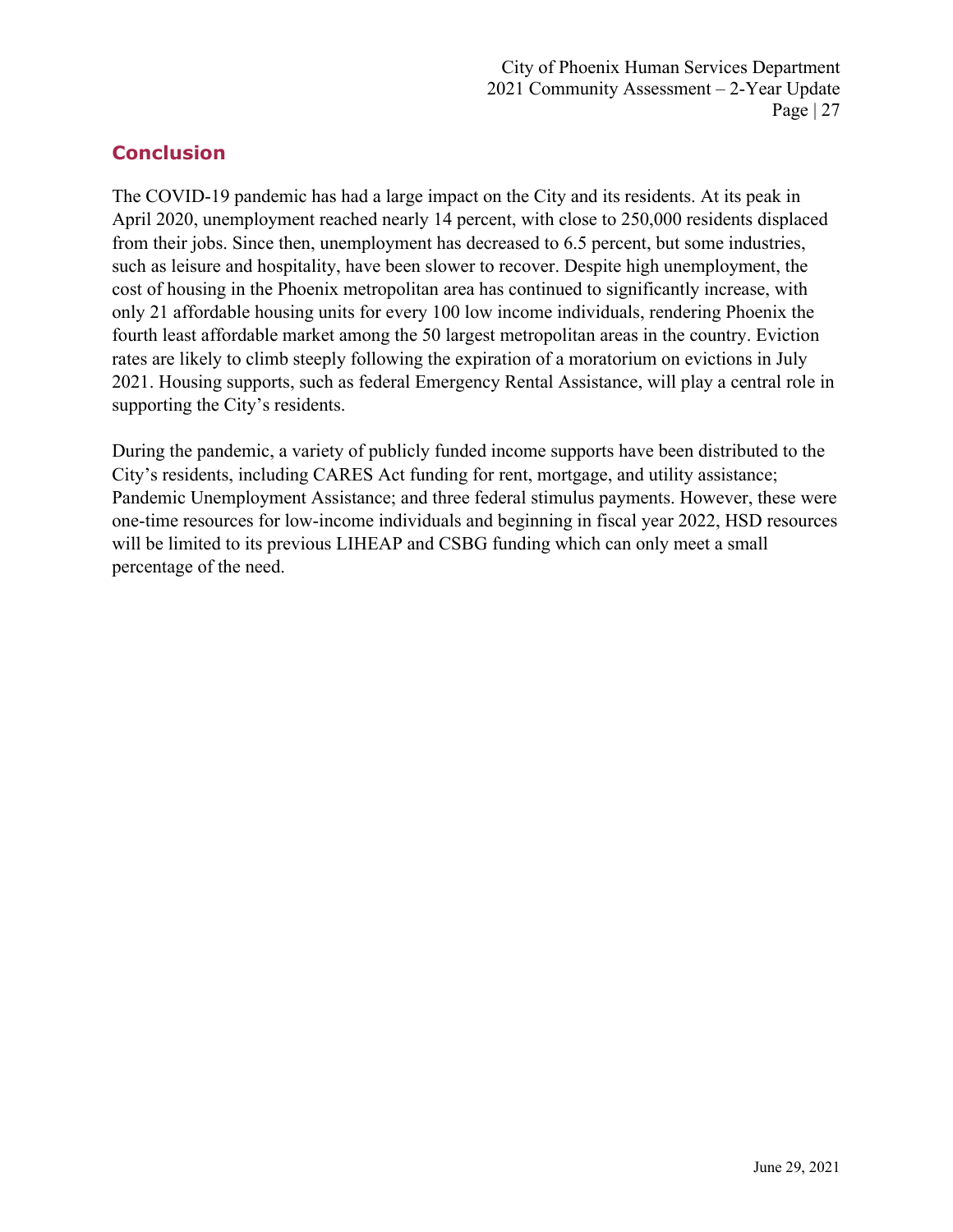|                         | <b>ID</b><br>Arizon | Phoenix   | Ф<br>oothills<br>Ahwatuke<br>$\mathbf{\mathsf{u}}$ | Alhambra | Camelback<br>East | City<br>entral<br>$\cup$ | alley<br>$\geq$<br>eer<br>$\Omega$ | View<br>ť<br>Desei | Encanto | Estrella   | Laveen  | Maryvale | North<br>teway<br>යි | North<br>Mountain | Paradise<br>Valley | Vista<br>Rio | South<br>Mountain |
|-------------------------|---------------------|-----------|----------------------------------------------------|----------|-------------------|--------------------------|------------------------------------|--------------------|---------|------------|---------|----------|----------------------|-------------------|--------------------|--------------|-------------------|
| <b>Total Residents</b>  | 7,050,299           | 1,659,508 | 82,775                                             | 144,302  | 147,71            | 57,880                   | 186,422                            | 59,87              | 58,363  | 98,028     | 64,157  | 246,386  | 22,250               | 177,474           | 180,191            | 5,928        | 127,771           |
| Age                     |                     |           |                                                    |          |                   |                          |                                    |                    |         |            |         |          |                      |                   |                    |              |                   |
| Under 5 years           | 433,968             | 119.620   | 4,358                                              | 11,506   | 8,764             | 4,205                    | 11,799                             | 3,597              | 3.220   | 8,660      | 5,773   | 22,070   | 1.572                | 13.165            | 9,997              | 246          | 10,689            |
| % of Total Residents    | 6.2%                | $7.2\%$   | 5.3%                                               | 8.0%     | 5.9%              | 7.3%                     | 6.3%                               | $6.0\%$            | 5.5%    | 8.8%       | $9.0\%$ | $9.0\%$  | 7.1%                 | 7.4%              | 5.5%               | 4.1%         | 8.4%              |
| 5 to 14 years           | 922,302             | 241,122   | 11,009                                             | 22,743   | 17,254            | 8,179                    | 23,744                             | 8,851              | 6,630   | 17,925     | 11,837  | 45,693   | 3,481                | 21,776            | 20,898             | 815          | 20,286            |
| % of Total Residents    | 13.1%               | 14.5%     | 13.3%                                              | 15.8%    | 11.7%             | 14.1%                    | 12.7%                              | 14.8%              | 11.4%   | 18.3%      | 18.5%   | 18.5%    | 15.6%                | 12.3%             | 11.6%              | 13.7%        | 15.9%             |
| 15 to 17 years          | 279,074             | 71,203    | 3,791                                              | 6,193    | 4,980             | 2,200                    | 6,923                              | 2,642              | 1,970   | 4,997      | 3,095   | 13,927   | 824                  | 6,529             | 6,616              | 298          | 6,217             |
| % of Total Residents    | 4.0%                | 4.3%      | 4.6%                                               | 4.3%     | 3.4%              | 3.8%                     | 3.7%                               | 4.4%               | 3.4%    | 5.1%       | 4.8%    | 5.7%     | 3.7%                 | 3.7%              | 3.7%               | 5.0%         | 4.9%              |
| 18 to 24 years          | 682,423             | 161,219   | 5,773                                              | 16,387   | 12,972            | 8,377                    | 16,070                             | 3,420              | 4,883   | 11,170     | 5,801   | 31,219   | 1,281                | 17,388            | 12,519             | 279          | 13,681            |
| % of Total Residents    | 9.7%                | 9.7%      | 7.0%                                               | 11.4%    | 8.8%              | 14.5%                    | 8.6%                               | 5.7%               | 8.4%    | 11.4%      | $9.0\%$ | 12.7%    | 5.8%                 | 9.8%              | 6.9%               | 4.7%         | 10.7%             |
| 25 to 34 years          | 964,947             | 265,362   | 1,446                                              | 21,331   | 28,875            | 10,996                   | 30,014                             | 6,496              | 11,752  | 18,608     | 9,853   | 37,390   | 2,938                | 27,781            | 26,612             | 860          | 20,410            |
| % of Total Residents    | 13.7%               | 16.0%     | 13.8%                                              | 14.8%    | 19.5%             | 19.0%                    | 16.1%                              | 10.8%              | 20.1%   | 19.0%      | 15.4%   | 15.2%    | 13.2%                | 15.7%             | 14.8%              | 14.5%        | 16.0%             |
| 35 to 44 years          | 866,788             | 229,058   | 11,025                                             | 19,792   | 21.044            | 7,418                    | 25,408                             | 8,679              | 9,116   | 14,785     | 10,09   | 32,730   | 3,856                | 23,248            | 24,049             | 979          | 16,838            |
| % of Total Residents    | 12.3%               | 13.8%     | 13.3%                                              | 13.7%    | 14.2%             | 12.8%                    | 13.6%                              | 14.5%              | 15.6%   | 15.1%      | 15.7%   | 13.3%    | 17.3%                | 13.1%             | 13.3%              | 16.5%        | 13.2%             |
| 45 to 54 years          | 847,362             | 212,430   | 13,093                                             | 17,016   | 20,236            | 6,130                    | 25,901                             | 9,827              | 7,977   | 10,041     | 7,848   | 28,229   | 3,216                | 22,144            | 24,849             | 945          | 14,978            |
| % of Total Residents    | 12.0%               | 12.8%     | 15.8%                                              | 11.8%    | 13.7%             | 10.6%                    | 13.9%                              | 16.4%              | 13.7%   | 10.2%      | 12.2%   | 11.5%    | 14.5%                | 12.5%             | 13.8%              | 15.9%        | 11.7%             |
| 55 to 64 years          | 846,687             | 181,406   | 12,268                                             | 14,385   | 15,986            | 5,502                    | 24,099                             | 7,428              | 6,692   | 7,051      | 5,53    | 19,661   | 2,587                | 21,344            | 25,134             | 760          | 12,977            |
| % of Total Residents    | 12.0%               | 10.9%     | 14.8%                                              | $10.0\%$ | 10.8%             | 9.5%                     | 12.9%                              | 12.4%              | 11.5%   | 7.2%       | 8.6%    | 8.0%     | 11.6%                | 12.0%             | 13.9%              | 12.8%        | 10.2%             |
| 65 to 74 years          | 700,520             | 109,069   | 6,193                                              | 8,951    | 9,710             | 3,128                    | 14,681                             | 5,215              | 4,147   | 3,020      | 3,027   | 9,535    | 1,792                | 14,134            | 17,676             | 479          | 7,383             |
| % of Total Residents    | 9.9%                | 6.6%      | 7.5%                                               | 6.2%     | 6.6%              | 5.4%                     | 7.9%                               | 8.7%               | 7.1%    | 3.1%       | 4.7%    | 3.9%     | 8.1%                 | 8.0%              | 9.8%               | 8.1%         | 5.8%              |
| 75 years and over       | 506,228             | 69,019    | 3,820                                              | 5,999    | 7,891             | 1,744                    | 7,783                              | 3,716              | 1,975   | .<br>1,770 | 1,301   | 5,932    | 703                  | 9,965             | 11,840             | 268          | 4,312             |
| % of Total Residents    | 7.2%                | 4.2%      | 4.6%                                               | 4.2%     | 5.3%              | 3.0%                     | 4.2%                               | 6.2%               | 3.4%    | 1.8%       | 2.0%    | 2.4%     | 3.2%                 | 5.6%              | 6.6%               | 4.5%         | 3.4%              |
| <b>Total Households</b> | 2,571,268           | 574,636   | 32,411                                             | 48,680   | 64,329            | 20,881                   | 70,150                             | 23,063             | 25,007  | 23,822     | 17,400  | 62,834   | 8,159                | 66,212            | 71,542             | 1,742        | 38,404            |

#### **Appendix A-I: Select Demographics of Phoenix Residents by Village**

| Family: Married couple         | 1.224.380 | 242,849 | 16.87    | 7.087   | 19.950  | 4.786   | 33,547  | 3.686 | 6,932   | 12.220   | 9.420   | 28.465   | 4.826    | 24,785  | 33.491 | 1.057    | 15,728   |
|--------------------------------|-----------|---------|----------|---------|---------|---------|---------|-------|---------|----------|---------|----------|----------|---------|--------|----------|----------|
| % of Total Households          | 47.6%     | 42.3%   | 52.1%    |         | 31.0%   | 22.9%   | 47.8%   | 59.3% |         | $51.3\%$ | 54.1%   | 45.3%    | $59.2\%$ | 37.4%   | 46.8%  | 60.7%    | $41.0\%$ |
| Family: Male HH'er; no wife    | 141.363   | 39,810  | 1.743    | 3.475   | 3,358   | .235    | 4.238   | 765   | .547    | 2.388    | 1.798   | 6.804    | 352      | 4.862   | 3,759  | 143      | 3,343    |
| % of Total Households          | 5.5%      | $6.9\%$ | $5.4\%$  | $7.1\%$ | $5.2\%$ | $5.9\%$ | $6.0\%$ | 3.3%  | $6.2\%$ | $10.0\%$ | 10.3%   | $10.8\%$ | 4.3%     | $1.3\%$ | 5.3%   | 8.2%     | $8.7\%$  |
| Fam: Female HH'er; no husband  | 313,455   | 85,777  | 3,306    | 9.526   | 7.713   | 4.007   | 8,112   | .752  | 2,391   | 4.453    | 2.901   | 14.535   | 526      | 10.128  | 7,499  | 134      | 8,793    |
| % of Total Households          | $12.2\%$  | 14.9%   | $10.2\%$ | 19.6%   | $2.0\%$ | 19.2%   | 11.6%   | 7.6%  | $9.6\%$ | 18.7%    | 16.7%   | 23.1%    | $6.5\%$  | 15.3%   | 10.5%  | 7.7%     | 22.9%    |
| Non-Family: Male householder   | 433.191   | 105,705 | 5,073    | 10.17   | 17.414  | 5.987   | 12.102  | 2.863 | 713     |          | 1.681   | 7.016    | .204     | 3.337   | 2.607  | 223      | 5,536    |
| % of Total Households          | 16.8%     | 18.4%   | $15.7\%$ | 20.9%   |         | 28.7%   | 17.3%   | 2.4%  | 30.8%   | 70/      |         | $1.2\%$  | 14.8%    | 20.1%   | 7.6%   | 2.8%     | 14.4%    |
| Non-Family: Female householder | 458,879   | 100.495 | 5.418    | 8.422   | 15.894  | 4.866   | 12.151  | 3.997 | 6.424   | 1.983    | .599    | 6.015    | .25      | 3.100   | 14.186 | 185      | 5,004    |
| % of Total Households          | 17.8%     | 17.5%   | 16.7%    | 7.3%    | 24.7%   | 23.3%   | 17.3%   | 7.3%  | 25.7%   | 8.3%     | $9.2\%$ | 9.6%     | 15.3%    | 19.8%   | 19.8%  | $10.6\%$ | 13.0%    |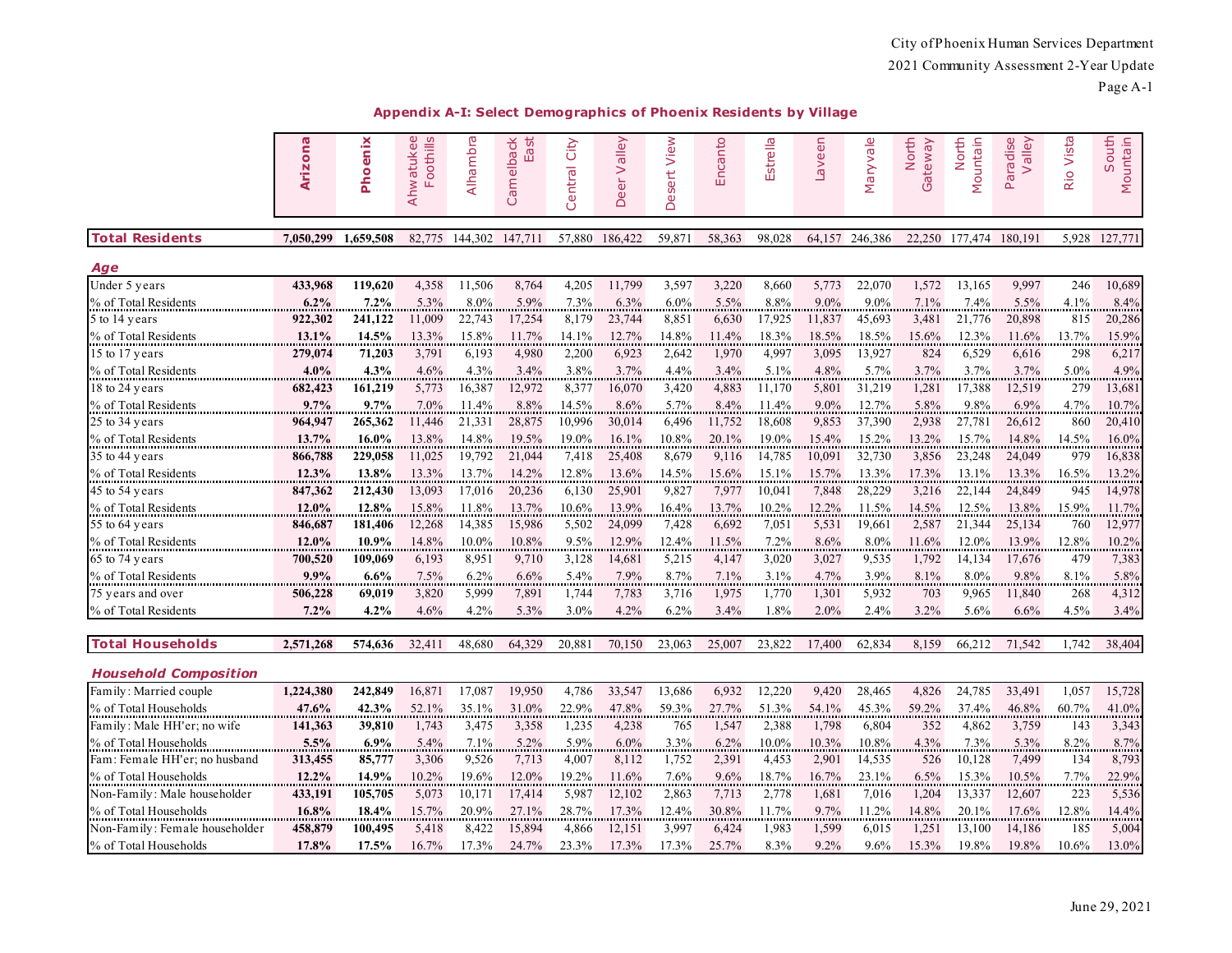**Appendix A-I: Select Demographics of Phoenix Residents by Village**

|                                | Arizona   | Phoenix   | Ahwatukee<br>Foothills | Alhambra | Camelback<br>ಕ<br>$\mathbb{E}$ | City<br>Central | velley<br>$\rm{~}$<br>leer<br>≏ | View<br>Desert | Encanto | Estrella  | Laveen    | Maryvale | North<br>Gateway | Mountain<br>North | Paradise<br>Valley | Rio Vista        | South<br>Mountain |
|--------------------------------|-----------|-----------|------------------------|----------|--------------------------------|-----------------|---------------------------------|----------------|---------|-----------|-----------|----------|------------------|-------------------|--------------------|------------------|-------------------|
| <b>Race/Ethnicity</b>          |           |           |                        |          |                                |                 |                                 |                |         |           |           |          |                  |                   |                    |                  |                   |
| American Indian/Alaska Native  | 297,323   | 30,988    | 2,016                  | 4,310    | 3,618                          | 1,338           | 2,089                           | 159            | 1,865   | 1,225     | 875       | 3,653    | 97               | 4,242             | 1,577              | 46               | 3,878             |
| % of Total Residents           | 4.2%      | 1.9%      | 2.4%                   | 3.0%     | 2.4%                           | 2.3%            | 1.1%                            | 0.3%           | 3.2%    | 1.2%      | 1.4%      | 1.5%     | 0.4%             | 2.4%              | 0.9%               | $0.8\%$          | 3.0%              |
| Asian                          | 223,332   | 63,555    | 5,788                  | 5,741    | 3,764                          | 947             | 11,958                          | 3,904          | 2,221   | 1,389     | 3,186     | 2,896    | 1,640            | 6,355             | 11,018             | 339              | 2,410             |
| % of Total Residents           | 3.2%<br>  | 3.8%      | $7.0\%$                | 4.0%     | 2.5%<br>                       | 1.6%            | 6.4%<br>                        | 6.5%           | 3.8%    | 1.4%<br>. | 5.0%<br>. | 1.2%     | 7.4%             | 3.6%              | 6.1%<br>           | 5.7%             | 1.9%              |
| Black/African American         | 293,663   | 108,212   | 5,714                  | 11,802   | 9,246                          | 5,557           | 6,026                           | 1,061          | 3,397   | 5,384     | 11,047    | 12,917   | 927              | 12,585            | 4,843              | 65               | 17,641            |
| % of Total Residents           | 4.2%      | 6.5%      | 6.9%                   | 8.2%     | 6.3%                           | 9.6%            | 3.2%                            | 1.8%           | 5.8%    | 5.5%      | 17.2%     | 5.2%     | 4.2%             | 7.1%              | 2.7%               | 1.1%             | 13.8%             |
| Hispanic                       | 2,210,577 | 706,047   | 13,036                 | 72,199   | 49,159                         | 34,141          | 35,775                          | 4,004          | 24,005  | 77,080    | 30,532    | 92,252   | 2,225            | 58,696            | 34,927             | 607              | 77,409            |
| % of Total Residents           | 31.4%     | 42.5%     | 15.7%                  | 50.0%    | 33.3%                          | 59.0%           | 19.2%                           | 6.7%           | 41.1%   | 78.6%     | 47.6%     | 78.0%    | 10.0%            | 33.1%             | 19.4%              | 10.2%            | 60.6%             |
| Native Hawaiian/Other Islander | 12,973    | 3,492     | 142                    | 76       | 260                            | 6               | 624                             | 18             | 27      | 398       | 85        | 832      | $\mathbf{0}$     | 220               | 429                | $\mathbf{0}$     | 377               |
| % of Total Residents           | 0.2%      | $0.2\%$   | 0.2%                   | 0.1%     | 0.2%                           | $0.0\%$         | 0.3%                            | $0.0\%$        | $0.0\%$ | 0.4%      | $0.1\%$   | 0.3%     | $0.0\%$          | 0.1%              | 0.2%               | $0.0\%$          | 0.3%              |
| White/Caucasian                | 3,864,269 | 712,106   | 53,713                 | 46,543   | 78,799                         | 14,614          | 126,454                         | 49,784         | 25,535  | 11,194    | 15,773    | 30,640   | 16,895           | 91,269            | 123,976            | 4,809            | 22,108            |
| % of Total Residents           | 54.8%     | 42.9%     | 64.9%                  | 32.3%    | 53.3%                          | 25.2%           | 67.8%                           | 83.2%          | 43.8%   | 11.4%     | 24.6%     | 12.4%    | 75.9%            | 51.4%             | 68.8%              | 81.1%            | 17.3%             |
| Two or More Races              | 133,926   | 31,778    | 2,161                  | 3,281    | 2,594                          | 1,146           | 3,159                           | 867            | 1,190   | 1,217     | 2,408     | 2,852    | 424              | 3,722             | 3,158              | 63               | 3,536             |
| % of Total Residents           | 1.9%      | 1.9%      | 2.6%                   | 2.3%     | 1.8%                           | 2.0%            | 1.7%                            | 1.4%           | 2.0%    | 1.2%      | 3.8%      | 1.2%     | 1.9%             | 2.1%              | 1.8%               | 1.1%             | 2.8%              |
| Other                          | 14,236    | 3,330     | 206                    | 349      | 271                            | 131             | 338                             | 75             | 123     | 141       | 250       | 343      | 42               | 384               | 264                | $\boldsymbol{0}$ | 412               |
| % of Total Residents           | $0.2\%$   | $0.2\%$   | 0.2%                   | 0.2%     | 0.2%                           | 0.2%            | 0.2%                            | 0.1%           | 0.2%    | 0.1%      | 0.4%      | 0.1%     | 0.2%             | 0.2%              | 0.1%               | $0.0\%$          | 0.3%              |
| Citizenship                    |           |           |                        |          |                                |                 |                                 |                |         |           |           |          |                  |                   |                    |                  |                   |
| Citizen                        | 6,519,391 | 1,451,835 | 78,444                 | 121,581  | 132,758                        | 47,713          | 173,512                         | 57,748         | 50,581  | 79,809    | 58,473    | 192,798  | 21,330           | 158,909           | 162,829            | 5,676            | 109,672           |
| % of Total Residents           | 92.5%     | 87.5%     | 94.8%                  | 84.3%    | 89.9%                          | 82.4%           | 93.1%                           | 96.5%          | 86.7%   | 81.4%     | 91.1%     | 78.3%    | 95.9%            | 89.5%             | 90.4%              | 95.7%            | 85.8%             |
| Non-Citizen                    | 530,908   | 207,673   | 4,331                  | 22,721   | 14,953                         | 10,167          | 12,910                          | 2,123          | 7,781   | 18,219    | 5,684     | 53,588   | 920              | 18,564            | 17,362             | 252              | 18,098            |
| % of Total Residents           | 7.5%      | 12.5%     | 5.2%                   | 15.7%    | $10.1\%$                       | 17.6%           | 6.9%                            | 3.5%           | 13.3%   | 18.6%     | 8.9%      | 21.7%    | 4.1%             | 10.5%             | 9.6%               | 4.3%             | 14.2%             |
| Language at Home               |           |           |                        |          |                                |                 |                                 |                |         |           |           |          |                  |                   |                    |                  |                   |
| English Only                   | 1,858,186 | 372,545   | 25,429                 | 28,101   | 47,348                         | 11,152          | 54,523                          | 19,623         | 17,105  | 7,310     | 9,871     | 21,309   | 6,862            | 46,871            | 55,400             | 1,497            | 20,144            |
| % of Total Households          | 72.3%     | 64.8%     | 78.5%                  | 57.7%    | 73.6%                          | 53.4%           | 77.7%                           | 85.1%          | 68.4%   | 30.7%     | 56.7%     | 33.9%    | 84.1%            | 70.8%             | 77.4%              | 85.9%            | 52.5%             |
| Sometimes/Always Spanish       | 505,723   | 155,171   | 3,319                  | 16,415   | 12,882                         | 8,490           | 7,857                           | 1,176          | 6,189   | 15,535    | 5,622     | 39,298   | 410              | 13,603            | 8,318              | 75               | 15,984            |
| % of Total Households          | 19.7%     | 27.0%     | 10.2%                  | 33.7%    | 20.0%                          | 40.7%           | 11.2%                           | 5.1%           | 24.7%   | 65.2%     | 32.3%     | 62.5%    | 5.0%             | 20.5%             | 11.6%              | 4.3%             | 41.6%             |
| Sometimes/Always Other Lang.   | 207,359   | 46,920    | 3,663                  | 4,164    | 4,100                          | 1,238           | 7,770                           | 2,264          | 1,714   | 977       | 1,907     | 2,228    | 888              | 5,738             | 7,824              | 170              | 2,276             |
| % of Total Households          | 8.1%      | 8.2%      | 11.3%                  | 8.6%     | 6.4%                           | 5.9%            | 11.1%                           | 9.8%           | 6.9%    | 4.1%      | 11.0%     | 3.5%     | 10.9%            | 8.7%              | 10.9%              | 9.8%             | 5.9%              |
| <b>Linguistic Isolation</b>    |           |           |                        |          |                                |                 |                                 |                |         |           |           |          |                  |                   |                    |                  |                   |
| Spanish Only - Ling. Isolated  | 72,992    | 25,062    | 308                    | 3,157    | 2,192                          | 1,681           | 892                             | 27             | 1,039   | 2,319     | 464       | 6,875    | $\boldsymbol{0}$ | 1,876             | 1,721              | $\boldsymbol{0}$ | 2,511             |
| % of Total Households          | 2.8%      | 4.4%      | 1.0%                   | 6.5%     | 3.4%                           | 8.1%            | 1.3%                            | 0.1%           | 4.2%    | 9.7%      | 2.7%      | 10.9%    | $0.0\%$          | 2.8%              | 2.4%               | $0.0\%$          | 6.5%              |
| Other Lang. Only - Ling. Iso.  | 29,685    | 7,383     | .<br>403               | 1,202    | 535                            | 285             | .<br>1,147                      | 38             | 426     | 106       | 244       | .<br>562 | 68               | 1,122             | 1,016              | $\boldsymbol{0}$ | .<br>228          |
| % of Total Households          | 1.2%      | 1.3%      | 1.2%                   | 2.5%     | $0.8\%$                        | 1.4%            | 1.6%                            | 0.2%           | 1.7%    | 0.4%      | $1.4\%$   | 0.9%     | 0.8%             | 1.7%              | 1.4%               | $0.0\%$          | 0.6%              |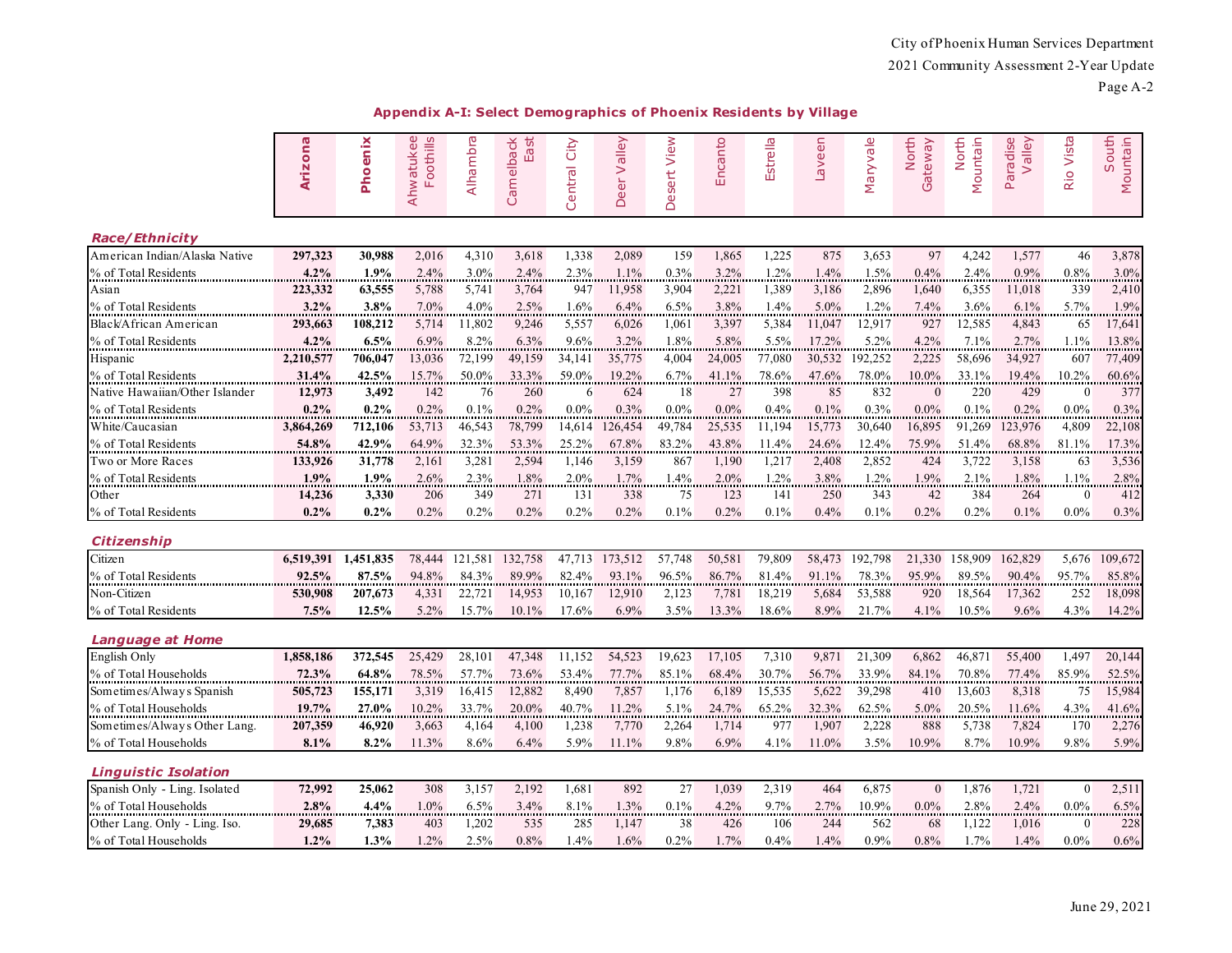| Appendix A-I: Select Demographics of Phoenix Residents by Village |
|-------------------------------------------------------------------|
|-------------------------------------------------------------------|

|                                         | Arizona   | Phoenix   | watukee<br>Foothills<br>Ahwatuke | Alhambra | Camelback<br>East | City<br>Central | Valley<br>Deer | View<br>Desert | nto<br>Encai | Estrella | Laveen    | Maryvale | North<br>Gateway | North<br>Mountain | Paradise<br>Valley | Vista<br>Rio | South<br>Mountain |
|-----------------------------------------|-----------|-----------|----------------------------------|----------|-------------------|-----------------|----------------|----------------|--------------|----------|-----------|----------|------------------|-------------------|--------------------|--------------|-------------------|
| <b>Educational Attainment (Age 25+)</b> |           |           |                                  |          |                   |                 |                |                |              |          |           |          |                  |                   |                    |              |                   |
| Less than high school graduation        | 598,863   | 191,874   | 2,214                            | 20,742   | 12,959            | 11,209          | 11,255         | 1,258          | 7,214        | 17,442   | 6,078     | 52,356   | 405              | 17,390            | 11,155             | 277          | 19,921            |
| % of Total Residents Age 25+            | 12.7%     | 18.0%     | 3.8%                             | 23.7%    | 12.5%             | 32.1%           | 8.8%           | 3.0%           | 17.3%        | 31.6%    | 16.1%     | 39.2%    | 2.7%             | 14.7%             | 8.6%               | 6.5%         | 25.9%             |
| High School graduates                   | 1,123,841 | 250,930   | 8,071                            | 22,865   | 20,485            | 8,374           | 29,273         | 4,436          | 7,434        | 18,497   | 10,515    | 40,792   | 2,160            | 31,390            | 23,917             | 860          | 21,860            |
| % of Total Residents Age 25+            | 23.7%     | 23.5%     | 14.0%                            | 26.1%    | 19.7%             | 24.0%           | 22.9%          | 10.7%          | 17.8%        | 33.5%    | 27.9%     | 30.6%    | 14.3%            | 26.5%             | 18.4%              | 20.0%        | 28.4%             |
| Some college, associates degree         | 1,600,474 | 316,267   | 17,827                           | 24,974   | 29,135            | 8,464           | 46,275         | 11,247         | 11,951       | 13,337   | 11,858    | 30,979   | 4,897            | 39,938            | 41,622             | 1,598        | 22,167            |
| % of Total Residents Age 25+            | 33.8%     | 29.7%     | 30.8%                            | 28.6%    | 28.1%             | 24.2%           | 36.2%          | 27.2%          | 28.7%        | 24.1%    | 31.5%     | 23.2%    | 32.4%            | 33.7%             | 32.0%              | 37.2%        | 28.8%             |
| Bachelor's degree or higher             | 1,409,354 | 307,273   | 29,733                           | 18,893   | 41,163            | 6,871           | 41,083         | 24,420         | 15,061       | 5,999    | 9,202     | 9,349    | 7,629            | 29,897            | 53,466             | 1,555        | 12,951            |
| % of Total Residents Age 25+            | 29.8%     | 28.8%     | 51.4%                            | 21.6%    | 39.7%             | 19.7%           | 32.1%          | 59.0%          | 36.2%        | 10.9%    | 24.4%     | 7.0%     | 50.6%            | 25.2%             | 41.1%              | 36.2%        | 16.8%             |
| <b>Employment (Age 16+)</b>             |           |           |                                  |          |                   |                 |                |                |              |          |           |          |                  |                   |                    |              |                   |
| Employed                                | 3,194,802 | 812,372   | 45,511                           | 64,114   | 82,469            | 26,443          | 98,342         | 31,082         | 32,248       | 43,941   | 29,512    | 105,068  | 11,630           | 85,290            | 96,165             | 2,931        | 57,624            |
| % of Total Residents Age 16+            | 57.0%     | 63.7%     | 68.8%                            | 59.4%    | 68.7%             | 59.1%           | 66.2%          | 66.8%          | 67.4%        | 63.0%    | 64.8%     | 60.4%    | 68.7%            | 60.8%             | 65.4%              | 61.5%        | 60.8%             |
| Not Employed                            | 2,406,202 | 462,659   | 20,634                           | 43,875   | 37,564            | 18,320          | 50,230         | 15,460         | 15,608       | 25,836   | 16,004    | 68,912   | 5,291            | 55,066            | 50,925             | 1,836        | 37,100            |
| % of Total Residents Age 16+            | 43.0%     | 36.3%     | 31.2%                            | 40.6%    | 31.3%             | 40.9%           | 33.8%          | 33.2%          | 32.6%        | 37.0%    | 35.2%     | 39.6%    | 31.3%            | 39.2%             | 34.6%              | 38.5%        | 39.2%             |
| <b>Income (Households)</b>              |           |           |                                  |          |                   |                 |                |                |              |          |           |          |                  |                   |                    |              |                   |
| Less than \$15,000                      | 266,194   | 59,156    | 1,573                            | 8,023    | 6,754             | 5,208           | 4,724          | 863            | 3,394        | 2,382    | 961       | 7,282    | 180              | 7,772             | 5,082              | 130          | 4,827             |
| % of Total                              | 10.4%     | 10.3%     | 4.9%                             | 16.5%    | 10.5%             | 24.9%           | 6.7%           | 3.7%           | 13.6%        | 10.0%    | 5.5%      | 11.6%    | 2.2%             | 11.7%             | 7.1%               | 7.5%         | 12.6%             |
| \$15,000 to \$24,999                    | 235,839   | 53,288    | 1,256                            | 6,741    | 6,075             | 3,383           | 5,622          | 816            | 2,472        | 2,118    | 944       | 7,089    | 221              | 7,364             | 5,445              | 86           | 3,657             |
| % of Total                              | 9.2%      | 9.3%      | 3.9%                             | 13.8%    | 9.4%              | 16.2%           | 8.0%           | 3.5%           | 9.9%         | 8.9%     | 5.4%      | 11.3%    | 2.7%             | 11.1%             | 7.6%               | 4.9%         | 9.5%              |
| \$25,000 to \$34,999                    | 244,767   | 54,167    | 1,779                            | 5,819    | 6,553             | 2,812           | 5,620          | 777            | 2,341        | 2,245    | 1,364     | 8,191    | 391              | 6,456             | 5,735              | 31           | 4,052             |
| % of Total<br>                          | 9.5%<br>  | 9.4%<br>. | 5.5%<br>                         | 12.0%    | $10.2\%$          | 13.5%<br>       | 8.0%           | 3.4%<br>       | 9.4%<br>.    | 9.4%<br> | 7.8%<br>. | 13.0%    | 4.8%<br>.        | 9.7%<br>          | 8.0%<br>.          | 1.8%<br>     | 10.6%             |
| \$35,000 to \$49,999                    | 347,770   | 81,744    | 3,078                            | 7,339    | 9,514             | 2,643           | 9,035          | 1,923          | 4,077        | 3,780    | 1,860     | 11,741   | 781              | 10,708            | 8,957              | 131          | 6,176             |
| % of Total                              | 13.5%     | 14.2%     | 9.5%                             | 15.1%    | 14.8%             | 12.7%           | 12.9%          | 8.3%           | 16.3%        | 15.9%    | 10.7%     | 18.7%    | 9.6%             | 16.2%             | 12.5%              | 7.5%         | 16.1%             |
| \$50,000 to \$74,999                    | 477,160   | 105,840   | 5,282                            | 8,084    | 11,025            | 3,181           | 13,504         | 2,925          | 4,576        | 5,558    | 3,608     | 13,632   | 1,421            | 12,935            | 12,391             | 309          | 7,409             |
| % of Total                              | 18.6%     | 18.4%     | 16.3%                            | 16.6%    | 17.1%             | 15.2%           | 19.3%          | 12.7%          | 18.3%        | 23.3%    | 20.7%     | 21.7%    | 17.4%            | 19.5%             | 17.3%              | 17.8%        | 19.3%             |
| \$75,000 to \$99,999                    | 331,692   | 72,423    | 4,288                            | 4,214    | 7,007             | 1,382           | 10,287         | 3,101          | 3,112        | 3,340    | 3,122     | 7,409    | 1,155            | 8,179             | 10,489             | 351          | 4,985             |
| % of Total                              | 12.9%     | 12.6%     | 13.2%                            | 8.7%     | 10.9%             | 6.6%<br>        | 14.7%          | 13.4%          | 12.4%        | 14.0%    | 17.9%     | 11.8%    | 14.2%            | 12.4%             | 14.7%              | 20.2%        | 13.0%             |
| \$100,000 or more                       | 667,846   | 148,018   | 15,155                           | 8,460    | 17,402            | 2,272           | 21,359         | 12,657         | 5,035        | 4,400    | 5,540     | 7,490    | 4,008            | 12,798            | 23,443             | 703          | 7,297             |
| % of Total                              | 26.0%     | 25.8%     | 46.8%                            | 17.4%    | 27.1%             | 10.9%           | 30.4%          | 54.9%          | 20.1%        | 18.5%    | 31.8%     | 11.9%    | 49.1%            | 19.3%             | 32.8%              | 40.4%        | 19.0%             |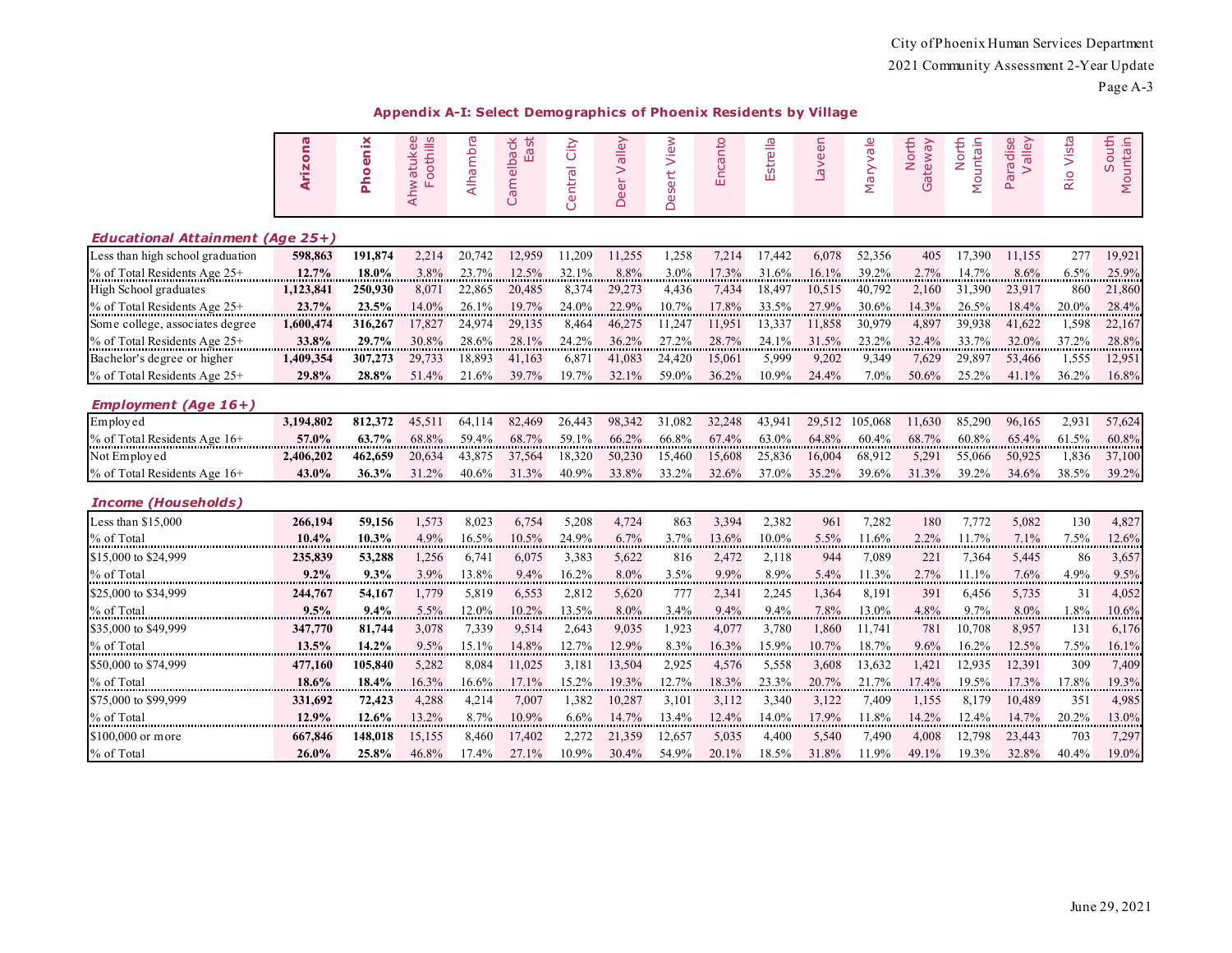|--|--|

| Appendix A-II: Select Demographics of Phoenix Residents Living in Poverty by Village |  |  |
|--------------------------------------------------------------------------------------|--|--|
|                                                                                      |  |  |

|                                | <b>Arizona</b> | Phoenix  | Ahwatukee<br><b>Foothills</b><br>ட | Alhambra | Camelback<br>$\overline{a}$<br>⊕ً | City<br>entral<br>$\circ$ | Deer Valley | View<br>Desert | Encanto | Estrella | Laveen | Maryvale | <b>North</b><br>Gateway | North<br>Mountain | Valley<br>Paradise | <b>Vista</b><br>Rio | South<br>Mountain |
|--------------------------------|----------------|----------|------------------------------------|----------|-----------------------------------|---------------------------|-------------|----------------|---------|----------|--------|----------|-------------------------|-------------------|--------------------|---------------------|-------------------|
| <b>Total Residents</b>         | 1,093,529      | 307,981  | 4,789                              | 40,682   | 23,900                            | 22,793                    | 20,440      | 2,269          | 12,893  | 22,134   | 10,011 | 65,346   | 676                     | 34,689            | 19,169             | 387                 | 27,802            |
| Age                            |                |          |                                    |          |                                   |                           |             |                |         |          |        |          |                         |                   |                    |                     |                   |
| Under 5 years                  | 103,066        | 33,392   | 395                                | 4,661    | 2,114                             | 2,313                     | 2,083       | 138            | 898     | 2,480    | 942    | 8,168    | 10                      | 3,952             | 1,318              | $\mathbf{0}$        | 3,919             |
| % of Total Residents           | 9.4%           | $10.8\%$ | 8.2%                               | 11.5%    | 8.8%                              | 10.1%                     | 10.2%       | 6.1%           | $7.0\%$ | 11.2%    | 9.4%   | 12.5%    | 1.5%                    | 11.4%             | 6.9%               | 0.0%                | 14.1%             |
| 5 to 14 years                  | 199,088        | 66,025   | 900                                | 9,006    | 4,345                             | 4,573                     | 3,571       | 259            | 2,288   | 5,234    | 2,933  | 16,894   | 29                      | 6,315             | 3,173              | 76                  | 6,429             |
| % of Total Residents           | 18.2%          | 21.4%    | 18.8%                              | 22.1%    | 18.2%                             | 20.1%                     | 17.5%       | 11.4%          | 17.7%   | 23.6%    | 29.3%  | 25.9%    | 4.2%                    | 18.2%             | 16.6%              | 19.7%               | 23.1%             |
| 15 to 17 years                 | 53,547         | 17,459   | 283                                | 2,080    | 1,202                             | 1,420                     | 954         | 134            | 573     | 1,165    | 531    | 4,604    | 12                      | 1,610             | 1,017              | 33                  | 1,841             |
| % of Total Residents           | 4.9%           | 5.7%     | 5.9%                               | 5.1%     | 5.0%                              | 6.2%                      | 4.7%        | 5.9%           | 4.4%    | 5.3%     | 5.3%   | 7.0%     | 1.8%                    | 4.6%              | 5.3%               | 8.4%                | 6.6%              |
| 18 to 24 years                 | 157,878        | 36,402   | 385                                | 5,685    | 2,564                             | 3,673                     | 3,069       | 299            | 1,393   | 2,657    | 1,029  | 6,661    | 159                     | 4,319             | 1,847              | 3                   | 2,659             |
| % of Total Residents           | 14.4%          | 11.8%    | $8.0\%$                            | 14.0%    | 10.7%                             | 16.1%                     | $15.0\%$    | 13.2%          | 10.8%   | 12.0%    | 10.3%  | 10.2%    | 23.5%                   | 12.4%             | 9.6%               | 0.7%                | 9.6%              |
| 25 to 34 years                 | 149,496        | 43,420   | 739                                | 5,369    | 4,201                             | 2,816                     | 3,223       | 233            | 2,325   | 3,508    | 1,504  | 8,050    | 114                     | 5,256             | 2,435              | 61                  | 3,587             |
| % of Total Residents           | 13.7%          | 14.1%    | 15.4%                              | 13.2%    | 17.6%                             | 12.4%                     | 15.8%       | 10.3%          | 18.0%   | 15.8%    | 15.0%  | 12.3%    | 16.8%                   | 15.2%             | 12.7%              | 15.7%               | 12.9%             |
| 35 to 44 years                 | 119,074        | 38,681   | 587                                | 5,292    | 2,638                             | 2,423                     | 2,439       | 234            | 1,572   | 3,490    | 1,375  | 8,821    | 56                      | 4,121             | 2,428              | 77                  | 3,129             |
| % of Total Residents           | 10.9%          | 12.6%    | 12.3%                              | 13.0%    | 11.0%                             | 10.6%                     | 11.9%       | 10.3%          | 12.2%   | 15.8%    | 13.7%  | 13.5%    | 8.3%                    | 11.9%             | 12.7%              | 20.0%               | 11.3%             |
| 45 to 54 years                 | 94,949         | 27,567   | 503                                | 3,465    | 2,575                             | 2,040                     | 1,651       | 250            | 1,454   | 1,530    | 726    | 5,270    | 122                     | 3,755             | 2,174              | 19                  | 2,034             |
| % of Total Residents           | 8.7%           | $9.0\%$  | 10.5%                              | 8.5%     | 10.8%                             | 8.9%                      | 8.1%<br>    | 11.0%          | 11.3%   | 6.9%     | 7.3%   | 8.1%     | 18.0%                   | $10.8\%$          | 11.3%              | 4.9%                | 7.3%              |
| 55 to 64 years                 | 104,345        | 25,257   | 412                                | 2,877    | 2,214                             | 1,923                     | 2,059       | 288            | 1,421   | 1,115    | 640    | 4,271    | 80                      | 3,237             | 2,313              | 95                  | 2,312             |
| % of Total Residents           | 9.5%           | $8.2\%$  | $8.6\%$                            | 7.1%     | 9.3%                              | 8.4%                      | 10.1%       | 12.7%          | 11.0%   | 5.0%     | 6.4%   | 6.5%     | 11.8%                   | 9.3%              | 12.1%              | 24.5%               | 8.3%              |
| 65 to 74 years                 | 61,319         | 11,362   | 223                                | 1,516    | 814                               | 1,044                     | 894         | 210            | 583     | 577      | 225    | 1,544    | 19                      | 1,309             | 1,131              | 23                  | 1,251             |
| % of Total Residents           | 5.6%           | 3.7%     | 4.7%                               | 3.7%     | 3.4%                              | 4.6%                      | 4.4%        | 9.2%           | 4.5%    | 2.6%     | 2.3%   | 2.4%     | 2.8%                    | 3.8%              | 5.9%               | 6.0%                | 4.5%              |
| 75 years and over              | 50,767         | 8,416    | 362                                | 733      | 1,233                             | 568                       | 495         | 224            | 386     | 380      | 106    | 1,064    | 75                      | 815               | 1,333              | $\mathbf{0}$        | 641               |
| % of Total Residents           | 4.6%           | 2.7%     | 7.6%                               | 1.8%     | 5.2%                              | 2.5%                      | 2.4%        | 9.9%           | 3.0%    | 1.7%     | 1.1%   | 1.6%     | 11.2%                   | 2.4%              | 7.0%               | 0.0%                | 2.3%              |
|                                |                |          |                                    |          |                                   |                           |             |                |         |          |        |          |                         |                   |                    |                     |                   |
| <b>Total Households</b>        | 350,749        | 87,578   | 2,003                              | 11,447   | 9,207                             | 6,882                     | 6,525       | 990            | 4,696   | 4,366    | 1,938  | 14,613   | 229                     | 11,059            | 6,280              | 141                 | 7,204             |
| <b>Household Composition</b>   |                |          |                                    |          |                                   |                           |             |                |         |          |        |          |                         |                   |                    |                     |                   |
| Family: Married couple         | 76,292         | 20,353   | 368                                | 2,448    | 1,526                             | 1,221                     | 1,359       | 240            | 850     | 1,385    | 605    | 5,113    | 27                      | 2,262             | 1,447              | 29                  | 1,471             |
| % of Total Households          | 21.8%          | $23.2\%$ | 18.4%                              | 21.4%    | 16.6%                             | 17.7%                     | 20.8%       | 24.3%          | 18.1%   | 31.7%    | 31.2%  | 35.0%    | 11.8%                   | 20.5%             | 23.0%              | 20.6%               | 20.4%             |
| Family: Male HH'er; no wife    | 22,585         | 6,318    | 116                                | 805      | 518                               | 341                       | 523         |                | 208     | 359      | 348    | 1,089    | 4                       | 822               | 488                | 11                  | 685               |
| % of Total Households          | 6.4%           | 7.2%     | 5.8%                               | 7.0%     | 5.6%                              | 5.0%                      | 8.0%        | 0.1%           | 4.4%    | 8.2%     | 18.0%  | 7.5%     | 1.8%                    | 7.4%              | 7.8%               | 7.7%                | 9.5%              |
| Fam: Female HH'er; no husband  | 83,233         | 24,265   | 368                                | 3,803    | 1,936                             | 1,901                     | 1,312       | 182            | 790     | 1,487    | 696    | 5,092    | 15                      | 3,034             | 1,036              | 15                  | 2,598             |
| % of Total Households          | 23.7%          | 27.7%    | 18.4%                              | 33.2%    | 21.0%                             | 27.6%                     | 20.1%       | 18.4%          | 16.8%   | 34.1%    | 35.9%  | 34.9%    | 6.4%                    | 27.4%             | 16.5%              | 10.8%               | 36.1%             |
| Non-Family: Male householder   | 90,867         | 18,862   | 813                                | 1,971    | 2,654                             | 1,666                     | 1,594       | 419            | 1,280   | 523      | 182    | 2,088    | 143                     | 2,310             | 1,982              | 65                  | 1,171             |
| % of Total Households          | 25.9%          | 21.5%    | 40.6%                              | 17.2%    | 28.8%                             | 24.2%                     | 24.4%       | 42.4%          | 27.3%   | 12.0%    | 9.4%   | 14.3%    | 62.6%                   | 20.9%             | 31.6%              | 46.4%               | 16.3%             |
| Non-Family: Female householder | 77,772         | 17,780   | 337                                | 2,420    | 2,572                             | 1,753                     | 1,736       | 148            | 1,567   | 613      | 105    | 1,230    | 40                      | 2,631             | 1,328              | 20                  | 1,279             |
| % of Total Households          | 22.2%          | 20.3%    | 16.8%                              | 21.1%    | 27.9%                             | 25.5%                     | 26.6%       | 14.9%          | 33.4%   | 14.0%    | 5.4%   | 8.4%     | 17.4%                   | 23.8%             | 21.1%              | 14.4%               | 17.7%             |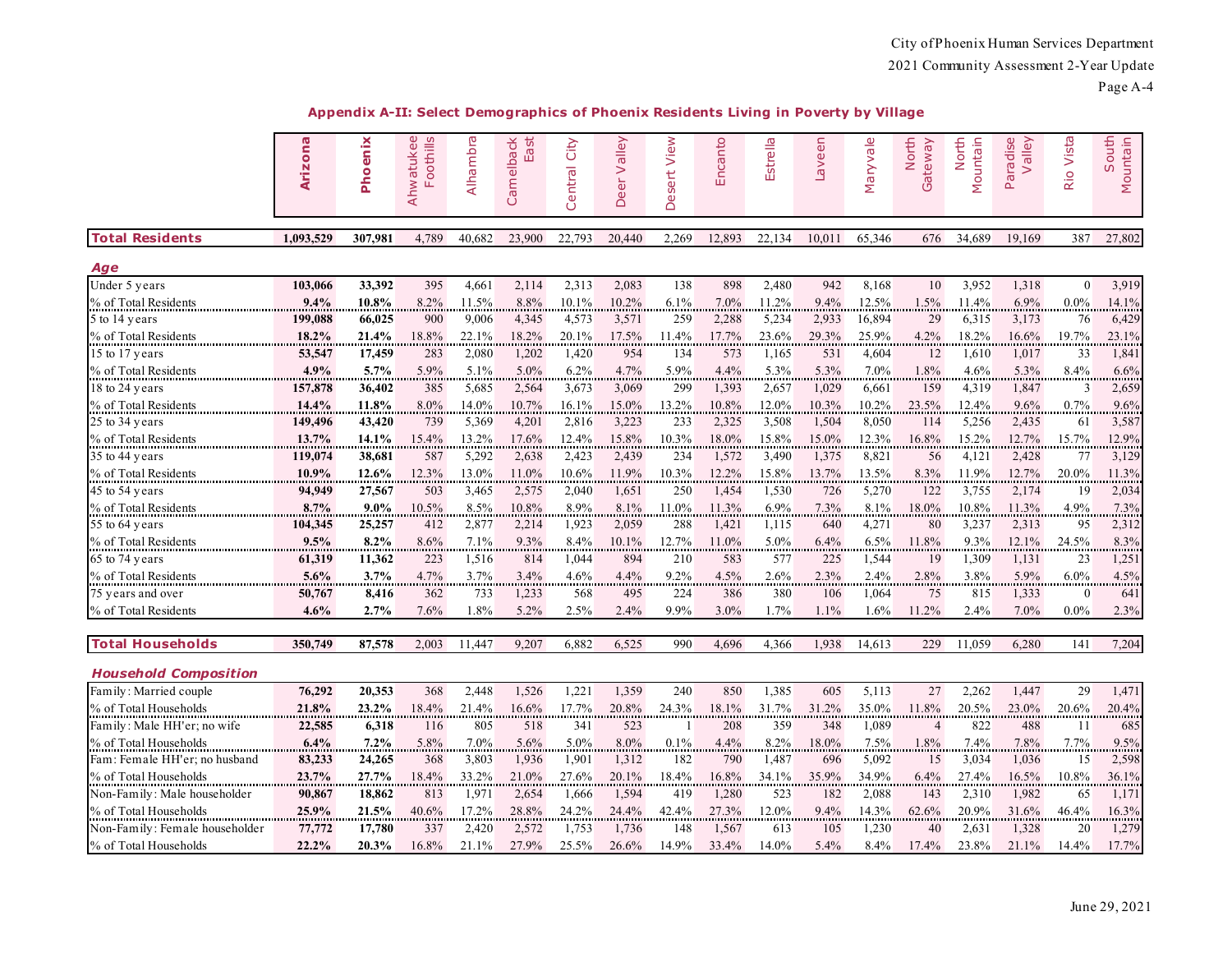Page A-5

|  | Appendix A-II: Select Demographics of Phoenix Residents Living in Poverty by Village |  |
|--|--------------------------------------------------------------------------------------|--|
|  |                                                                                      |  |

|                                         | Arizona     | Phoenix  | $\mathbf{\Omega}$<br>Foothills<br>Ahwatuke | Alhambra | East<br>Camelback | City<br>Central | Deer Valley | Desert View    | nto<br>Enca  | Estrella         | Laveen   | Maryvale | North<br>Gateway | North<br>Mountain | Paradise<br>Valley | Rio Vista      | South<br>Mountain |
|-----------------------------------------|-------------|----------|--------------------------------------------|----------|-------------------|-----------------|-------------|----------------|--------------|------------------|----------|----------|------------------|-------------------|--------------------|----------------|-------------------|
| <b>Race/Ethnicity</b>                   |             |          |                                            |          |                   |                 |             |                |              |                  |          |          |                  |                   |                    |                |                   |
| American Indian/Alaska Native           | 94,355      | 7,423    | 162                                        | 1,309    | 461               | 637             | 446         | $\overline{0}$ | 420          | 379              | 238      | 1,139    | 33               | 860               | 288                | $\theta$       | 1,050             |
| % of Total Residents                    | 8.6%        | 2.4%     | 3.4%                                       | 3.2%     | 1.9%              | 2.8%            | 2.2%        | $0.0\%$        | 3.3%         | 1.7%             | 2.4%     | 1.7%     | 4.9%             | 2.5%              | 1.5%               | $0.0\%$        | 3.8%              |
| Asian                                   | 25,802      | 6,383    | 178                                        | 1,417    | 430               | 306             | 669         | 20             | 497          | 31               | 284      | 431      | 25               | 1,261             | 464                |                | 368               |
| % of Total Residents                    | 2.4%        | 2.1%     | 3.7%                                       | 3.5%     | 1.8%              | 1.3%            | 3.3%        | 0.9%           | 3.9%         | 0.1%             | 2.8%     | 0.7%     | 3.7%             | 3.6%              | 2.4%               | 0.2%           | 1.3%              |
| Black/African American                  | 57,198      | 26,406   | 681                                        | 4,688    | 2,225             | 2,590           | 891         | 21             | 930          | 1,234            | 2,136    | 3,326    | 9                | 3,624             | 803                | 23             | 3,225             |
| % of Total Residents                    | 5.2%        | 8.6%     | 14.2%                                      | 11.5%    | 9.3%              | 11.4%           | 4.4%        | $0.9\%$        | 7.2%         | 5.6%             | 21.3%    | 5.1%     | 1.3%             | 10.4%             | 4.2%               | 6.0%           | 11.6%             |
| Hispanic                                | 487,453     | 183,460  | 1,396                                      | 23,769   | 12,596            | 14,030          | 6,768       | 180            | 6,015        | 18,675           | 5,273    | 54,102   | 31               | 14,717            | 6,902              | $\Omega$       | 19,006            |
| % of Total Residents                    | 44.6%       | 59.6%    | 29.1%                                      | 58.4%    | 52.7%             | 61.6%           | 33.1%       | 7.9%           | 46.7%        | 84.4%            | 52.7%    | 82.8%    | 4.6%             | 42.4%             | 36.0%              | $0.0\%$        | 68.4%             |
| Native Hawaiian/Other Islander          | 2,029       | 298      | $\theta$                                   | 47       | 11                | $\theta$        | $\theta$    | $\overline{0}$ | 6            | $\boldsymbol{0}$ | $\Omega$ | 110      | $\overline{0}$   | 58                | 53                 | $\theta$       | 14                |
| % of Total Residents                    | $0.2\%$<br> | 0.1%     | $0.0\%$                                    | 0.1%     | 0.0%              | $0.0\%$<br>.    | $0.0\%$     | $0.0\%$        | $0.0\%$<br>. | $0.0\%$<br>      | $0.0\%$  | $0.2\%$  | $0.0\%$          | 0.2%              | 0.3%               | $0.0\%$<br>.   | $0.0\%$           |
| White/Caucasian                         | 394,566     | 78,038   | 2,181                                      | 8,277    | 7,753             | 4,696           | 11,404      | 2,005          | 4,723        | 1,627            | 1,665    | 5,690    | 573              | 13,256            | 10,264             | 363            | 3,561             |
| % of Total Residents                    | 36.1%       | 25.3%    | 45.5%                                      | 20.3%    | 32.4%             | 20.6%           | 55.8%       | 88.3%          | 36.6%        | 7.3%             | 16.6%    | 8.7%     | 84.7%            | 38.2%             | 53.5%              | 93.8%          | 12.8%             |
| Two or More Races                       | 29,039      | 5,408    | 185                                        | 1,068    | 386               | 476             | 243         | 43             | 276          | 162              | 381      | 466      | 5                | 830               | 384                | $\Omega$       | 502               |
| % of Total Residents                    | 2.7%        | 1.8%     | 3.9%                                       | 2.6%     | 1.6%              | 2.1%            | 1.2%        | 1.9%           | 2.1%         | 0.7%             | 3.8%     | 0.7%     | 0.8%             | 2.4%              | 2.0%               | $0.0\%$        | 1.8%              |
| Other                                   | 3,087       | 565      | 6                                          | 107      | 39                | 58              | 19          | $\overline{0}$ | 25           | 25               | 35       | 81       | $\overline{0}$   | 83                | 11                 | $\theta$       | 76                |
| % of Total Residents                    | 0.3%        | 0.2%     | $0.1\%$                                    | 0.3%     | 0.2%              | 0.3%            | 0.1%        | $0.0\%$        | 0.2%         | 0.1%             | 0.3%     | 0.1%     | $0.0\%$          | 0.2%              | $0.1\%$            | $0.0\%$        | 0.3%              |
| <b>Citizenship</b>                      |             |          |                                            |          |                   |                 |             |                |              |                  |          |          |                  |                   |                    |                |                   |
| Citizen                                 | 943,352     | 276,526  | 4,392                                      | 37,170   | 20,686            | 21,828          | 17,289      | 2,160          | 11,587       | 20,635           | 9,280    | 58,458   | 636              | 30,157            | 16,792             | 288            | 25,170            |
| % of Total Residents                    | 86.3%       | 89.8%    | 91.7%                                      | 91.4%    | 86.6%             | 95.8%           | 84.6%       | 95.2%          | 89.9%        | $93.2\%$         | 92.7%    | 89.5%    | 94.0%            | 86.9%             | 87.6%              | 74.2%          | 90.5%             |
| Non-Citizen                             | 150,177     | 31,455   | 397                                        | 3,512    | 3,214             | 965             | 3,151       | 109            | 1,306        | 1,499            | 731      | 6,888    | 40               | 4,532             | 2,377              | 100            | 2,633             |
| % of Total Residents                    | 13.7%       | 10.2%    | 8.3%                                       | 8.6%     | 13.4%             | 4.2%            | 15.4%       | 4.8%           | 10.1%        | 6.8%             | 7.3%     | 10.5%    | 6.0%             | 13.1%             | 12.4%              | 25.8%          | 9.5%              |
| <b>Educational Attainment (Age 25+)</b> |             |          |                                            |          |                   |                 |             |                |              |                  |          |          |                  |                   |                    |                |                   |
| Less than high school graduation        | 164,290     | 57,669   | 433                                        | 7,223    | 4,489             | 4,939           | 2,699       | 95             | 2,727        | 5,405            | 1,364    | 15,094   | 22               | 5,079             | 2,562              | $\overline{0}$ | 5,536             |
| % of Total Residents Age 25+            | 28.3%       | 37.3%    | 15.3%                                      | 37.5%    | 32.8%             | 45.7%           | 25.1%       | 6.6%           | 35.2%        | 51.0%            | 29.8%    | 52.0%    | 4.8%             | 27.5%             | 21.7%              | $0.0\%$        | 42.7%             |
| High School graduates                   | 173,003     | 43,351   | 653                                        | 5,941    | 3,937             | 2,633           | 2,806       | 101            | 1,793        | 2,887            | 1,553    | 7,941    | 131              | 6,201             | 2,721              | 59             | 3,995             |
| % of Total Residents Age 25+            | 29.8%       | $28.0\%$ | 23.1%                                      | 30.9%    | $28.8\%$          | 24.4%           | 26.1%       | 7.0%           | 23.2%        | $27.2\%$         | 33.9%    | 27.4%    | 28.0%            | 33.5%             | 23.0%              | 21.3%          | 30.8%             |
| Some college, associates degree         | 169,066     | 38,467   | 975                                        | 4,746    | 3,282             | 2,331           | 3,430       | 445            | 2,119        | 1,867            | 1,273    | 4,980    | 198              | 5,744             | 4,281              | 147            | 2,649             |
| % of Total Residents Age 25+            | 29.2%       | 24.9%    | 34.5%                                      | 24.7%    | 24.0%             | 21.6%           | 31.9%       | 30.9%          | 27.4%        | 17.6%            | 27.8%    | 17.2%    | 42.4%            | 31.1%             | 36.2%              | 53.4%          | 20.4%             |
| Bachelor's degree or higher             | 73,590      | 15,216   | 765                                        | 1,340    | 1,968             | 911             | 1,827       | 799            | 1,099        | 439              | 386      | 1,006    | 116              | 1,469             | 2,250              | 70             | 775               |
| % of Total Residents Age 25+            | 12.7%       | 9.8%     | 27.1%                                      | 7.0%     | 14.4%             | 8.4%            | 17.0%       | 55.5%          | 14.2%        | 4.1%             | 8.4%     | 3.5%     | 24.8%            | 7.9%              | 19.0%              | 25.2%          | 6.0%              |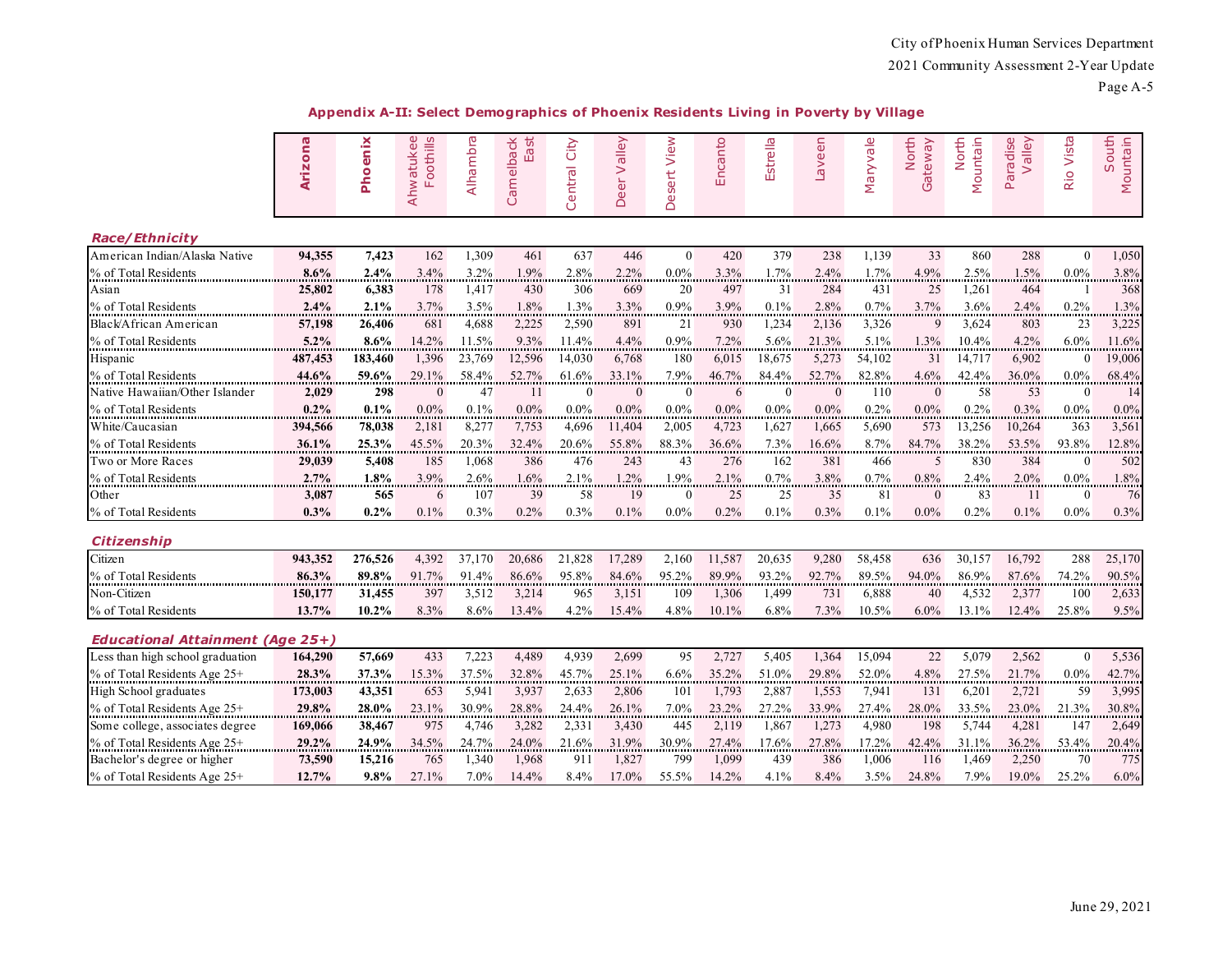**Appendix A-II: Select Demographics of Phoenix Residents Living in Poverty by Village**

|                                |         | Δ.      | <b>∪ თ</b><br>≡<br>$1 - 3$<br>ö<br>ā<br>⋖ |        | Iback<br>East<br>$\omega$<br>ී | City<br>Ф<br>È<br>Φ<br>◡ | ≗<br>ത<br>Ф |       | 屲     | $\frac{1}{9}$<br>Estr | $\omega$<br>Ф | ≗<br>$\sigma$<br>Ф | ť<br>$\circ$ | ÷<br>ş<br>ξ | dise<br>ā<br>∼.<br>ā<br>$\Delta$ | ista<br>⊴.<br>$\propto$ | ጜ<br>Ф<br>$\circ$<br>v E<br>င္ရွ |
|--------------------------------|---------|---------|-------------------------------------------|--------|--------------------------------|--------------------------|-------------|-------|-------|-----------------------|---------------|--------------------|--------------|-------------|----------------------------------|-------------------------|----------------------------------|
| <b>Employment (Age 16+)</b>    |         |         |                                           |        |                                |                          |             |       |       |                       |               |                    |              |             |                                  |                         |                                  |
| Employed                       | 247,051 | 70.763  | 1,338                                     | 9,400  | 6,355                          | 5,284                    | 5,001       | 593   | 3,401 | 4,467                 | 1,958         | 15,166             | 201          | 7,458       | 4,907                            | -69                     | 5,164                            |
| $%$ of Total Residents Age 16+ | 31.9%   | 34.9%   | 39.4%                                     | 35.7%  | 37.3%                          | 34.2%                    | 34.6%       | 32.5% | 35.7% | 31.8%                 | 32.9%         | 39.1%              | 31.8%        | 31.2%       | 34.2%                            | 23.1%                   | 30.7%                            |
| Not Employed                   | 526,474 | 131.982 | 2,062                                     | 16,922 | 10,686                         | 10,150                   | 9,466       | 1,234 | 6,114 | 9,565                 | 4,001         | 23,583             | 432          | 16,428      | 9,432                            | 231                     | 11,676                           |
| $%$ of Total Residents Age 16+ | 68.1%   | 65.1%   | 60.6%                                     | 64.3%  | 62.7%                          | 65.8%                    | 65.4%       | 67.5% | 64.3% | 68.2%                 | 67.1%         | 60.9%              | 68.2%        | 68.8%       | 65.8%                            | 76.9%                   | 69.3%                            |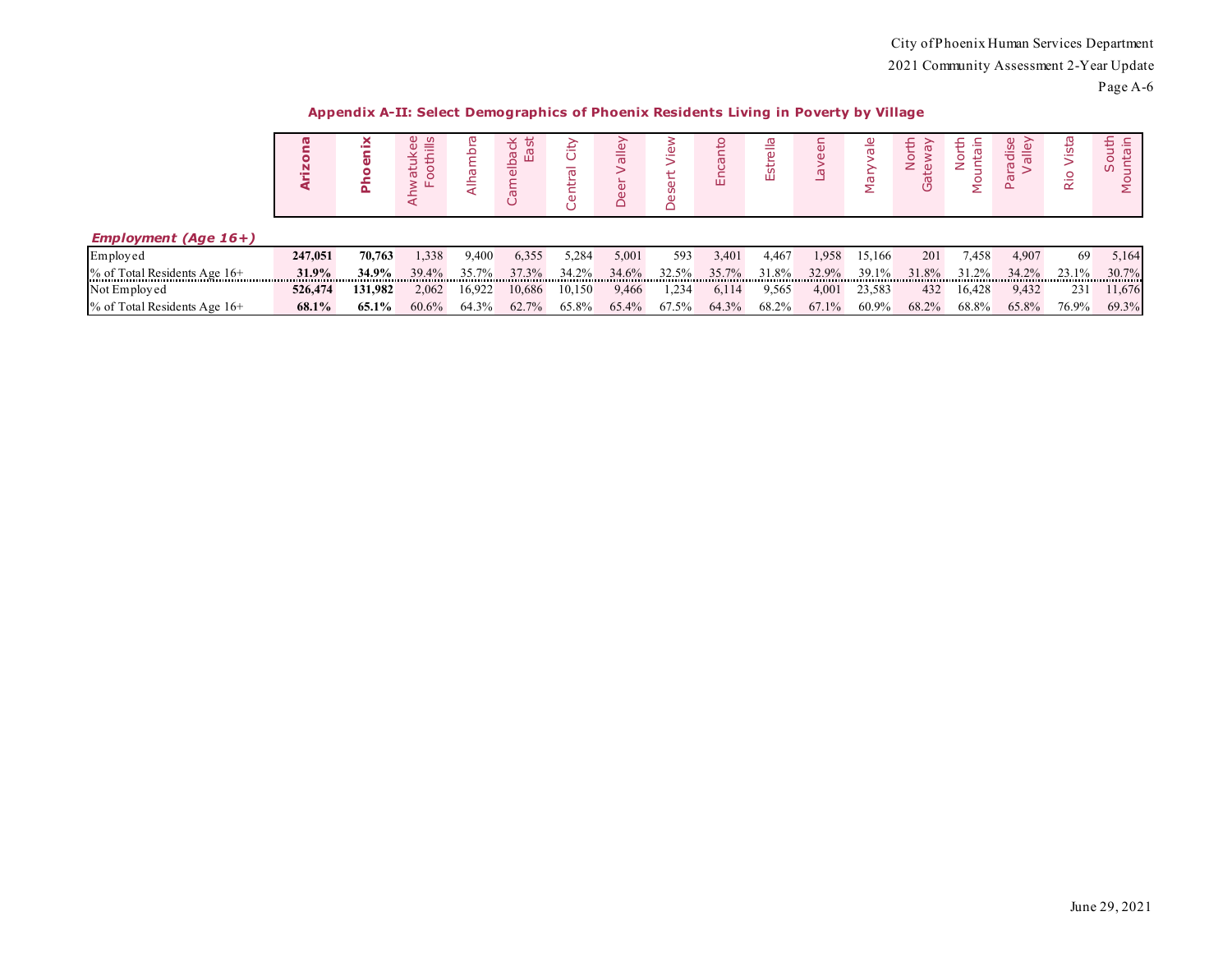Page A-7

| Appendix A-III: Calculated Poverty Rates for Select Demographics by Village |  |  |
|-----------------------------------------------------------------------------|--|--|
|                                                                             |  |  |

|                                | <b>G</b><br><b>Arizon</b> | Phoenix | $\omega$<br>Foothills<br>Ahwatuke | Alhambra | Camelback<br>East | City<br>Central | velley<br>eer V<br>≏ | View<br>Desert | Encanto | Estrella | Laveen  | Maryvale | North<br>Gateway | North<br>Mountain | velley<br>Paradise<br>$\geq$ | Rio Vista | outh<br>Mountain<br>S |
|--------------------------------|---------------------------|---------|-----------------------------------|----------|-------------------|-----------------|----------------------|----------------|---------|----------|---------|----------|------------------|-------------------|------------------------------|-----------|-----------------------|
| <b>Residents</b>               | 15.5%                     | 18.6%   | 5.8%                              | 28.2%    | 16.2%             | 39.4%           | 11.0%                | 3.8%           | 22.1%   | 22.6%    | 15.6%   | 26.5%    | 3.0%             | 19.5%             | 10.6%                        | 6.5%      | 21.8%                 |
| <b>Households</b>              | 13.6%                     | 15.2%   | 6.2%                              | 23.5%    | 14.3%             | 33.0%           | 9.3%                 | 4.3%           | 18.8%   | 18.3%    | 11.1%   | 23.3%    | 2.8%             | 16.7%             | 8.8%                         | 8.1%      | 18.8%                 |
|                                |                           |         |                                   |          |                   |                 |                      |                |         |          |         |          |                  |                   |                              |           |                       |
| Age                            |                           |         |                                   |          |                   |                 |                      |                |         |          |         |          |                  |                   |                              |           |                       |
| Under 5 years                  | 23.7%                     | 27.9%   | 9.1%                              | 40.5%    | 24.1%             | 55.0%           | 17.7%                | 3.8%           | 27.9%   | 28.6%    | 16.3%   | 37.0%    | 0.7%             | 30.0%             | 13.2%                        | $0.0\%$   | 36.7%                 |
| 5 to 14 years                  | 21.6%                     | 27.4%   | 8.2%                              | 39.6%    | 25.2%             | 55.9%           | 15.0%                | 2.9%           | 34.5%   | 29.2%    | 24.8%   | 37.0%    | 0.8%             | 29.0%             | 15.2%                        | 9.4%      | 31.7%                 |
| 15 to 17 years                 | 19.2%                     | 24.5%   | 7.5%                              | 33.6%    | 24.1%             | 64.5%           | 13.8%                | 5.1%           | 29.1%   | 23.3%    | 17.1%   | 33.1%    | 1.5%             | 24.7%             | 15.4%                        | 10.9%     | 29.6%                 |
| 18 to 24 years                 | 23.1%                     | 22.6%   | 6.7%                              | 34.7%    | 19.8%             | 43.8%           | 19.1%                | 8.7%           | 28.5%   | 23.8%    | 17.7%   | 21.3%    | 12.4%            | 24.8%             | 14.8%                        | 1.0%      | 19.4%                 |
| 25 to 34 years                 | 15.5%                     | 16.4%   | 6.5%                              | 25.2%    | 14.5%             | 25.6%           | 10.7%                | 3.6%           | 19.8%   | 18.9%    | 15.3%   | 21.5%    | 3.9%             | 18.9%             | 9.1%                         | 7.1%      | 17.6%                 |
| 35 to 44 years                 | 13.7%                     | 16.9%   | 5.3%                              | 26.7%    | 12.5%             | 32.7%           | 9.6%                 | 2.7%           | 17.2%   | 23.6%    | 13.6%   | 27.0%    | 1.5%             | 17.7%             | 10.1%                        | 7.9%      | 18.6%                 |
| 45 to 54 years                 | 11.2%                     | 13.0%   | 3.8%                              | 20.4%    | 12.7%             | 33.3%           | 6.4%                 | 2.5%           | 18.2%   | 15.2%    | 9.2%    | 18.7%    | 3.8%             | 17.0%             | 8.7%                         | 2.0%      | 13.6%                 |
| 55 to 64 years                 | 12.3%                     | 13.9%   | 3.4%                              | 20.0%    | 13.9%             | 35.0%           | 8.5%                 | 3.9%           | 21.2%   | 15.8%    | 11.6%   | 21.7%    | 3.1%             | 15.2%             | 9.2%                         | 12.5%     | 17.8%                 |
| 65 to 74 years                 | 8.8%                      | 10.4%   | 3.6%                              | 16.9%    | 8.4%              | 33.4%           | 6.1%                 | 4.0%           | 14.1%   | 19.1%    | 7.4%    | 16.2%    | 1.1%             | 9.3%              | 6.4%                         | 4.9%      | 16.9%                 |
| 75 years and over              | 10.0%                     | 12.2%   | 9.5%                              | 12.2%    | 15.6%             | 32.6%           | 6.4%                 | 6.0%           | 19.5%   | 21.5%    | 8.2%    | 17.9%    | 10.7%            | 8.2%              | 11.3%                        | $0.0\%$   | 14.9%                 |
| <b>Household Composition</b>   |                           |         |                                   |          |                   |                 |                      |                |         |          |         |          |                  |                   |                              |           |                       |
| Family: Married couple         | 6.2%                      | 8.4%    | 2.2%                              | 14.3%    | 7.7%              | 25.5%           | 4.1%                 | 1.8%           | 12.3%   | 11.3%    | 6.4%    | 18.0%    | 0.6%             | 9.1%              | 4.3%                         | 2.8%      | 9.4%                  |
| Family: Male HH'er; no wife    | 16.0%                     | 15.9%   | 6.7%                              | 23.2%    | 15.4%             | 27.6%           | 12.3%                | 0.1%           | 13.4%   | 15.0%    | 19.4%   | 16.0%    | 1.2%             | 16.9%             | 13.0%                        | 7.7%      | 20.5%                 |
| Fam: Female HH'er; no husband  | 26.6%                     | 28.3%   | 11.1%                             | 39.9%    | 25.1%             | 47.4%           | 16.2%                | 10.4%          | 33.1%   | 33.4%    | 24.0%   | 35.0%    | 2.8%             | 30.0%             | 13.8%                        | 11.4%     | 29.5%                 |
| Non-Family: Male householder   | 21.0%                     | 17.8%   | 16.0%                             | 19.4%    | 15.2%             | 27.8%           | 13.2%                | 14.7%          | 16.6%   | 18.8%    | 10.9%   | 29.8%    | 11.9%            | 17.3%             | 15.7%                        | 29.3%     | 21.2%                 |
| Non-Family: Female householder | 16.9%                     | 17.7%   | 6.2%                              | 28.7%    | 16.2%             | 36.0%           | 14.3%                | 3.7%           | 24.4%   | 30.9%    | 6.6%    | 20.5%    | 3.2%             | 20.1%             | 9.4%                         | 11.0%     | 25.6%                 |
| <b>Race/Ethnicity</b>          |                           |         |                                   |          |                   |                 |                      |                |         |          |         |          |                  |                   |                              |           |                       |
| American Indian/Alaska Native  | 31.7%                     | 24.0%   | 8.0%                              | 30.4%    | 12.7%             | 47.6%           | 21.3%                | $0.0\%$        | 22.5%   | 31.0%    | 27.1%   | 31.2%    | 34.5%            | 20.3%             | 18.3%                        | $0.0\%$   | 27.1%                 |
| Asian                          | 11.6%                     | 10.0%   | 3.1%                              | 24.7%    | 11.4%             | 32.3%           | 5.6%                 | 0.5%           | 22.4%   | 2.2%     | 8.9%    | 14.9%    | 1.5%             | 19.8%             | 4.2%                         | 0.3%      | 15.3%                 |
| Black/African American         | 19.5%                     | 24.4%   | 11.9%                             | 39.7%    | 24.1%             | 46.6%           | 14.8%                | 2.0%           | 27.4%   | 22.9%    | 19.3%   | 25.7%    | 0.9%             | 28.8%             | 16.6%                        | 35.8%     | 18.3%                 |
| Hispanic                       | 22.1%                     | 26.0%   | 10.7%                             | 32.9%    | 25.6%             | 41.1%           | 18.9%                | 4.5%           | 25.1%   | 24.2%    | 17.3%   | 28.1%    | 1.4%             | 25.1%             | 19.8%                        | $0.0\%$   | 24.6%                 |
| Native Hawaiian/Other Islander | 15.6%                     | 8.5%    | $0.0\%$                           | 61.6%    | 4.2%              | $0.0\%$         | $0.0\%$              | $0.0\%$        | 23.9%   | $0.0\%$  | $0.0\%$ | 13.2%    | $0.0\%$          | 26.2%             | 12.3%                        | $0.0\%$   | 3.6%                  |
| White/Caucasian                | 10.2%                     | 11.0%   | 4.1%                              | 17.8%    | 9.8%              | 32.1%           | 9.0%                 | 4.0%           | 18.5%   | 14.5%    | 10.6%   | 18.6%    | 3.4%             | 14.5%             | 8.3%                         | 7.6%      | 16.1%                 |
| Two or More Races              | 21.7%                     | 17.0%   | 8.6%                              | 32.6%    | 14.9%             | 41.6%           | 7.7%                 | 5.0%           | 23.2%   | 13.3%    | 15.8%   | 16.3%    | 1.3%             | 22.3%             | 12.2%                        | $0.0\%$   | 14.2%                 |
| Other                          | 21.7%                     | 17.0%   | 3.0%                              | 30.5%    | 14.4%             | 44.0%           | 5.6%                 | $0.0\%$        | 20.7%   | 17.8%    | 13.9%   | 23.7%    | $0.0\%$          | 21.6%             | 4.0%                         | $0.0\%$   | 18.5%                 |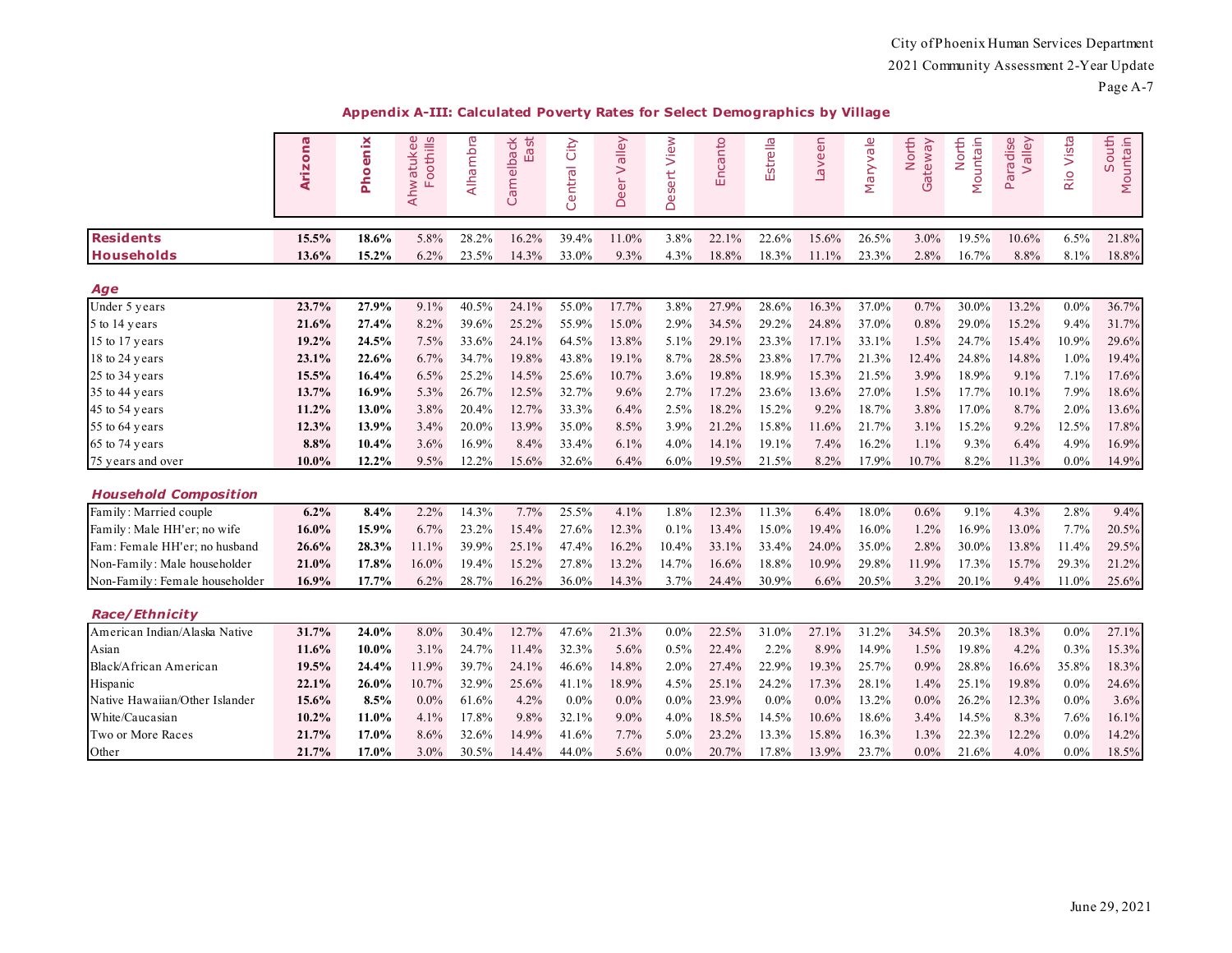| U<br>c<br>н |  |
|-------------|--|
|-------------|--|

|  | Appendix A-III: Calculated Poverty Rates for Select Demographics by Village |  |  |  |  |  |
|--|-----------------------------------------------------------------------------|--|--|--|--|--|
|--|-----------------------------------------------------------------------------|--|--|--|--|--|

|                                         | <b>ID</b><br>o | œ<br>ᄒ   | ൕ<br>ທ<br>≡<br>Φ<br>tuk<br>oth<br>Б<br>$\overline{\mathsf{S}}$<br>₹ | mbra<br><b>G</b><br>ے<br>ح | amelback<br>East<br>ပ | City<br>-<br>ntral<br>Φ<br>$\cup$ | alley<br>eer<br>≏ | $\sum_{i=1}^{\infty}$<br>£<br>Se<br>Ó. | nto<br>Enca | Estrella | ΘÜ<br>$\omega$<br>ŇΡ | $\frac{1}{\sigma}$<br>ā<br>Σ | North<br>λé<br>tew<br>(5) | North<br>untain<br>δp | alley<br>dise<br>Γō<br>$\geq$<br>Ρā | Vista<br>Rio | outh<br>르.<br>unta<br>$\Omega$<br>ŞΘ |
|-----------------------------------------|----------------|----------|---------------------------------------------------------------------|----------------------------|-----------------------|-----------------------------------|-------------------|----------------------------------------|-------------|----------|----------------------|------------------------------|---------------------------|-----------------------|-------------------------------------|--------------|--------------------------------------|
| <b>Citizenship</b>                      |                |          |                                                                     |                            |                       |                                   |                   |                                        |             |          |                      |                              |                           |                       |                                     |              |                                      |
| Citizen                                 | 14.5%          | 19.0%    | 5.6%                                                                | 30.6%                      | 15.6%                 | 45.7%                             | $10.0\%$          | 3.7%                                   | 22.9%       | 25.9%    | 15.9%                | 30.3%                        | $3.0\%$                   | 19.0%                 | 10.3%                               | 5.1%         | 22.9%                                |
| Non-Citizen                             | 28.3%          | 15.1%    | $9.2\%$                                                             | 15.5%                      | 21.5%                 | $9.5\%$                           | 24.4%             | 5.1%                                   | 16.8%       | 8.2%     | 12.9%                | 12.9%                        | $4.4\%$                   | 24.4%                 | 13.7%                               | 39.5%        | 14.5%                                |
| <b>Educational Attainment (Age 25+)</b> |                |          |                                                                     |                            |                       |                                   |                   |                                        |             |          |                      |                              |                           |                       |                                     |              |                                      |
| Less than high school graduation        | 27.4%          | $30.1\%$ | 19.6%                                                               | 34.8%                      | 34.6%                 | 44.1%                             | 24.0%             | 7.5%                                   | 37.8%       | 31.0%    | 22.4%                | 28.8%                        | 5.5%                      | 29.2%                 | 23.0%                               | $0.0\%$      | 27.8%                                |
| High School graduates                   | $15.4\%$       | 17.3%    | 8.1%                                                                | 26.0%                      | 19.2%                 | 31.4%                             | $9.6\%$           | 2.3%                                   | 24.1%       | 15.6%    | 14.8%                | 19.5%                        | $6.0\%$                   | 19.8%                 | 11.4%                               | 6.8%         | 18.3%                                |
| Some college, associates degree         | $10.6\%$       | $12.2\%$ | 5.5%                                                                | 19.0%                      | 11.3%                 | 27.5%                             | 7.4%              | $4.0\%$                                | 17.7%       | 14.0%    | 10.7%                | 16.1%                        | 4.0%                      | 14.4%                 | 10.3%                               | 9.2%         | 12.0%                                |
| Bachelor's degree or higher             | $5.2\%$        | $5.0\%$  | 2.6%                                                                | 7.1%                       | $4.8\%$               | 13.3%                             | $4.4\%$           | 3.3%                                   | 7.3%        | 7.3%     | 4.2%                 | 10.8%                        | 1.5%                      | 4.9%                  | 4.2%                                | 4.5%         | $6.0\%$                              |
| <b>Employment (Age 16+)</b>             |                |          |                                                                     |                            |                       |                                   |                   |                                        |             |          |                      |                              |                           |                       |                                     |              |                                      |
| Employed                                | $7.7\%$        | 8.7%     | 2.9%                                                                | 14.7%                      | 7.7%                  | 20.0%                             | 5.1%              | 1.9%                                   | 10.5%       | 10.2%    | 6.6%                 | 14.4%                        | 1.7%                      | 8.7%                  | 5.1%                                | 2.4%         | $9.0\%$                              |
| Not Employed                            | 21.9%          | 28.5%    | $10.0\%$                                                            | 38.6%                      | 28.4%                 | 55.4%                             | 18.8%             | $8.0\%$                                | 39.2%       | 37.0%    | 25.0%                | 34.2%                        | 8.2%                      | 29.8%                 | 18.5%                               | 12.6%        | 31.5%                                |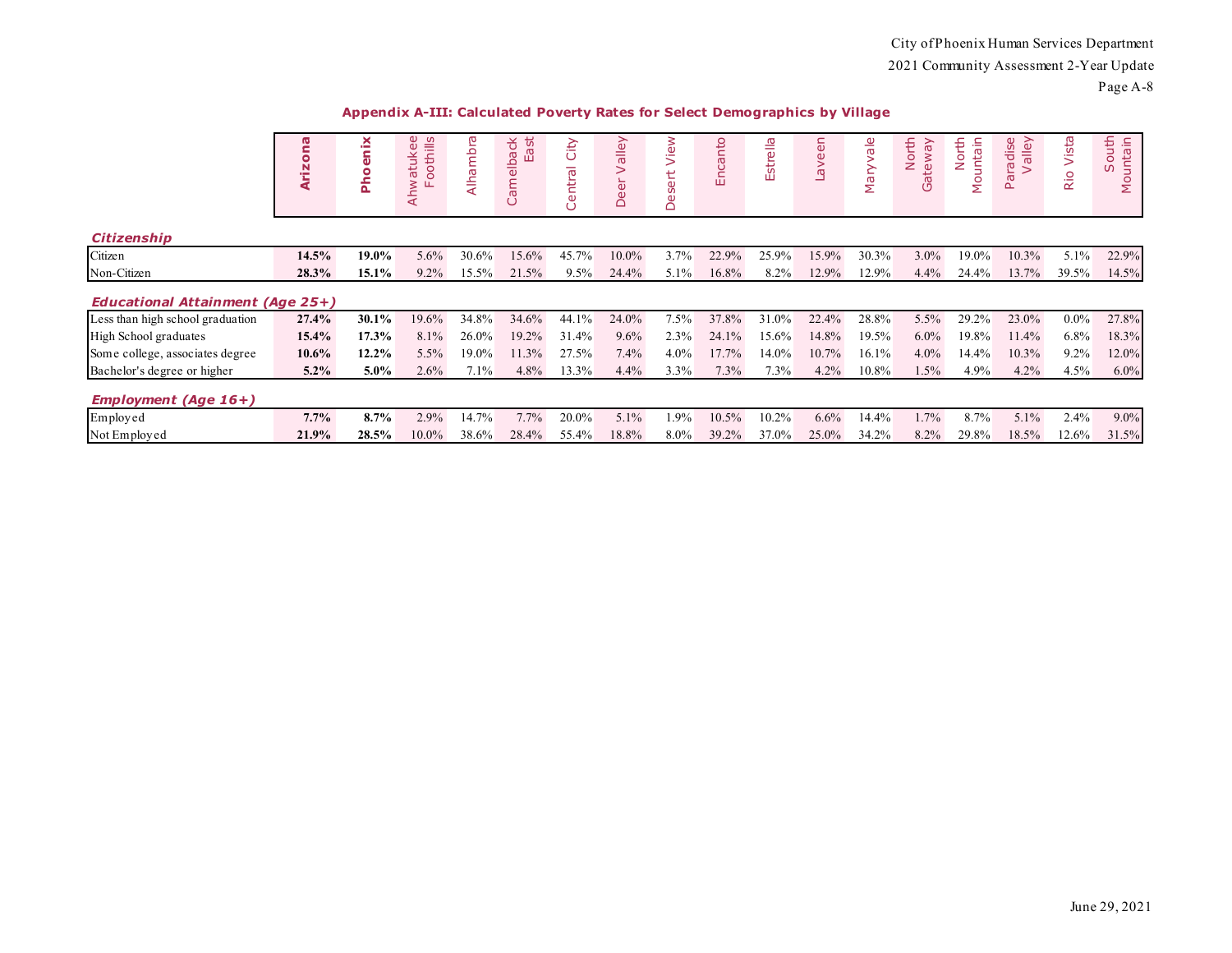#### **Appendix B-I: Select Demographics of Residents in School Districts Served by Phoenix Head Start**

|                         | Arizona   | Phoenix                   | Start<br>Head           | Start<br>gates<br>ω<br>lead<br>$\overline{\bullet}$<br>۵<br>I | Alhambra | Washington<br>⊢<br>ooker<br>D | alley<br>><br>eer<br>≏ | Fowler   |            |              |               |            | Greater Phoenix Urban League (GPUL) |           |               | Murphy | $\frac{11}{9}$<br>Roosev | Washington | Wilson   |
|-------------------------|-----------|---------------------------|-------------------------|---------------------------------------------------------------|----------|-------------------------------|------------------------|----------|------------|--------------|---------------|------------|-------------------------------------|-----------|---------------|--------|--------------------------|------------|----------|
|                         |           |                           | Early                   | enix<br>$\bullet$<br>웁<br>$\overline{a}$                      |          | Phoenix<br>Elem.              |                        |          | Cartwright | <b>Isaac</b> | <b>Laveen</b> | Pendergast | Phoenix<br>Elem.                    | Riverside | Total         |        |                          |            |          |
| <b>Total Residents</b>  | 7,050,299 | 1,659,508 803,886 998,179 |                         |                                                               | 79,585   |                               | 24,733 151,505         | 38,539   | 135,354    | 47,582       | 54,329        | 47,803     | 32,831                              |           | 8,072 325,971 | 13,601 | 119,210 241,117          |            | 3,918    |
| Age                     |           |                           |                         |                                                               |          |                               |                        |          |            |              |               |            |                                     |           |               |        |                          |            |          |
| Under 5 years           | 433,968   | 119,620                   | 65,165                  | 80,238                                                        | 6,803    | 1,563                         | 9,411                  | 4,464    | 12,307     | 4,217        | 5,024         | 4,021      | 2,168                               | 586       | 28,322        | 765    | 10.187                   | 18,333     | 389      |
| % of Total Residents    | $6.2\%$   | 7.2%                      | 8.1%                    | 8.0%                                                          | 8.5%     | 6.3%                          | $6.2\%$                | 11.6%    | 9.1%       | 8.9%         | 9.2%          | 8.4%       | $6.6\%$                             | 7.3%      | 8.7%          | 5.6%   | 8.5%                     | 7.6%       | 9.9%     |
| 5 to 14 years           | 922,302   | 241,122                   | 128,633                 | 157,193                                                       | 15,159   | 2,837                         | 20,555                 | 7,291    | 25,662     | 9,051        | 10,188        | 8,359      | 4,381                               | 1,490     | 59,133        | 1,485  | 19,188                   | 30,876     | 669      |
| % of Total Residents    | $13.1\%$  | 14.5%                     | 16.0%                   | 15.7%                                                         | 19.0%    | 11.5%                         | 13.6%                  | 18.9%    | 19.0%      | $19.0\%$     | 18.8%         | 17.5%      | 13.3%                               | 18.5%     | $18.1\%$      | 10.9%  | 16.1%                    | 12.8%      | 17.1%    |
| 15 to 17 years          | 279,074   | 71,203                    | 37,182                  | 45,328                                                        | 3,831    | 970                           | 6,14                   | 1,973    | 8,018      | 2,648        | 2,659         | 2,560      | 1,074                               | 392       | 17,351        | 463    | 5,440                    | 8,960      | 198      |
| % of Total Residents    | 4.0%      | 4.3%                      | 4.6%                    | 4.5%                                                          | 4.8%     | 3.9%                          | 4.1%                   | 5.1%     | 5.9%       | 5.6%         | 4.9%          | 5.4%       | 3.3%                                | 4.9%      | 5.3%          | 3.4%   | 4.6%                     | 3.7%       | 5.1%     |
| 18 to 24 years          | 682,423   | 161,219                   | 86,126                  | 108,860                                                       | 11,003   | 3,638                         | 12,162                 | 4,305    | 17,507     | 5,905        | 4,938         | 5,855      | 3,711                               | 944       | 38,860        | 2,011  | 12,855                   | 23,506     | 520      |
| % of Total Residents    | 9.7%      | 9.7%                      | 10.7%                   | 10.9%                                                         | 13.8%    | 14.7%                         | 8.0%                   | 11.2%    | 12.9%      | 12.4%        | 9.1%          | 12.2%      | 11.3%                               | 11.7%     | 11.9%         | 14.8%  | 10.8%                    | 9.7%       | 13.3%    |
| 25 to 34 years          | 964,947   | 265,362                   | 123,446                 | 157.711                                                       | 11,247   | 4,890                         | 22,890                 | 7,213    | 20,477     | 6,821        | 8,276         | 7,205      | 6,480                               | 1,468     | 50,728        | 3,283  | 18,780                   | 37,848     | 831      |
| % of Total Residents    | 13.7%     | $16.0\%$                  | 15.4%                   | 15.8%                                                         | 14.1%    | 19.8%                         | 15.1%                  | 18.7%    | 15.1%      | 14.3%        | 15.2%         | 15.1%      | 19.7%                               | 18.2%     | 15.6%         | 24.1%  | 15.8%                    | 15.7%      | 21.2%    |
| 35 to 44 years          | 866,788   |                           | 229,058 111,465         | 137,703                                                       | 11,031   | 3,373                         | 22,818                 | 5,729    | 17,611     | 6,612        | 8,524         | 6,412      | 4,343                               | 1,288     | 44,790        | 2,018  | 16,005                   | 31,440     | 499      |
| % of Total Residents    | 12.3%<br> | 13.8%                     | 13.9%                   | 13.8%                                                         | 13.9%    | 13.6%                         | 15.1%                  | 14.9%    | 13.0%      | 13.9%        | 15.7%         | 13.4%      | 13.2%                               | 16.0%     | 13.7%         | 14.8%  | 13.4%                    | 13.0%      | 12.7%    |
| 45 to 54 years          | 847,362   | 212,430                   | 97,254                  | 119,487                                                       | 8,248    | 2,613                         | 21,727                 | 3,257    | 15,194     | 5,066        | 6,527         | 6,054      | 3,813                               | 789       | 37,442        | 1,686  | 13,759                   | 30,392     | 363      |
| % of Total Residents    | 12.0%     | 12.8%                     | 12.1%                   | 12.0%                                                         | 10.4%    | 10.6%                         | 14.3%                  | 8.5%     | 11.2%      | 10.6%        | 12.0%         | 12.7%      | 11.6%                               | 9.8%      | 11.5%         | 12.4%  | 11.5%                    | 12.6%      | $9.3\%$  |
| 55 to 64 years          | 846,687   | 181,406                   | 79,217                  | 98,861                                                        | 6,688    | 2,664                         | 18,491                 | 2,467    | 10,455     | 3,778        | 4,645         | 4,360      | 3,521                               | 722       | 27,481        | 1,205  | 11,973                   | 27,610     | 281      |
| % of Total Residents    | 12.0%     | 10.9%                     | 9.9%                    | 9.9%                                                          | 8.4%     | 10.8%                         | 12.2%                  | 6.4%     | 7.7%       | 7.9%         | 8.5%          | 9.1%       | 10.7%                               | 8.9%      | 8.4%          | 8.9%   | 10.0%                    | 11.5%      | 7.2%     |
| 65 to 74 years          | 700,520   | 109,069                   | 46,462                  | 57,603                                                        | 3,622    | 1,497                         | 11,870                 | 1,030    | 5,000      | 2,088        | 2,567         | 1,852      | 2,202                               | 296       | 14,005        | 489    | 6,857                    | 18,137     | 96       |
| % of Total Residents    | 9.9%      | 6.6%                      | 5.8%                    | 5.8%                                                          | 4.6%     | 6.1%                          | 7.8%                   | 2.7%<br> | 3.7%       | 4.4%         | 4.7%          | 3.9%       | 6.7%<br>.                           | 3.7%      | $4.3\%$       | 3.6%   | 5.8%                     | 7.5%       | 2.5%<br> |
| 75 years and over       | 506,228   | 69,019                    | 28,936                  | 35,195                                                        | 1,953    | 688                           | 5,438                  | 809      | 3,122      | 1,395        | 980           | 1,125      | 1,139                               | 97        | 7,858         | 195    | 4,165                    | 14,016     | 71       |
| % of Total Residents    | 7.2%      | 4.2%                      | 3.6%                    | 3.5%                                                          | 2.5%     | 2.8%                          | 3.6%                   | 2.1%     | 2.3%       | 2.9%         | 1.8%          | 2.4%       | 3.5%                                | 1.2%      | 2.4%          | 1.4%   | 3.5%                     | 5.8%       | 1.8%     |
| <b>Total Households</b> | 2.571.268 |                           | 574,636 252,022 313,613 |                                                               | 22.639   | 9.943                         | 55,722                 | 10.052   | 32,834     | 12.529       | 14.695        | 13,004     | 12.387                              | 2.178     | 87,627        | 2.817  | 35,234                   | 88,370     | 1,211    |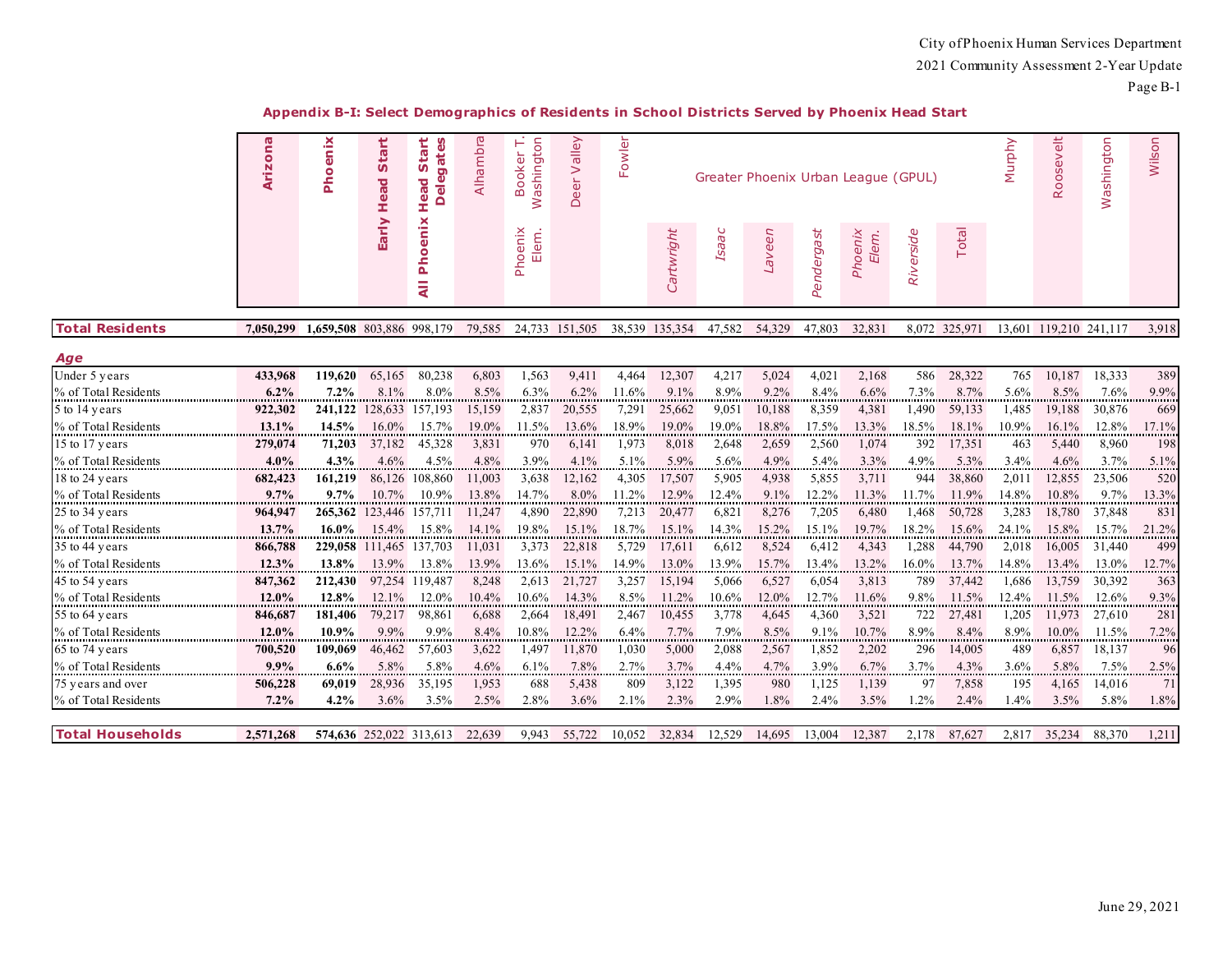#### **Appendix B-I: Select Demographics of Residents in School Districts Served by Phoenix Head Start**

| ο<br>$\overline{\mathbf{N}}$ | ທ | 꾱<br>70 | Alhan | ज<br>$\sigma$ | ≐<br>$\sigma$<br>Φ |  |             |                     |        | Greater Phoenix Urban League (GPUL) |      |  | ወ<br>ğ<br>$\circ$ | ট্য<br>ω |  |
|------------------------------|---|---------|-------|---------------|--------------------|--|-------------|---------------------|--------|-------------------------------------|------|--|-------------------|----------|--|
|                              |   | ⌒       |       | Φ<br>n.       |                    |  | <b>Isaa</b> | ς<br>ee<br>$\omega$ | ergast | oer                                 | side |  |                   |          |  |

#### *Household Composition*

| Family: Married couple         | 1.224.380 |               | 242,849 110,206 131,736 |         | 8,286   | 2.144 | 28,787   | 4,700   | 15,154  | 5,276    | 8,098   | 6,269         | 3,331   | 979   | 39,108   | .043    | 14.709   | 32,658 | 304      |
|--------------------------------|-----------|---------------|-------------------------|---------|---------|-------|----------|---------|---------|----------|---------|---------------|---------|-------|----------|---------|----------|--------|----------|
| % of Total Households          | $47.6\%$  | 42.3%         |                         | 42.0%   | 36.6%   | 21.6% | $51.7\%$ | 46.8%   | 46.2%   | 42.1%    | 55.1%   | 48.2%         | 26.9%   | 44.9% | 44.6%    | 37.0%   |          | 37.0%  | $25.1\%$ |
| Family: Male HH'er; no wife    | 141,363   | <b>39.810</b> | 20,777                  | 25.689  | 2.128   | 573   | 3,103    | 952     | 4,085   | 1.073    | 1,562   | 1,160         | 763     | 235   | 8.878    | 342     |          | 6.478  | 57       |
| % of Total Households          | 5.5%      | $6.9\%$       | $8.2\%$                 | $8.2\%$ | $9.4\%$ | 5.8%  | $5.6\%$  | $9.5\%$ | 12.4%   | $8.6\%$  | 10.6%   | 8.9%          | $6.2\%$ | 10.8% | $10.1\%$ | 12.1%   | $9.0\%$  | 7.3%   | $4.7\%$  |
| Fam: Female HH'er; no husband  | 313,455   | 85,777        | 43.757                  | 55,790  | 5.195   | .380  | 5,820    | 2,215   | 7,573   | 2.844    | 2,373   | 2.974         | 1.716   | 463   | 17.943   | 514     | 8.130    | 14.301 | 293      |
| % of Total Households          | $12.2\%$  | 14.9%         | $7.4\%$                 |         | 22.9%   | 13.9% | 10.4%    | 22.0%   |         | $22.7\%$ | 16.2%   | 22.9%         | 13.9%   |       | 20.5%    | 18.3%   | 23.1%    | 16.2%  | 24.2%    |
| Non-Family: Male householder   | 433.191   | 105,705       | 40,537                  | 52,959  | 4.115   | 3.152 | 9,175    | .135    | 3,252   | 2.077    | .390    | 1.361         | 3,573   | 312   | 1.965    | 602     | 4.775    | 17.719 | 321      |
| % of Total Households          | $16.8\%$  | 18.4%         |                         | 16.9%   | 18.2%   |       | 16.5%    | 1.3%    | $9.9\%$ | $16.6\%$ | $9.5\%$ | 10.5%         | 28.8%   | 14.3% | 13.7%    | 21.4%   | $13.6\%$ | 20.1%  | 26.5%    |
| Non-Family: Female householder | 458,879   | 100.495       | 36,745                  | 47.439  | 2.915   | 2.694 | 8,837    | 1.051   | 2.769   | .258     | 1.271   | $.24^{\circ}$ | 3.003   | 189   | 9.732    | 316     | 4.443    | 7.214  | 237      |
| % of Total Households          | $17.8\%$  | 17.5%         | 14.6%                   | 15.1%   | 12.9%   | 27.1% | 15.9%    | 10.5%   | $8.4\%$ | $10.0\%$ | $8.7\%$ | 9.5%          | 24.2%   | 8.7%  | $11.1\%$ | $1.2\%$ | 12.6%    | 19.5%  | 19.6%    |

#### *Race/Ethnicity*

| American Indian/Alaska Native  | 295,983   | 31.134  | 14.470      | 20.078  | 2,534   | 788     | 1.541    | 934     | 1.758   | 439     | 604      | 701     | 640     | 197     | 4,338       | 333     | 3.802   | 5,763   | 44       |
|--------------------------------|-----------|---------|-------------|---------|---------|---------|----------|---------|---------|---------|----------|---------|---------|---------|-------------|---------|---------|---------|----------|
| % of Total Residents           | $4.2\%$   | 1.9%    | 1.8%        | $2.0\%$ | 3.2%    | $3.2\%$ | .0%      | $2.4\%$ | 1.3%    | $0.9\%$ | $.1\%$   | $.5\%$  | 1.9%    | 2.4%    | .3%         | 2.5%    | $3.2\%$ | 2.4%    | $1.1\%$  |
| Asian                          | 223,578   | 64.019  | 29,039      | 33.052  | 2,949   | 575     | 10,993   | 753     | 630     | 254     | 2,795    | 1,354   | 850     | 221     | 6,104       | 12      | 2,524   | 9,091   | 51       |
| % of Total Residents           | $3.2\%$   | 3.9%    | 3.6%        | 3.3%    | 3.7%    | 2.3%    | 7.3%     | $2.0\%$ | 0.5%    | 0.5%    | $5.1\%$  | 2.8%    | 2.6%    | 2.7%    | 1.9%        | 0.1%    | $1\%$   | 3.8%    | 1.3%     |
| Black/African American         | 293,340   | 108.501 | 51.187      | 74.367  | 6,614   | 1.716   | 4,551    | 3,034   | 5,959   | 1,095   | 9,188    | 2.906   | 3,026   | 608     | 22,782      | 406     | 17.512  | 17.232  | 522      |
| % of Total Residents           | $4.2\%$   | $6.5\%$ | $6.4\%$     | 7.5%    | 8.3%    | $6.9\%$ | $3.0\%$  | 7.9%    | 4.4%    | $2.3\%$ | 16.9%    | $6.1\%$ | $9.2\%$ | 7.5%    | $7.0\%$     | $3.0\%$ | 14.7%   | 7.1%    | 13.3%    |
| Hispanic                       | 2.206.559 | 704.987 | 406.<br>164 | 520.21  | 53,078  | 12.298  | 25,944   | 28,482  | .779    | 41.434  | 25,223   | 31.51   | 15.989  | 5.789   | .725<br>231 | 1.566   | .707    | 82,924  | 2,487    |
| % of Total Residents           | 31.3%     | 42.5%   | 50.5%       | 52.1%   | 66.7%   | 49.7%   | $17.1\%$ | 73.9%   | 82.6%   | 87.1%   | 46.4%    | 65.9%   | 48.7%   | $.7\%$  |             | 85.0%   | 60.2%   | 34.4%   | 63.5%    |
| Native Hawaiian/Other Islander | 12.973    | 3.558   | 1,807       | 2,110   | 14      |         | 256      | 320     | 183     | 142     | 83       | 323     | h       |         | 737         | -0      | 297     | 485     | $\Omega$ |
| % of Total Residents           | $0.2\%$   | $0.2\%$ | $0.2\%$     | $0.2\%$ | $0.0\%$ | $0.0\%$ | $0.2\%$  | $0.8\%$ | $0.1\%$ | 0.3%    | $0.2\%$  | $0.7\%$ | $0.0\%$ | $0.0\%$ | $0.2\%$     | $0.0\%$ | $0.2\%$ | $0.2\%$ | $0.0\%$  |
| White/Caucasian                | 3,869,959 | 712.182 | 285,142     | 326.941 | 12,422  | 8,849   | 105,289  | 4,305   | 13,770  | 3,904   | 14,195   | 10.104  | 11,539  | 1,095   | 54,607      | 1.161   | 19.515  | 120,058 | 734      |
| % of Total Residents           | 54.9%     | 42.9%   | 35.5%       | 32.8%   | 15.6%   | 35.8%   | 69.5%    | 1.2%    | 10.2%   | 8.2%    | $26.1\%$ | 21.1%   | 35.1%   | 13.6%   | 16.8%       | 8.5%    | 16.4%   | 49.8%   | 18.7%    |
| Two or More Races              | 133.696   | 31,772  | 14.492      | 19.280  | 1.784   | 455     | 2,653    | 627     | 1.131   | 282     | 2,031    | 814     | 707     | 145     | 5.110       | 110     | 3.445   | 5,026   | 70       |
| % of Total Residents           | $1.9\%$   | $1.9\%$ | 1.8%        | 1.9%    | $2.2\%$ | $.8\%$  | .8%      | 1.6%    | 0.8%    | $0.6\%$ | 3.7%     | $.7\%$  | $2.2\%$ | 1.8%    | .6%         | $0.8\%$ | 2.9%    | $2.1\%$ | $1.8\%$  |
| Other                          | 14,212    | 3.355   | 1,583       | 2,139   | 191     | 52      | 278      | 84      | 143     | 33      | 209      | 91      | 74      |         | 566         | 12      | 408     | 538     | 10       |
| % of Total Residents           | $0.2\%$   | $0.2\%$ | $0.2\%$     | $0.2\%$ | $0.2\%$ | $0.2\%$ | $0.2\%$  | $0.2\%$ | $0.1\%$ | $0.1\%$ | $0.4\%$  | $0.2\%$ | $0.2\%$ | $0.2\%$ | $0.2\%$     | $0.1\%$ | $0.3\%$ | $0.2\%$ | $0.3\%$  |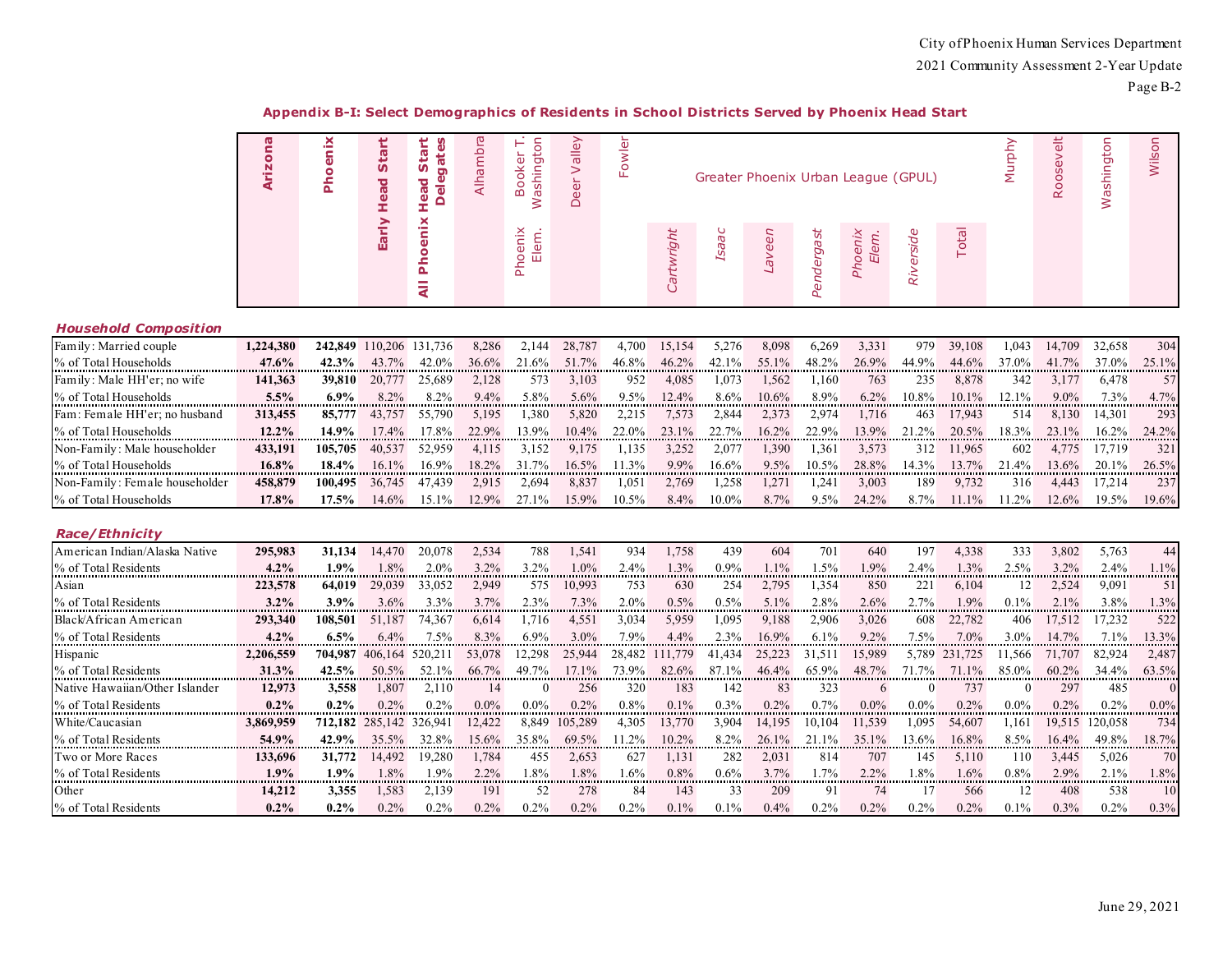|                                         | Arizona   | Phoenix   | <b>Start</b><br>Head    | Start<br>gates<br>Φ<br>Head<br>Ō<br>۵ | Alhambra | Washington<br>F<br>ooker<br>هَ | velley<br>$\geq$<br>Deer | Fowler  |            |              | Greater Phoenix Urban League (GPUL) |            |                  |                |               | Murphy  | Roosevelt | Washington | Wilson |
|-----------------------------------------|-----------|-----------|-------------------------|---------------------------------------|----------|--------------------------------|--------------------------|---------|------------|--------------|-------------------------------------|------------|------------------|----------------|---------------|---------|-----------|------------|--------|
|                                         |           |           | Early                   | oenix<br>운<br>₹                       |          | Phoenix<br>Elem.               |                          |         | Cartwright | <b>Isaac</b> | <b>Laveen</b>                       | Pendergast | Phoenix<br>Elem. | Riverside      | Total         |         |           |            |        |
| <b>Citizenship</b>                      |           |           |                         |                                       |          |                                |                          |         |            |              |                                     |            |                  |                |               |         |           |            |        |
| Citizen                                 | 6,519,391 | 1,451,835 | 683,611                 | 848,976                               | 61,946   | 20,961                         | 141,793                  | 32,172  | 102,389    | 33,324       | 49,326                              | 41,225     | 27,569           |                | 6,818 260,651 | 10,797  | 102,865   | 214,618    | 3,173  |
| % of Total Residents                    | 92.5%     | 87.5%     | 85.0%                   | 85.1%                                 | 77.8%    | 84.7%                          | 93.6%                    | 83.5%   | 75.6%      | 70.0%        | 90.8%                               | 86.2%      | 84.0%            | 84.5%          | 80.0%         | 79.4%   | 86.3%     | 89.0%      | 81.0%  |
| Non-Citizen                             | 530,908   | 207,673   | 120,275                 | 149,203                               | 17,639   | 3,772                          | 9,712                    | 6,367   | 32,965     | 14,258       | 5,003                               | 6,578      | 5,261            | 1,254          | 65,320        | 2,804   | 16,345    | 26,499     | 745    |
| % of Total Residents                    | 7.5%      | 12.5%     | 15.0%                   | 14.9%                                 | 22.2%    | 15.3%                          | $6.4\%$                  | 16.5%   | 24.4%      | 30.0%        | 9.2%                                | 13.8%      | 16.0%            | 15.5%          | 20.0%         | 20.6%   | 13.7%     | 11.0%      | 19.0%  |
| <b>Language at Home</b>                 |           |           |                         |                                       |          |                                |                          |         |            |              |                                     |            |                  |                |               |         |           |            |        |
| English Only                            | 1,858,186 |           | 372,545 145,565 179,024 |                                       | 9,086    | 6,125                          | 44,114                   | 3,666   | 9,750      | 2,730        | 8,305                               | 5,904      | 7,732            | 821            | 35,242        | 664     | 18,387    | 61,190     | 550    |
| % of Total Households                   | $72.3\%$  | 64.8%     | 57.8%                   | 57.1%                                 | 40.1%    | 61.6%                          | 79.2%                    | 36.5%   | 29.7%      | 21.8%        | 56.5%                               | 45.4%      | 62.4%            | 37.7%          | 40.2%         | 23.6%   | 52.2%     | 69.2%      | 45.4%  |
| Sometimes/Always Spanish                | 505,723   | 155,171   |                         | 86,169 110,639                        | 11,667   | 3,299                          | 5,157                    | 5,868   | 22,287     | 9,454        | 4,758                               | 6,394      | 3,850            | 1,222          | 47,966        | 2,096   | 14,675    | 19,361     | 550    |
| % of Total Households                   | 19.7%     | 27.0%     | 34.2%                   | 35.3%                                 | 51.5%    | 33.2%                          | 9.3%                     | 58.4%   | 67.9%      | 75.5%        | 32.4%                               | 49.2%      | 31.1%            | 56.1%          | 54.7%         | 74.4%   | 41.7%     | 21.9%      | 45.4%  |
| Sometimes/Always Other Lang.            | 207,359   | 46,920    | 20,288                  | 23,950                                | 1,886    | 518                            | 6,451                    | 519     | 796        | 345          | 1,632                               | 706        | 805              | 135            | 4,418         | 57      | 2,171     | 7,819      | 111    |
| % of Total Households                   | 8.1%      | 8.2%      | 8.1%                    | 7.6%                                  | 8.3%     | 5.2%                           | 11.6%                    | 5.2%    | 2.4%       | 2.8%         | 11.1%                               | 5.4%       | 6.5%             | 6.2%           | 5.0%          | 2.0%    | 6.2%      | 8.8%       | 9.2%   |
| <b>Linguistic Isolation</b>             |           |           |                         |                                       |          |                                |                          |         |            |              |                                     |            |                  |                |               |         |           |            |        |
| Spanish Only - Ling. Isolated           | 72,992    | 25,062    | 14,202                  | 18,438                                | 2,556    | 618                            | 492                      | 830     | 3,756      | 2,510        | 457                                 | 801        | 763              | 162            | 8,450         | 423     | 2,342     | 2,636      | 89     |
| % of Total Households                   | 2.8%      | 4.4%      | 5.6%                    | 5.9%                                  | 11.3%    | 6.2%                           | $0.9\%$                  | $8.3\%$ | 11.4%      | $20.0\%$     | $3.1\%$                             | 6.2%       | 6.2%             | 7.5%           | 9.6%          | 15.0%   | 6.6%      | 3.0%       | 7.4%   |
| Other Lang. Only - Ling. Iso.           | 29,685    | 7,383     | 4,060                   | 4,722                                 | 799      | 63                             | 765                      | 52      | 202        | 218          | 224                                 | 78         | 357              | $\overline{4}$ | 1,083         | 4       | 214       | 1,719      | 23     |
| % of Total Households                   | 1.2%      | 1.3%      | 1.6%                    | 1.5%                                  | 3.5%     | 0.6%                           | 1.4%                     | 0.5%    | 0.6%       | 1.7%         | 1.5%                                | 0.6%       | 2.9%             | 0.2%           | 1.2%          | 0.1%    | 0.6%      | 1.9%       | 1.9%   |
| <b>Educational Attainment (Age 25+)</b> |           |           |                         |                                       |          |                                |                          |         |            |              |                                     |            |                  |                |               |         |           |            |        |
| Less than high school graduation        | 598,863   |           |                         | 191,874 110,686 142,828               | 16,033   | 3,992                          | 7,339                    | 6,305   | 31,647     | 12,333       | 5,020                               | 6,856      | 5,427            | 1,087          | 62,369        | 3,793   | 18,316    | 24,067     | 614    |
| % of Total Residents Age 25+            | 12.7%     | 18.0%     | 22.7%                   | 23.5%                                 | 37.5%    | 25.4%                          | 7.1%                     | 30.7%   | 44.0%      | 47.9%        | 15.9%                               | 25.4%      | 25.2%            | 23.3%          | 34.2%         | 42.7%   | 25.6%     | 15.1%      | 28.7%  |
| High School graduates                   | 1,123,841 |           | 250,930 131,811 163,802 |                                       | 12,103   | 2,785                          | 21,765                   | 6,533   | 22,282     | 7,480        | 8,809                               | 8,145      | 4,919            | 1,481          | 53,117        | 3,423   | 20,355    | 43,212     | 509    |
| % of Total Residents Age 25+            | 23.7%     | 23.5%     | 27.1%                   | 27.0%                                 | 28.3%    | 17.7%                          | 21.1%                    | 31.9%   | 31.0%      | 29.0%        | 27.9%                               | 30.2%      | 22.9%            | 31.8%          | 29.1%         | 38.6%   | 28.5%     | 27.1%      | 23.8%  |
| Some college, associates degree         | 1,600,474 |           | 316,267 146,810 177,882 |                                       | 10,580   | 3,612                          | 37,241                   | 5,259   | 14,663     | 4,791        | 9,882                               | 8,760      | 5,392            | 1,428          | 44,916        | 1,124   | 20,405    | 54,207     | 538    |
| % of Total Residents Age 25+            | 33.8%     | 29.7%     | 30.2%                   | 29.3%                                 | 24.7%    | $23.0\%$                       | 36.1%                    | 25.6%   | 20.4%      | 18.6%        | 31.4%                               | 32.4%      | 25.1%            | 30.6%          | 24.6%         | 12.7%   | 28.5%     | 34.0%      | 25.1%  |
| Bachelor's degree or higher             | 1,409,354 | 307,273   | 97,471                  | 122,049                               | 4,073    | 5,337                          | 36,89                    | 2,409   | 3,267      | 1,158        | 7,809                               | 3,247      | 5,758            | 663            | 21,902        | 537     | 12,464    | 37,956     | 481    |
| % of Total Residents Age 25+            | 29.8%     | 28.8%     | 20.0%                   | 20.1%                                 | 9.5%     | 33.9%                          | 35.7%                    | 11.7%   | 4.5%       | 4.5%         | 24.8%                               | 12.0%      | 26.8%            | 14.2%          | 12.0%         | $6.0\%$ | 17.4%     | 23.8%      | 22.5%  |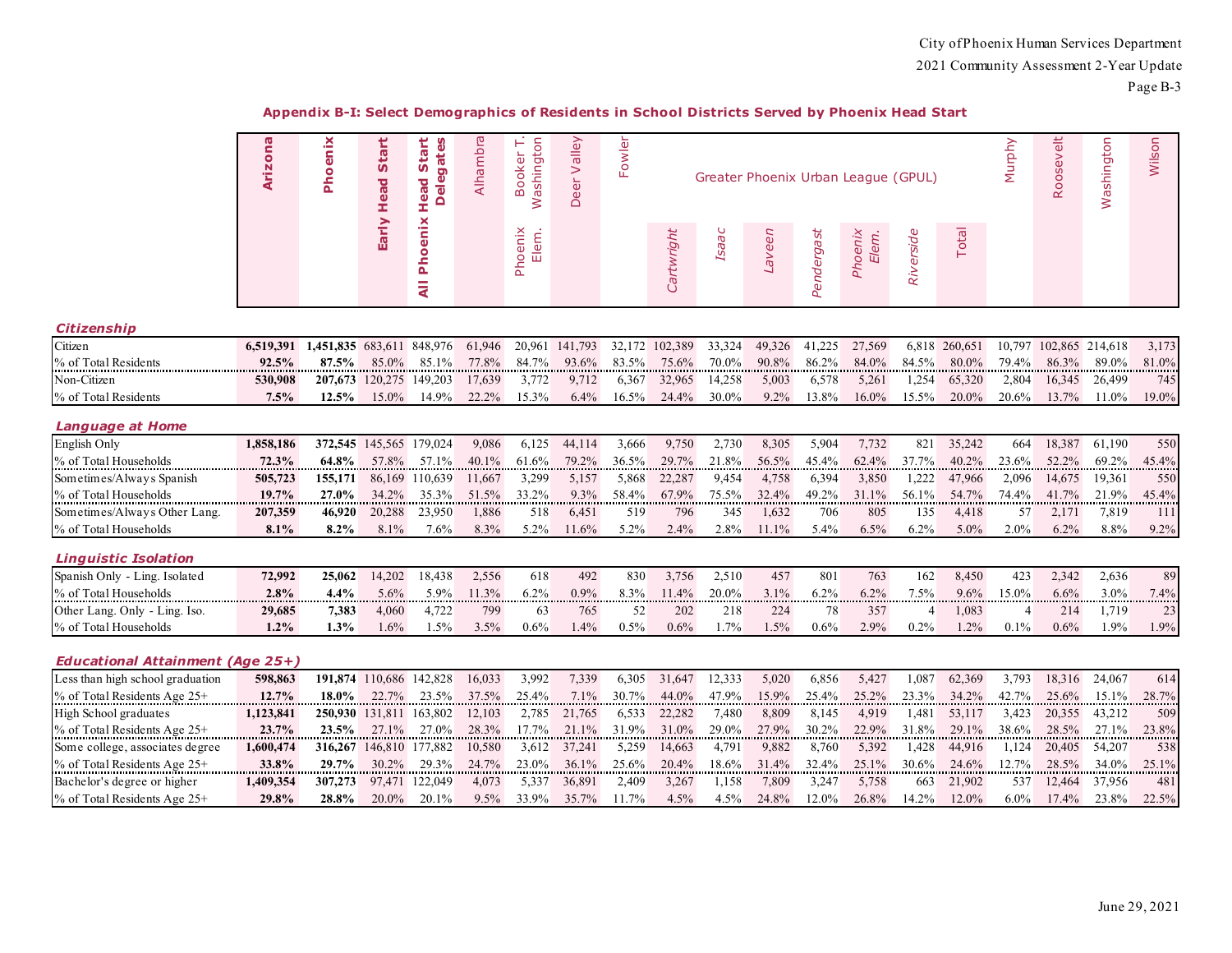#### **Appendix B-I: Select Demographics of Residents in School Districts Served by Phoenix Head Start**

| œ<br><u>א.</u> | Δ. | <b>IQ</b><br><b>in</b><br>ъ<br><b>ro</b> | τ<br>70<br>ro. | Б<br>$rac{1}{4}$ | O<br>ঁত<br>D<br>ā                  | ≝<br>$\sigma$<br>Φ<br>$\omega$<br>≏ | щ |      |       |         | Greater Phoenix Urban League (GPUL) |                |       | d) | ខ<br>ֹפַ<br>∕≡<br>ঁত<br>ā | $\overline{\omega}$ |
|----------------|----|------------------------------------------|----------------|------------------|------------------------------------|-------------------------------------|---|------|-------|---------|-------------------------------------|----------------|-------|----|---------------------------|---------------------|
|                |    | a<br>Lii                                 | ≏              |                  | ⌒<br><u>യ</u><br>Ш<br>$\circ$<br>௳ |                                     |   | Isaa | aveen | lergast | oer<br>옮                            | side<br>õ<br>∝ | Total |    |                           |                     |

#### *Employment (Age 16+)*

| Employed                         |          |       |          | 812.372 370.033 283.677        | 33,008 | 12.619 | 80,015 16,821 56,583 18,306 24,588 22,481 15,398      |       |                   |       |       |             | 3.856 141.213 5.826                |       |       | 53.672 114.374 | 1.862 |
|----------------------------------|----------|-------|----------|--------------------------------|--------|--------|-------------------------------------------------------|-------|-------------------|-------|-------|-------------|------------------------------------|-------|-------|----------------|-------|
| $%$ of Total Residents Age $16+$ | 57.0%    | 63.7% | $61.9\%$ | 62.4%                          | 58.6%  | 63.1%  | $67.0\%$ $64.4\%$ $59.7\%$ $54.8\%$ $64.3\%$          |       |                   |       |       |             | 65.0\% 59.4\% 65.8\% 60.7\% 52.0\% |       | 61.0% | 60.5%          | 66.6% |
| Not Employed                     |          |       |          | 462,659 227,660 171,029 23,338 |        |        | 7,391 39,476 9,305 38,128 15,125 13,643 12,089 10,525 |       |                   |       |       |             | 2,008 91,518 5,370 34,349 74,548   |       |       |                | 932   |
| % of Total Residents Age 16+     | $13.0\%$ |       | $381\%$  | 37.6%                          | 41.4%  | 36.9%  | 33.0%                                                 | 35.6% | $40.3\%$ $45.2\%$ | 35.7% | 35.0% | 40.6% 34.2% | 39.3%                              | 48.0% | 39.0% | 39.5%          | 33.4% |

#### *Income (Households)*

| Less than $$15,000$  | 266,194  | 59,156   | 27,363   | 37,636   | 4,235    | 2,304   | 3,004    | 1,021   | 3,727    | 2,322   | 885     | 997     | 2,755    | 184      | 10,870 | 612      | 4,398    | 10,988   | 204       |
|----------------------|----------|----------|----------|----------|----------|---------|----------|---------|----------|---------|---------|---------|----------|----------|--------|----------|----------|----------|-----------|
| % of Total           | $10.4\%$ | $10.3\%$ | $10.9\%$ | $12.0\%$ | 18.7%    | 23.2%   | 5.4%     | $0.2\%$ | $11.4\%$ | 18.5%   | $6.0\%$ | $7.7\%$ | 22.2%    | 8.5%     | 12.4%  | 21.7%    | 12.5%    | 12.4%    | 16.9%     |
| \$15,000 to \$24,999 | 235,839  | 53,288   | 26.386   | 33.195   | 3.472    | .290    | 3.526    | 891     | 4.058    | 1.999   | 788     | 959     | .562     | 161      | 9.528  | 472      | 3.328    | 10.530   | 158       |
| % of Total           | $9.2\%$  | $9.3\%$  | $10.5\%$ | $10.6\%$ | 15.3%    | 13.0%   | $6.3\%$  | 8.9%    | $12.4\%$ | 16.0%   | $5.4\%$ | $1.4\%$ | 12.6%    | 7.4%     | 10.9%  | $16.7\%$ | $9.4\%$  | 11.9%    | 13.0%     |
| \$25,000 to \$34,999 | 244,767  | 54,167   | 26,650   | 33.561   | 3.103    | 938     | 4,047    | .135    | 4,434    | 1.979   | 1.173   | 1.342   | 1,686    | 262      | 10.876 | 412      | 3.669    | 9,175    | 205       |
| % of Total           | $9.5\%$  | $9.4\%$  | $10.6\%$ | $10.7\%$ | 13.7%    | 9.4%    | $7.3\%$  | $1.3\%$ | 13.5%    | 15.8%   | $8.0\%$ | 10.3%   | 13.6%    | $12.0\%$ | 12.4%  | 14.6%    | $10.4\%$ | $10.4\%$ | 17.0%     |
| \$35,000 to \$49,999 | 347,770  | 81,744   | 39.284   | 48,067   | 3,687    | 1.336   | 6.734    | .886    | 6,793    | 2,077   | 1.640   | 2.123   | 1,537    | 351      | 14,521 | 325      | 5.403    | 13.993   | 182       |
| % of Total           | 13.5%    | $14.2\%$ | $15.6\%$ | $15.3\%$ | $16.3\%$ | 13.4%   | 12.1%    | 18.8%   | 20.7%    | 16.6%   | $1.2\%$ | 16.3%   | $12.4\%$ | 16.1%    | 16.6%  | 1.5%     | 15.3%    | 15.8%    | 15.1%     |
| \$50,000 to \$74,999 | 477,160  | 105.840  | 50,205   | 60.613   | 4.190    | 1.348   | 10.873   | 2.492   | 6,942    | 1.969   | 3,062   | 3.275   | .708     | 581      | 17.537 | 597      | 6.502    | 16.821   | 253       |
| % of Total           | 18.6%    | 18.4%    | $19.9\%$ | 19.3%    | 18.5%    | 13.6%   | 19.5%    | 24.8%   | $21.1\%$ | 15.7%   | 20.8%   | 25.2%   | 13.8%    | 26.7%    | 20.0%  | 21.2%    | 18.5%    | 19.0%    | 20.9%     |
| \$75,000 to \$99,999 | 331.692  | 72,423   | 31,367   | 38,286   | 2.031    | 957     | 8.092    | 1.178   | 3,559    | 989     | 2,534   | 2.082   | 0.048    | 225      | 10.436 | 177      | 4.669    | 10.678   | <b>68</b> |
| % of Total           | $12.9\%$ | $12.6\%$ | $12.4\%$ | $12.2\%$ | $9.0\%$  | $9.6\%$ | $14.5\%$ | $1.7\%$ | 10.8%    | 7.9%    | 17.2%   | 16.0%   | $8.5\%$  | $10.3\%$ | 11.9%  | $6.3\%$  | 13.3%    | 12.1%    | $5.6\%$   |
| $$100,000$ or more   | 667,846  | 148.018  | 50,768   | 62.255   | 1.921    | 1.769   | 19.446   | 1.449   | 3,321    | 1.194   | 4,612   | 2,226   | 2,091    | 414      | 13,859 | 222      | 7.265    | 16,185   | 140       |
| % of Total           | $26.0\%$ | 25.8%    | 20.1%    | 19.9%    | $8.5\%$  | 17.8%   | 34.9%    | 14.4%   | $10.1\%$ | $9.5\%$ | 31.4%   | 7.1%    | 16.9%    | 19.0%    | 15.8%  | 7.9%     | 20.6%    | 18.3%    | 11.6%     |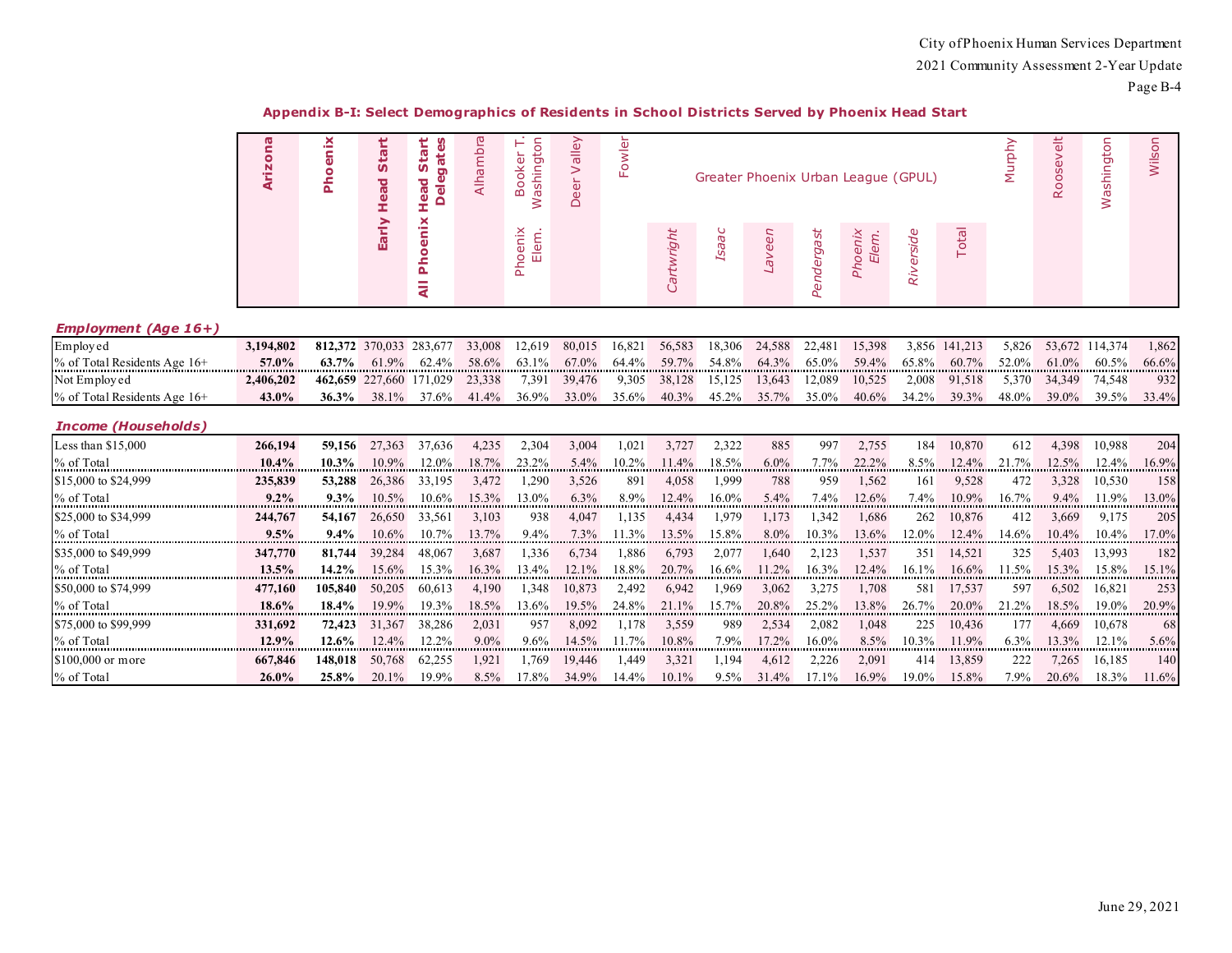|                        | Arizona   | Phoenix   | tart<br>$\ddot{\mathbf{v}}$<br>ead<br>I | ārt<br>gates<br>5<br><u>aj</u><br>Head<br>ó | Alhambra | Washington<br>Ĥ.<br>ooker<br>m. | Deer Valley | owler<br>τĒ. |            |              |           |            | Greater Phoenix Urban League (GPUL) |               |        | Murphy    | $\frac{1}{\Phi}$<br>oosev<br>$\alpha$ | Washington | Wilson |
|------------------------|-----------|-----------|-----------------------------------------|---------------------------------------------|----------|---------------------------------|-------------|--------------|------------|--------------|-----------|------------|-------------------------------------|---------------|--------|-----------|---------------------------------------|------------|--------|
|                        |           |           | Early                                   | enix<br>۰<br>훕<br>₹                         |          | Phoenix<br>Elem.                |             |              | Cartwright | <b>Isaac</b> | Laveen    | Pendergast | Phoenix<br>Elem.                    | Riverside     | Total  |           |                                       |            |        |
| <b>Total Residents</b> | 1.093.529 |           |                                         | 307,981 166,556 217,320                     | 25,909   | 8,313                           | 13,197      | 7,920        | 38,020     | 16,256       | 7,976     | 7,678      | 10,554                              | 1.434         | 81,918 | 5,385     | 25,134                                | 48,166     | 1,378  |
| Age                    |           |           |                                         |                                             |          |                                 |             |              |            |              |           |            |                                     |               |        |           |                                       |            |        |
| Under 5 years          | 103,066   | 33.392    | 19,783                                  | 25,711                                      | 3,276    | 806                             | 1,068       | 1,065        | 5,103      | 2,063        | 839       | 690        | 916                                 | 141           | 9,752  | 375       | 3,591                                 | 5,537      | 240    |
| % of Total Residents   | 9.4%      | 10.8%     | 11.9%                                   | 11.8%                                       | 12.6%    | 9.7%                            | 8.1%        | 13.5%        | 13.4%      | 12.7%        | 10.5%     | 9.0%       | 8.7%                                | 9.9%          | 11.9%  | $7.0\%$   | 14.3%                                 | 11.5%      | 17.4%  |
| 5 to 14 years          | 199,088   | 66,025    | 39,335                                  | 49,535                                      | 6,296    | 1,263                           | 2,285       | 2,390        | 10,299     | 4,263        | 2,340     | 1,740      | 1,878                               | 396           | 20,916 | 601       | 6,101                                 | 9,325      | 358    |
| % of Total Residents   | 18.2%     | 21.4%     | 23.6%                                   | 22.8%                                       | 24.3%    | 15.2%                           | 17.3%       | 30.2%        | 27.1%      | 26.2%        | 29.3%     | 22.7%      | 17.8%                               | 27.6%         | 25.5%  | 11.2%     | 24.3%                                 | 19.4%      | 26.0%  |
| 15 to 17 years         | 53,547    | 17,459    | 9,423                                   | 12,348                                      | 1,558    | 575                             | 565         | 369          | 2,744      | 1,176        | 418       | 483        | 529                                 | 82            | 5,433  | 150       | 1,575                                 | 2,028      | 96     |
|                        | $4.9\%$   | 5.7%      | 5.7%                                    | 5.7%                                        | $6.0\%$  | 6.9%<br>                        | 4.3%<br>.   | 4.7%<br>     | 7.2%<br>.  | 7.2%<br>.    | 5.2%<br>. | 6.3%       | 5.0%                                | 5.7%<br>.     | 6.6%   | 2.8%<br>. | 6.3%                                  | 4.2%<br>   | 7.0%   |
| 18 to 24 years         | 157,878   | 36,402    | 19,953                                  | 26,587                                      | 3,409    | 1,700                           | 2,120       | 725          | 3,825      | 1,630        | 777       | 1,186      | 1,487                               | 146           | 9,052  | 881       | 2,433                                 | 6,135      | 133    |
| % of Total Residents   | 14.4%     | 11.8%     | 12.0%                                   | 12.2%                                       | 13.2%    | 20.5%                           | 16.1%       | $9.2\%$      | 10.1%      | 10.0%        | 9.7%      | 15.4%      | 14.1%                               | 10.2%         | 11.0%  | 16.4%     | 9.7%                                  | 12.7%      | 9.7%   |
| 25 to 34 years         | 149,496   | 43,420    | 22,707                                  | 29,820                                      | 3,192    | 1,022                           | 2,122       | 1,329        | 4,642      | 1,836        | 1,242     | 839        | 1,451                               | 242           | 10,252 | 1,166     | 3,314                                 | 7,263      | 161    |
| % of Total Residents   | 13.7%     | 14.1%     | 13.6%                                   | 13.7%                                       | 12.3%    | 12.3%                           | 16.1%       | 16.8%        | 12.2%      | 11.3%        | 15.6%     | 10.9%      | 13.7%                               | 16.9%         | 12.5%  | 21.7%     | 13.2%                                 | 15.1%      | 11.7%  |
| 35 to 44 years         | 119,074   | 38,681    | 21,884                                  | 27,616                                      | 3,413    | 893                             | 1,631       | 1,229        | 5,280      | 2,357        | 1,171     | 863        | 1,081                               | 223           | 10,976 | 814       | 2,790                                 | 5,716      | 154    |
| % of Total Residents   | 10.9%     | 12.6%     | 13.1%                                   | 12.7%                                       | 13.2%    | 10.7%                           | 12.4%       | 15.5%        | 13.9%      | 14.5%        | 14.7%     | 11.2%      | 10.2%                               | 15.6%         | 13.4%  | 15.1%     | 11.1%                                 | 11.9%      | 11.2%  |
| 45 to 54 years         | 94,949    | 27,567    | 13,849                                  | 18,074                                      | 1,920    | 758                             | 1,140       | 264          | 2,852      | 1,266        | 522       | 716        | 1,090                               | 115           | 6,560  | 584       | 1,686                                 | 5,055      | 107    |
| % of Total Residents   | 8.7%      | $9.0\%$   | 8.3%                                    | 8.3%                                        | 7.4%     | 9.1%<br>                        | 8.6%        | 3.3%         | 7.5%       | 7.8%<br>.    | 6.5%<br>  | 9.3%       | 10.3%                               | 8.0%          | 8.0%   | 10.9%     | 6.7%                                  | 10.5%      | 7.8%   |
| 55 to 64 years         | 104,345   | 25,257    | 11,706                                  | 16,095                                      | 1,749    | 723                             | 1,428       | 225          | 2,085      | 739          | 460       | 903        | 1,125                               | 70            | 5,382  | 495       | 1,957                                 | 4,046      | 89     |
| % of Total Residents   | 9.5%      | 8.2%      | 7.0%                                    | 7.4%                                        | 6.8%     | 8.7%                            | 10.8%       | 2.8%         | 5.5%       | 4.5%         | 5.8%      | 11.8%      | 10.7%                               | 4.9%          | 6.6%   | 9.2%      | 7.8%                                  | 8.4%       | 6.4%   |
| 65 to 74 years         | 61,319    | 11,362    | 4,785                                   | 7,209                                       | 641      | 435                             | 437         | 143          | 628        | 612          | 165       | 166        | 580                                 | $\mathcal{F}$ | 2,156  | 229       | 1,153                                 | 1,988      | 27     |
| % of Total Residents   | 5.6%      | 3.7%<br>. | 2.9%                                    | 3.3%<br>                                    | 2.5%     | 5.2%<br>.                       | 3.3%<br>.   | 1.8%<br>.    | 1.7%       | 3.8%<br>.    | 2.1%      | 2.2%       | 5.5%<br>.                           | 0.3%<br>.     | 2.6%   | 4.2%<br>. | 4.6%                                  | 4.1%       | 2.0%   |
| 75 years and over      | 50,767    | 8,416     | 3,130                                   | 4,325                                       | 456      | 139                             | 399         | 182          | 560        | 313          | 41        | 92         | 418                                 | 15            | 1,440  | 91        | 534                                   | 1,071      | 13     |
| % of Total Residents   | 4.6%      | 2.7%      | 1.9%                                    | 2.0%                                        | 1.8%     | 1.7%                            | $3.0\%$     | 2.3%         | 1.5%       | 1.9%         | $0.5\%$   | 1.2%       | 4.0%                                | $1.1\%$       | 1.8%   | 1.7%      | $2.1\%$                               | 2.2%       | 1.0%   |

#### **Appendix B-II: Select Demographics of Residents in Poverty in School Districts Served by Phoenix Head Start**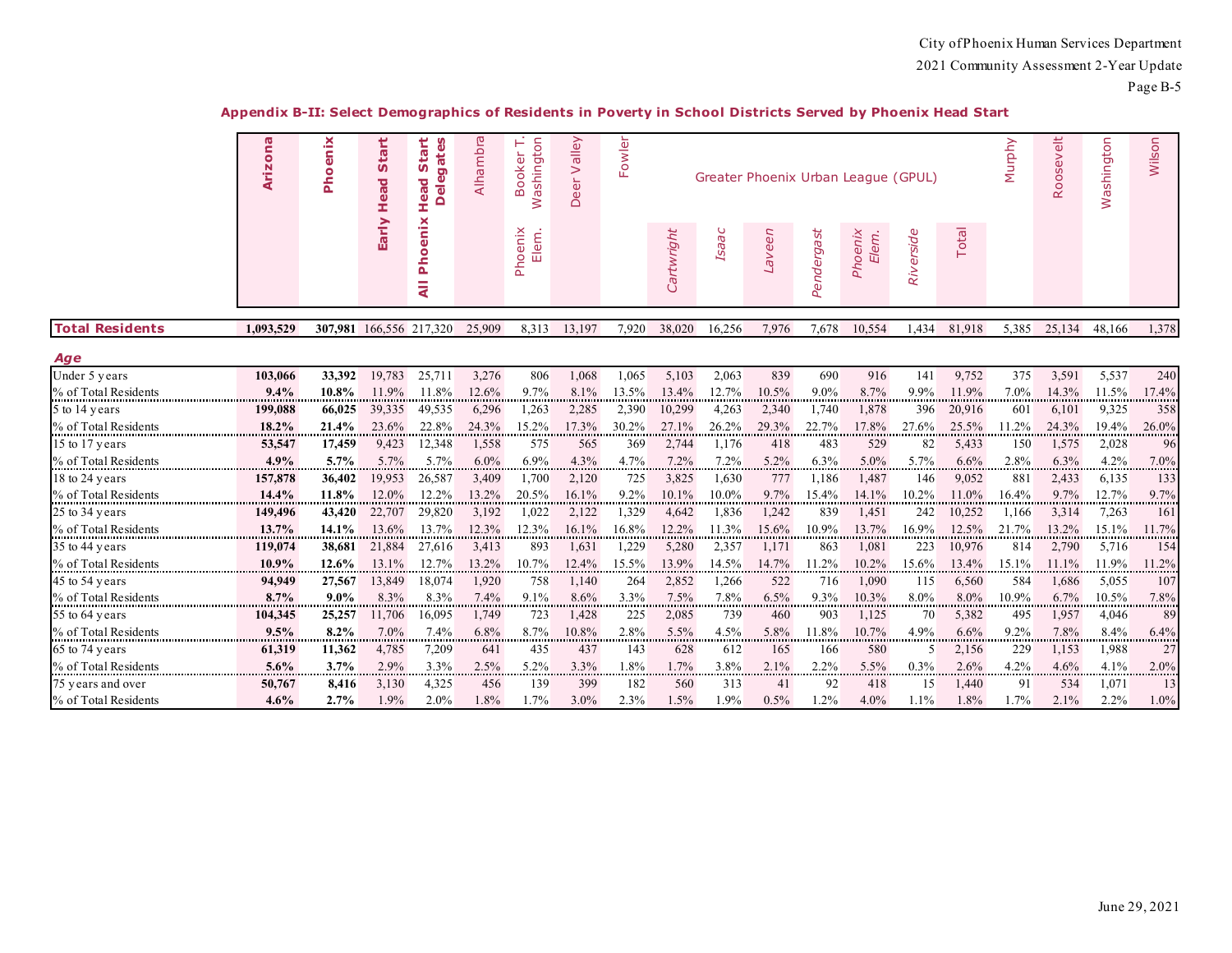| Appendix B-II: Select Demographics of Residents in Poverty in School Districts Served by Phoenix Head Start |  |  |  |  |  |
|-------------------------------------------------------------------------------------------------------------|--|--|--|--|--|
|-------------------------------------------------------------------------------------------------------------|--|--|--|--|--|

|                                | <b>Arizona</b> | Phoenix    | Start<br>Head | Start<br>gates<br>Head<br>$\overline{\bullet}$<br>۵ | Alhambra | Washington<br>F<br><b>Booker</b> | Deer Valley | Fowler   |            |              | Greater Phoenix Urban League (GPUL) |            |                  |                |          | Murphy            | $\frac{1}{\Phi}$<br>Roosev | Washington | Wilson         |
|--------------------------------|----------------|------------|---------------|-----------------------------------------------------|----------|----------------------------------|-------------|----------|------------|--------------|-------------------------------------|------------|------------------|----------------|----------|-------------------|----------------------------|------------|----------------|
|                                |                |            | Early         | Phoenix<br>$\overline{a}$                           |          | Phoenix<br>Elem.                 |             |          | Cartwright | <b>Isaac</b> | Laveen                              | Pendergast | Phoenix<br>Elem. | Riverside      | Total    |                   |                            |            |                |
| <b>Total Households</b>        | 350,749        | 87,578     | 44,442        | 58,752                                              | 6,916    | 2,819                            | 4,182       | 1,807    | 8,156      | 4,139        | 1,661                               | 1,922      | 3,495            | 316            | 19,689   | 975               | 6,670                      | 15,343     | 351            |
| <b>Household Composition</b>   |                |            |               |                                                     |          |                                  |             |          |            |              |                                     |            |                  |                |          |                   |                            |            |                |
| Family: Married couple         | 76,292         | 20,353     | 11,987        | 14,580                                              | 1,798    | 376                              | 901         | 614      | 3,064      | 1,244        | 525                                 | 690        | 530              | 72             | 6,125    | 247               | 1,350                      | 3,079      | 90             |
| % of Total Households          | 21.8%          | 23.2%      | 27.0%         | 24.8%                                               | 26.0%    | 13.3%                            | 21.5%       | 34.0%    | 37.6%      | 30.1%        | 31.6%                               | 35.9%      | 15.2%            | 22.8%          | $31.1\%$ | 25.4%             | 20.2%                      | 20.1%      | 25.7%          |
| Family: Male HH'er; no wife    | 22,585         | 6,318      | 3,607         | 4,704                                               | 581      | 101                              | 310         | 143      | 785        | 297          | 291                                 | 13         | 247              | 48             | 1,682    | 68                | 673                        | 1,137      | 9              |
| % of Total Households          | 6.4%           | 7.2%       | 8.1%          | 8.0%                                                | 8.4%     | 3.6%                             | 7.4%        | 7.9%     | 9.6%       | 7.2%         | 17.5%                               | 0.7%       | 7.1%             | 15.1%          | 8.5%     | 7.0%              | 10.1%                      | 7.4%       | 2.5%           |
| Fam: Female HH'er; no husband  | 83,233         | 24,265     | 13,766        | 17,984                                              | 2,462    | 709                              | 744         | 637      | 2,781      | 1,351        | 602                                 | 830        | 766              | 107            | 6,438    | 221               | 2,382                      | 4,251      | 139            |
| % of Total Households          | 23.7%          | 27.7%      | 31.0%         | 30.6%                                               | 35.6%    | 25.2%                            | 17.8%       | 35.3%    | 34.1%      | 32.6%        | 36.3%                               | 43.2%      | 21.9%            | 33.9%          | 32.7%    | 22.7%             | 35.7%                      | 27.7%      | 39.6%          |
| Non-Family: Male householder   | 77,772         | 17,780     | 7,606         | 10,969                                              | 1,112    | 882                              | 1,177       | 217      | 551        | 557          | 97                                  | 117        | 989              | 44             | 2,355    | 276               | 1,160                      | 3,734      | 56             |
| % of Total Households          | 22.2%          | 20.3%      | 17.1%         | 18.7%                                               | $16.1\%$ | 31.3%                            | 28.1%       | 12.0%    | $6.8\%$    | 13.5%        | 5.9%                                | 6.1%       | 28.3%            | 13.9%          | $12.0\%$ | 28.3%             | 17.4%                      | 24.3%      | 16.1%          |
| Non-Family: Female householder | 90,867         | 18,862     | 7,476         | 10,514                                              | 963      | 752                              | 1,050       | 195      | 974        | 689          | 145                                 | 273        | 962              | 45             | 3,088    | 163               | 1,105                      | 3,142      | 56             |
| % of Total Households          | 25.9%          | 21.5%      | 16.8%         | 17.9%                                               | 13.9%    | 26.7%                            | 25.1%       | 10.8%    | 11.9%      | 16.7%        | 8.7%                                | 14.2%      | 27.5%            | 14.4%          | 15.7%    | 16.7%             | 16.6%                      | 20.5%      | 16.1%          |
| Race/Ethnicity                 |                |            |               |                                                     |          |                                  |             |          |            |              |                                     |            |                  |                |          |                   |                            |            |                |
| American Indian/Alaska Native  | 94,355         | 7,423      | 3,813         | 5,585                                               | 756      | 229                              | 380         | 344      | 564        | 153          | 161                                 | 32         | 294              | 128            | 1,332    | 162               | 1,066                      | 1,296      | 20             |
| % of Total Residents           | $8.6\%$        | 2.4%       | 2.3%          | 2.6%                                                | 2.9%     | 2.8%                             | 2.9%        | 4.3%     | 1.5%       | 0.9%         | $2.0\%$                             | 0.4%       | $2.8\%$          | 8.9%           | $1.6\%$  | 3.0%              | $4.2\%$                    | 2.7%       | 1.5%           |
| Asian                          | 25,802         | 6,383      | 3,988         | 4,762                                               | 1,147    | 109                              | 512         | $\Omega$ | 169        | 57           | 253                                 | 109        | 292              | $\Omega$       | 880      | - 1               | 365                        | 1,740      | 7              |
| % of Total Residents           | 2.4%           | 2.1%       | 2.4%          | 2.2%                                                | 4.4%     | 1.3%                             | 3.9%        | $0.0\%$  | 0.4%       | 0.4%         | 3.2%                                | 1.4%       | 2.8%             | $0.0\%$        | 1.1%     | $0.0\%$           | 1.5%                       | 3.6%       | 0.5%           |
| Black/African American         | 57,198         | 26,406     | 12,936        | 17,956                                              | 2,536    | 590                              | 452         | 711      | 1,762      | 244          | 1,692                               | 562        | 939              | 154            | 5,353    | 188               | 3,090                      | 4,823      | 213            |
| % of Total Residents           | $5.2\%$        | 8.6%       | 7.8%          | 8.3%                                                | 9.8%     | 7.1%                             | 3.4%        | $9.0\%$  | 4.6%       | 1.5%         | 21.2%                               | 7.3%       | 8.9%             | 10.8%          | 6.5%     | 3.5%              | 12.3%                      | 10.0%      | 15.4%          |
| Hispanic                       | 487,453        | 183,460    | 106,663       | 139,813                                             | 17,099   | 4,915                            | 3,986       | 6,610    | 32,038     | 14,662       | 4,140                               | 5,759      | 5,538            | 1,086          | 63,222   | 4,298             | 17,413                     | 21,282     | 987            |
| % of Total Residents           | 44.6%          | 59.6%      | 64.0%         | 64.3%                                               | 66.0%    | 59.1%                            | 30.2%       | 83.5%    | 84.3%      | 90.2%        | 51.9%                               | 75.0%      | 52.5%            | 75.7%          | 77.2%    | 79.8%             | 69.3%                      | 44.2%      | 71.6%          |
| Native Hawaiian/Other Islander | 2,029          | 298        | 178           | 190                                                 | 14       | $\Omega$                         | $\Omega$    | 13       | 87         | 5            | $\mathbf{0}$                        | $\Omega$   | $\theta$         | $\Omega$       | 92       | $\theta$          | 12                         | 59         | $\Omega$       |
| % of Total Residents           | $0.2\%$        | 0.1%       | 0.1%          | 0.1%                                                | 0.1%     | $0.0\%$                          | $0.0\%$     | 0.2%     | 0.2%       | $0.0\%$      | $0.0\%$                             | $0.0\%$    | $0.0\%$          | $0.0\%$        | 0.1%     | $0.0\%$           | $0.0\%$                    | 0.1%       | $0.0\%$        |
| White/Caucasian                | 394,566        | 78,038     | 36,067        | 45,100                                              | 3,649    | 2,323                            | 7,682       | 227      | 3,116      | 1,056        | 1,374                               | 1,132      | 3,236            | 40             | 9,954    | 674               | 2,662                      | 17,791     | 137            |
| % of Total Residents           | 36.1%          | 25.3%<br>. | 21.7%         | 20.8%<br>.                                          | 14.1%    | 27.9%<br>.                       | 58.2%<br>.  | 2.9%     | 8.2%       | 6.5%<br>.    | 17.2%<br>.                          | 14.7%      | 30.7%<br>.       | 2.8%<br>.      | 12.2%    | 12.5%<br>a in com | $10.6\%$                   | 36.9%<br>. | 10.0%          |
| Two or More Races              | 29,039         | 5,408      | 2,616         | 3,500                                               | 648      | 132                              | 173         | $\Omega$ | 242        | 70           | 328                                 | 72         | 234              | 21             | 969      | 57                | 451                        | 1,060      | 10             |
| % of Total Residents           | 2.7%           | 1.8%       | 1.6%          | 1.6%                                                | 2.5%     | 1.6%                             | 1.3%        | $0.0\%$  | 0.6%       | 0.4%         | 4.1%                                | 0.9%       | 2.2%             | 1.5%           | 1.2%     | $1.1\%$           | 1.8%                       | 2.2%       | 0.7%           |
| Other                          | 3,087          | 565        | 295           | 415                                                 | 61       | 15                               | 12          | 16       | 41         | 8            | 27                                  | 12         | 23               | $\overline{4}$ | 115      | .5                | 74                         | 114        | $\overline{4}$ |
| % of Total Residents           | 0.3%           | 0.2%       | 0.2%          | 0.2%                                                | 0.2%     | 0.2%                             | 0.1%        | 0.2%     | $0.1\%$    | $0.0\%$      | 0.3%                                | 0.2%       | 0.2%             | 0.3%           | $0.1\%$  | 0.1%              | $0.3\%$                    | 0.2%       | $0.3\%$        |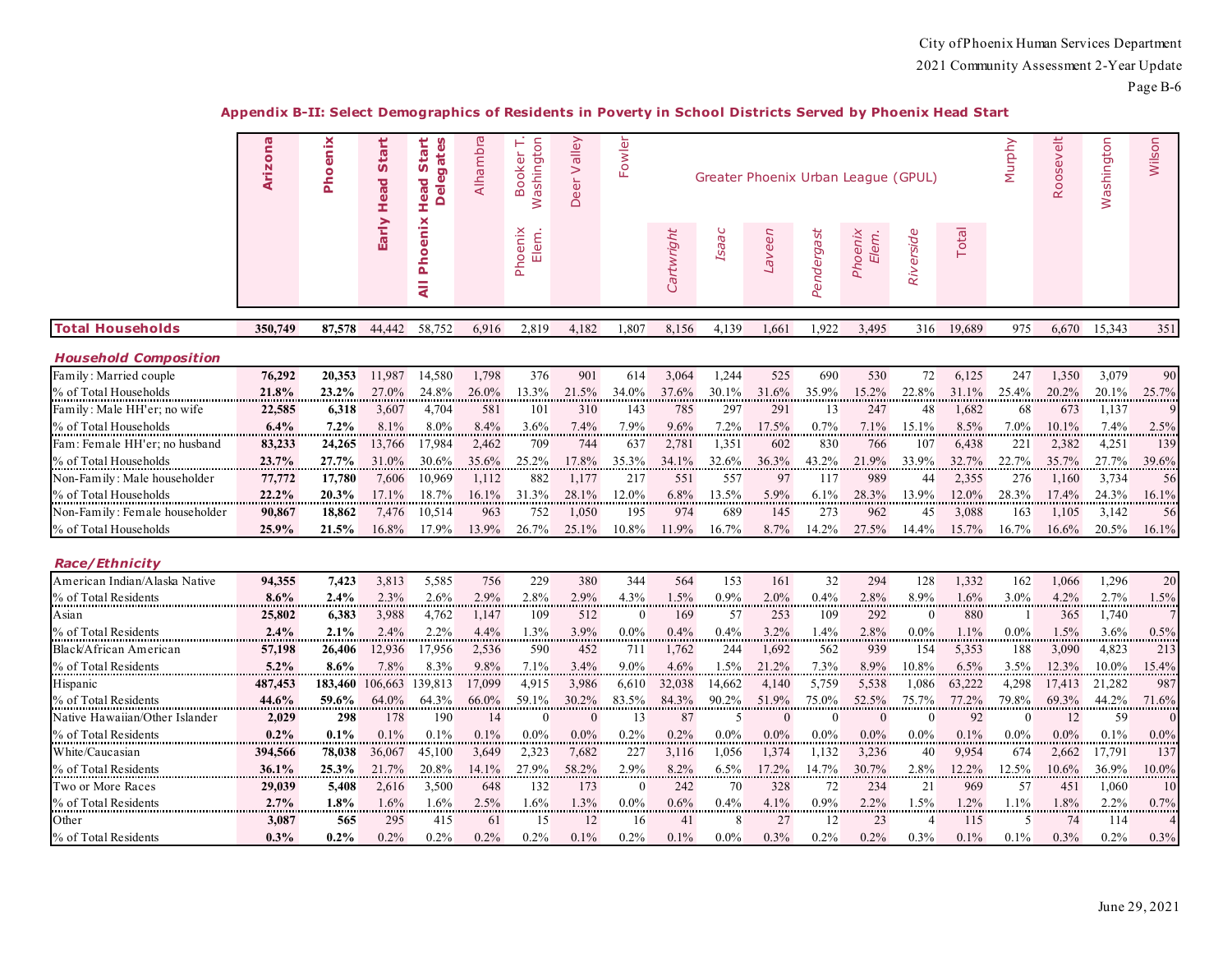|                                         | Arizona | Phoenix | Start<br>Head | tart<br>gates<br>ທ<br>Ō<br>Head<br>$\overline{\bullet}$<br>Δ | Alhambra | Ĥ<br>Washington<br>oke<br>$\circ$ | alley<br>><br>$\overleftarrow{\mathbb{G}}$<br>Ă | owler<br>Щ |            |                  |        |            | Greater Phoenix Urban League (GPUL) |           |        | Murphy | $\frac{1}{\omega}$<br>Roosev | Washington | Wilson |
|-----------------------------------------|---------|---------|---------------|--------------------------------------------------------------|----------|-----------------------------------|-------------------------------------------------|------------|------------|------------------|--------|------------|-------------------------------------|-----------|--------|--------|------------------------------|------------|--------|
|                                         |         |         | Early         | enix<br>$\bullet$<br>훕<br>₹                                  |          | Elem.<br>Phoenix                  |                                                 |            | Cartwright | O<br><b>Isaa</b> | Laveen | Pendergast | Phoenix<br>Elem.                    | Riverside | Total  |        |                              |            |        |
| <b>Citizenship</b>                      |         |         |               |                                                              |          |                                   |                                                 |            |            |                  |        |            |                                     |           |        |        |                              |            |        |
| Citizen                                 | 943,352 | 276,526 | 149,084       | 196.997                                                      | 24,391   | 7,957                             | 11,538                                          | 7,432      | 33,141     | 15,027           | 7,326  | 7,138      | 10,133                              | 1,244     | 74,008 | 5,340  | 23.194                       | 41,848     | 1,289  |
| % of Total Residents                    | 86.3%   | 89.8%   | 89.5%         | 90.6%                                                        | 94.1%    | 95.7%                             | 87.4%                                           | 93.8%      | 87.2%      | 92.4%            | 91.9%  | 93.0%      | 96.0%                               | 86.7%     | 90.3%  | 99.2%  | 92.3%                        | 86.9%      | 93.6%  |
| Non-Citizen                             | 150,177 | 31,455  | 17,472        | 20,323                                                       | 1,518    | 356                               | 1,659                                           | 489        | 4,880      | 1,229            | 650    | 540        | 421                                 | 191       | 7,910  | 46     | 1,940                        | 6,317      | 89     |
| % of Total Residents                    | 13.7%   | 10.2%   | 10.5%         | 9.4%                                                         | 5.9%     | 4.3%                              | 12.6%                                           | 6.2%       | 12.8%      | 7.6%             | 8.1%   | 7.0%       | 4.0%                                | 13.3%     | 9.7%   | 0.8%   | 7.7%                         | 13.1%      | 6.4%   |
| <b>Educational Attainment (Age 25+)</b> |         |         |               |                                                              |          |                                   |                                                 |            |            |                  |        |            |                                     |           |        |        |                              |            |        |
| Less than high school graduation        | 164,290 | 57,669  | 31,507        | 42,157                                                       | 5,413    | 1,712                             | 1,387                                           | 1,847      | 8,822      | 4,230            | 1,200  | 1,236      | 2,326                               | 245       | 18,060 | 1,467  | 4,911                        | 7,126      | 234    |
| % of Total Residents Age 25+            | 28.3%   | 37.3%   | 40.4%         | 40.9%                                                        | 47.6%    | 43.1%                             | 19.4%                                           | 54.8%      | 55.0%      | 59.4%            | 33.3%  | 34.5%      | 40.5%                               | 36.6%     | 49.1%  | 43.4%  | 42.9%                        | 28.3%      | 42.5%  |
| High School graduates                   | 173,003 | 43,351  | 22,843        | 30,184                                                       | 3,389    | 891                               | 1,887                                           | 696        | 4,198      | 1,856            | 1,160  | 1,153      | 1,631                               | 175       | 10,172 | 1,303  | 3,357                        | 8,330      | 158    |
| % of Total Residents Age 25+            | 29.8%   | 28.0%   | 29.3%         | 29.3%                                                        | 29.8%    | 22.4%                             | 26.4%                                           | 20.6%      | 26.2%      | 26.1%            | 32.2%  | 32.2%      | 28.4%                               | 26.1%     | 27.7%  | 38.6%  | 29.4%                        | 33.1%      | 28.8%  |
| Some college, associates degree         | 169,066 | 38,467  | 18,490        | 23,559                                                       | 2,119    | 839                               | 2,537                                           | 689        | 2,628      | 876              | 930    | 976        | 1,225                               | 209       | 6,844  | 450    | 2,454                        | 7,527      | 101    |
| % of Total Residents Age 25+            | 29.2%   | 24.9%   | 23.7%         | 22.8%                                                        | 18.6%    | 21.1%                             | 35.4%                                           | 20.4%      | 16.4%      | 12.3%            | 25.8%  | 27.3%      | 21.3%                               | 31.1%     | 18.6%  | 13.3%  | 21.5%                        | 29.9%      | 18.4%  |
| Bachelor's degree or higher             | 73,590  | 15,216  | 5,220         | 7,239                                                        | 449      | 527                               | 1,348                                           | 140        | 400        | 161              | 311    | 214        | 563                                 | 41        | 1,690  | 159    | 712                          | 2,156      | 57     |
| % of Total Residents Age 25+            | 12.7%   | 9.8%    | 6.7%          | 7.0%                                                         | $4.0\%$  | 13.3%                             | 18.8%                                           | 4.1%       | 2.5%       | 2.3%             | 8.6%   | $6.0\%$    | 9.8%                                | 6.1%      | 4.6%   | 4.7%   | 6.2%                         | 8.6%       | 10.4%  |
| Employment (Age 16+)                    |         |         |               |                                                              |          |                                   |                                                 |            |            |                  |        |            |                                     |           |        |        |                              |            |        |
| Employed                                | 247,051 | 70,763  | 37,014        | 30,802                                                       | 5,549    | 2,153                             | 3,338                                           | 1,71       | 8,879      | 3,075            | 1,506  | 2,186      | 2,212                               | 195       | 18,052 | 1,102  | 4,637                        | 10,577     | 313    |
| % of Total Residents Age 16+            | 31.9%   | 34.9%   | 35.5%         | 36.1%                                                        | 35.1%    | 35.6%                             | 34.6%                                           | 39.4%      | 40.9%      | 32.2%            | 32.3%  | 43.0%      | 29.2%                               | 22.4%     | 36.5%  | 25.3%  | 31.1%                        | 32.4%      | 41.8%  |
| Not Employed                            | 526,474 | 131,982 | 67,283        | 54,504                                                       | 10,268   | 3,900                             | 6,318                                           | 2,631      | 12,825     | 6,463            | 3,151  | 2,901      | 5,372                               | 676       | 31,387 | 3,258  | 10,280                       | 22,050     | 435    |
| % of Total Residents Age 16+            | 68.1%   | 65.1%   | 64.5%         | 63.9%                                                        | 64.9%    | 64.4%                             | 65.4%                                           | 60.6%      | 59.1%      | 67.8%            | 67.7%  | 57.0%      | 70.8%                               | 77.6%     | 63.5%  | 74.7%  | 68.9%                        | 67.6%      | 58.2%  |

#### **Appendix B-II: Select Demographics of Residents in Poverty in School Districts Served by Phoenix Head Start**